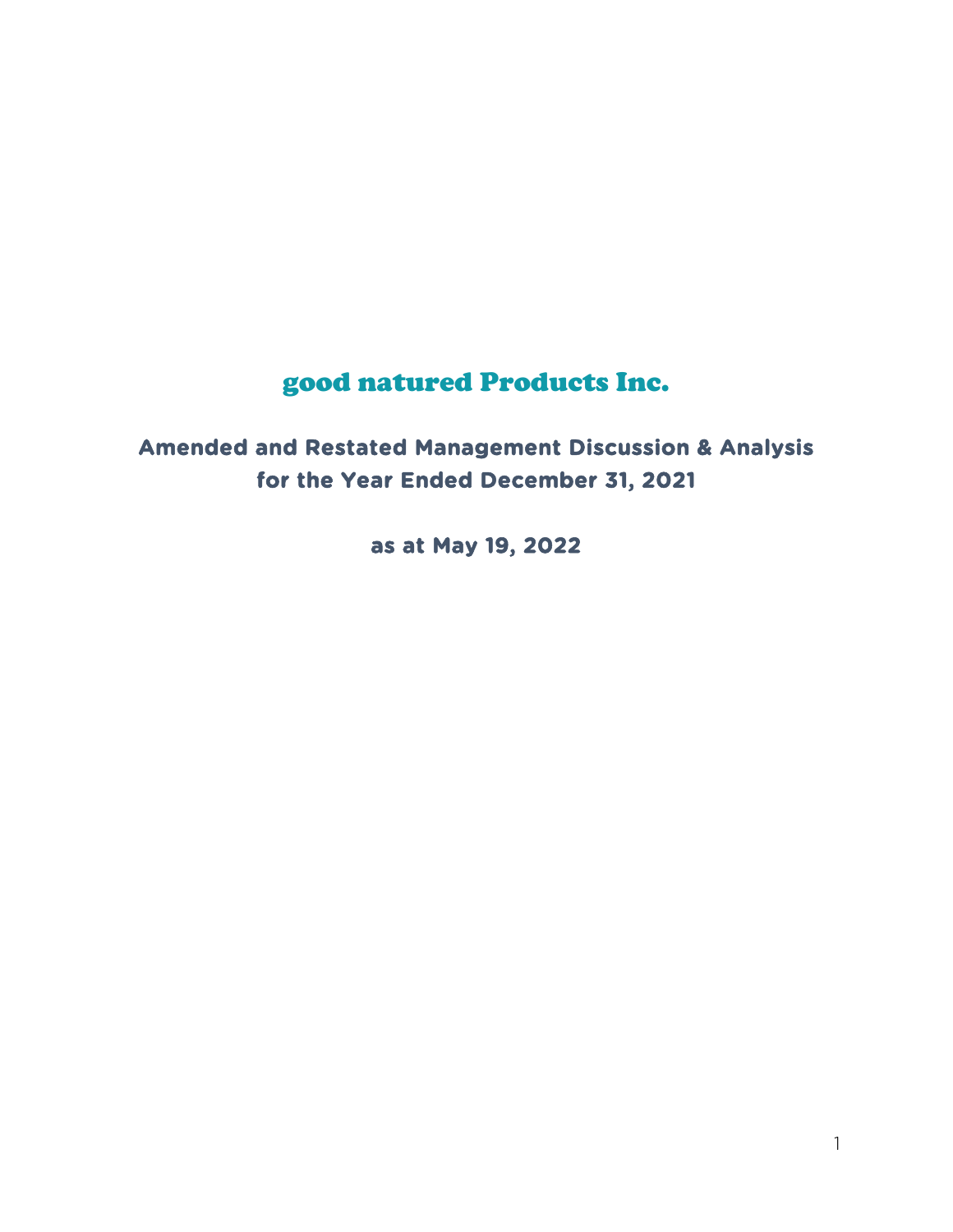## introduction

This Amended and Restated Management's Discussion and Analysis ("MD&A") of good natured Products Inc. ("*good natured*®", "GDNP", "the Company", "management", "we", "us" or "our") is prepared as at May 19, 2022 and provides an analysis of the Company's financial results for the year ended December 31, 2021. The following information should be read in conjunction with the Company's amended and restated audited consolidated annual financial statements and related notes for the years ended December 31, 2021 (FY2021) and December 31, 2020 ("FY2020). *Unless otherwise indicated, all financial*  data in the MD&A was prepared with International Financial Reporting *Standards ("IFRS") and all dollar figures are in thousands of Canadian dollars.* This MD&A uses financial measures that are not defined by IFRS. Please refer to the section entitled "*Non-IFRS Financial Measures*" for a complete description of these measures.

### cautionary note regarding forward-looking statements

Certain statements in this MD&A that are not based on historical facts constitute forward-looking information, as defined in securities laws. Forward-looking information is not a promise or guarantee of future performance but is only a prediction that relates to future events, conditions or circumstances or the Company's future results, performance, achievements or developments and is subject to substantial known and unknown risks, assumptions, uncertainties and other factors that could cause the Company's actual results, performance, achievements or developments in its business or industry to differ materially from those expressed, anticipated or implied by such forward-looking information.

Forward-looking statements in this MD&A include all disclosure regarding possible events, conditions, circumstances, or results of operations that are based on assumptions about future economic conditions, courses of action and other future events. Readers are cautioned not to place undue reliance upon any such forward-looking statements, which speak only as of the date they are made. These forward-looking statements appear in a number of different places in this MD&A and can be identified by words such as "may", "estimates", "projects", "expects", "intends", "believes", "plans", "anticipates", "continue", "growing", "expanding", or their negatives or other comparable words. Forwardlooking statements include statements regarding the outlook for the Company's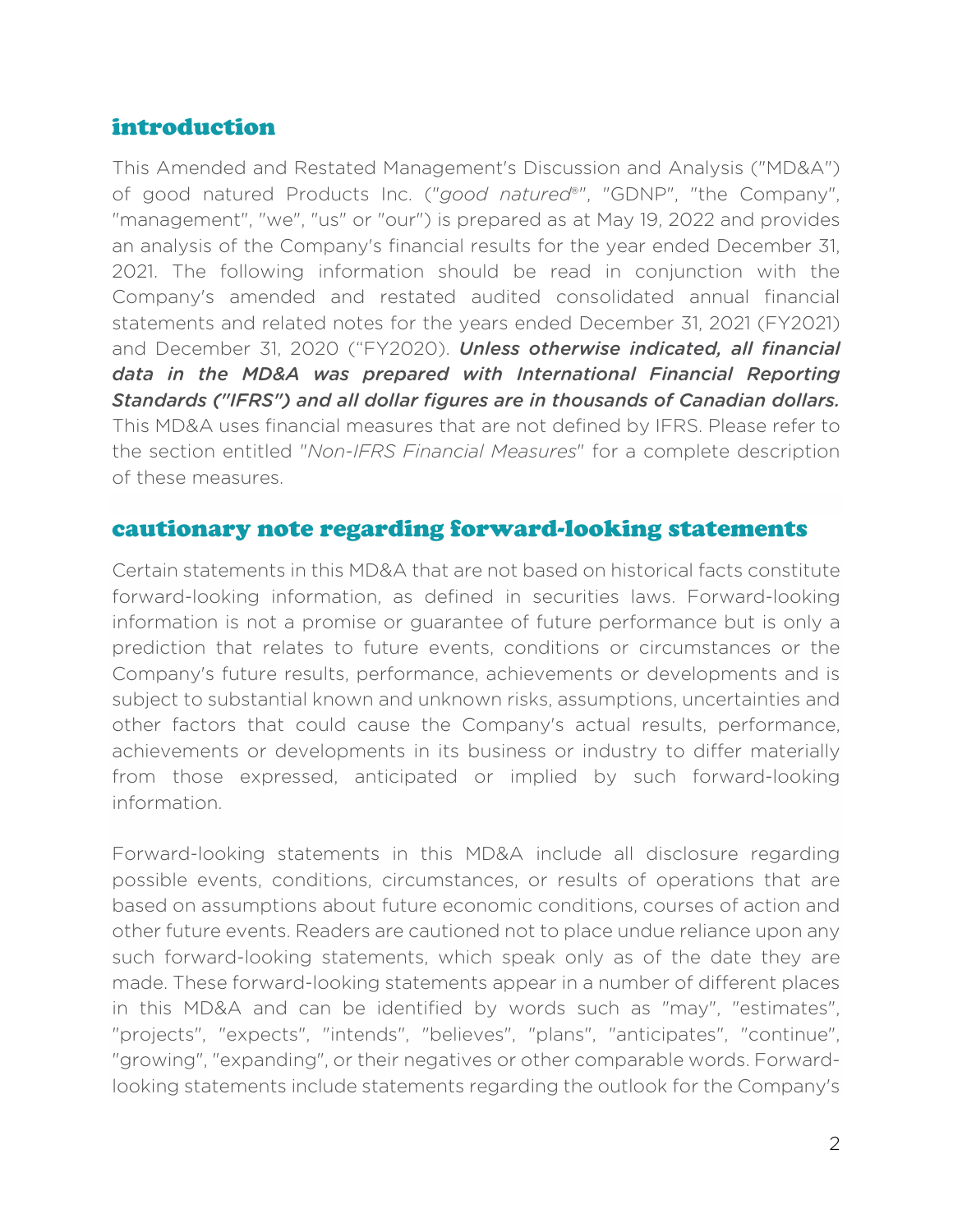future operations, plans and timing for the introduction or enhancement of its services and products, statements concerning strategies or developments, statements about future market conditions, supply conditions, end customer demand conditions, channel inventory and sell through, revenue, gross margin, variable gross margins, operating expenses, profits, forecasts of future costs and expenditures, and other expectations, intentions and plans that are not historical fact. The forward-looking statements in this MD&A are based on certain factors and assumptions regarding expected growth, results of operations, performance and business prospects and opportunities. Specifically, management has assumed that the Company's performance will meet management's internal projections. While management considers these assumptions to be reasonable based on information currently available, such information may prove to be incorrect. There are many risk factors and uncertainties that may affect the Company's actual results, performance, achievements, or developments. Consequently, all forward-looking statements in this report are qualified by this cautionary statement and the Company cannot assure investors that actual results, performance, achievements, or developments that the Company anticipates will be realized. Forward-looking statements are based on management's current plans, estimates, projections, beliefs and opinions and the Company does not undertake any obligation to update forward-looking statements should the assumptions related to these plans, estimates, projections, beliefs, and opinions change, except as required by law.

#### non-IFRS financial measures

This MD&A makes reference to certain non-IFRS measures. These measures are not recognized measures under IFRS and do not have a standardized meaning prescribed by IFRS and are therefore unlikely to be comparable to similar measures presented by other companies. Rather, these measures are provided as additional information to complement those IFRS measures by providing further understanding of the Company's results of operations from management's perspective. Accordingly, these measures should not be considered in isolation nor as a substitute for analysis of our financial information reported under IFRS. These non-IFRS measures are used to provide investors with supplemental measures of our operating performance and thus highlight trends in our core business that may not otherwise be apparent when relying solely on IFRS measures.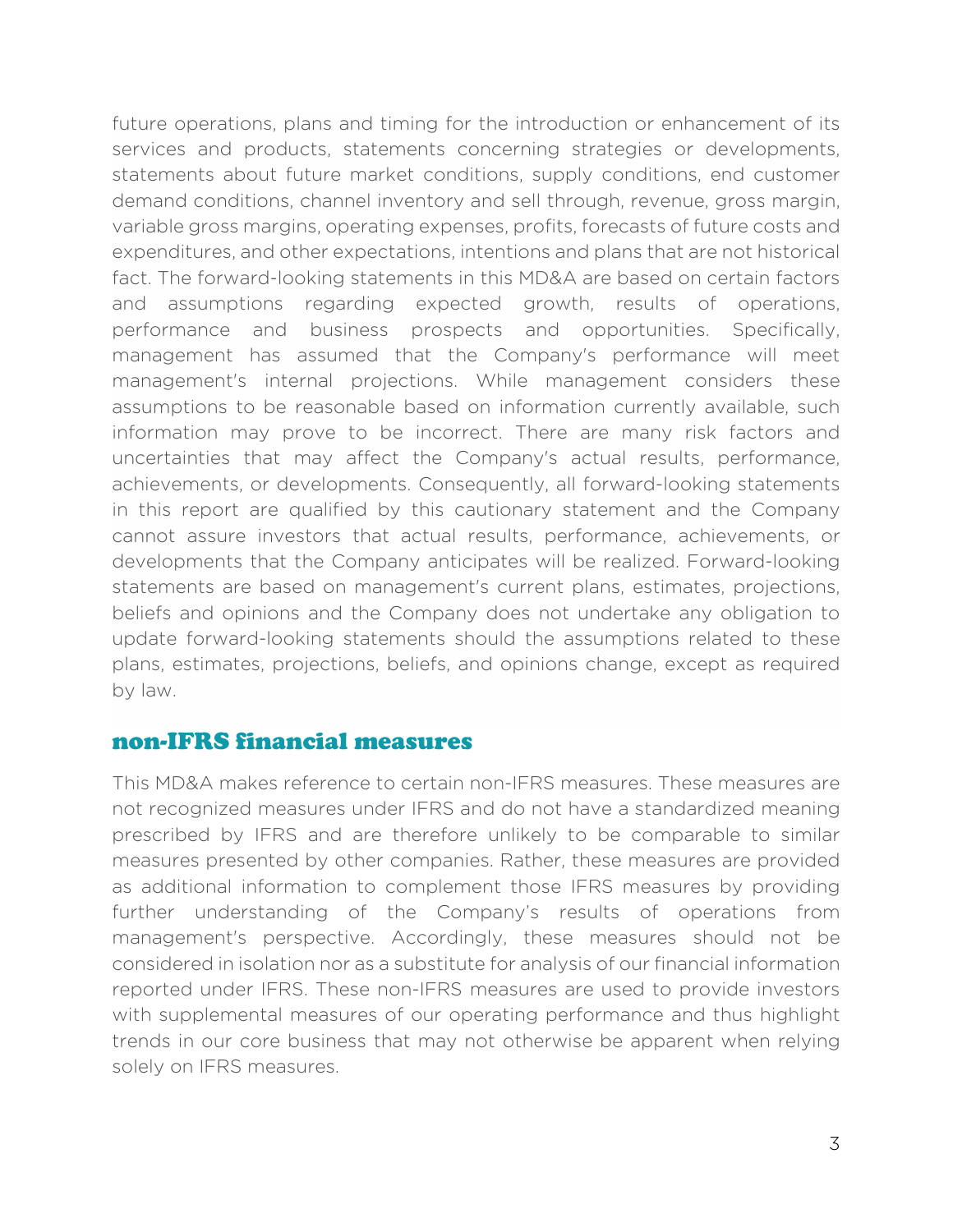The Company relies on the following non-IFRS measures in its financial statements:

# **Adjusted EBITDA**

The Company employs Adjusted EBITDA internally to measure its operating and financial performance and to assist in business decision making. The Company believes that, in addition to conventional measures prepared in accordance with IFRS, certain investors and other stakeholders also use this non-IFRS measure as information to evaluate the Company's operating and financial performance. Adjusted EBITDA provides an indication of the Company's continuing capacity to generate income from operations before considering the Company's financing decisions, share compensation, costs of amortizing capital assets and other significant or unusual items. Accordingly, adjusted EBITDA comprises net income (loss) excluding financing costs, foreign exchange gains or losses, share compensation, amortization and depreciation, asset impairment, gains or losses on loans, acquisition related costs, selling, general and administrative ("**SG&A**") costs tied to acquisition activities, restructuring, one-time charges, operational process engineering-related consultancy costs, asset impairment, and income taxes. With the Company being keenly focused on revenue growth, Adjusted EBITDA provides management a valuable, normalized metric for the evaluation of ongoing operating performance, strategic decisions, and future operating plans.

### **Variable Gross Margin & Variable Gross Profit**

Variable Gross Margin ("**VGM**") and Variable Gross Profit ("**VGP**") are non-IFRS measures of the Company's product margin and profit contribution without fixed factory overhead. Management believes that VGM and VGP provide deeper insight into normalized product margins and profit related to variable material input costs, inbound freight and labour costs associated with producing the goods being sold. VGM and VGP also reflect contribution absent of fluctuations due to changes in volumes from factors such as mix of insourced versus outsourced manufacturing to respond to specific customer requirements for multiple-facility production, depreciation from facility capital investments and the addition of manufacturing facility acquisitions with factory overhead charges.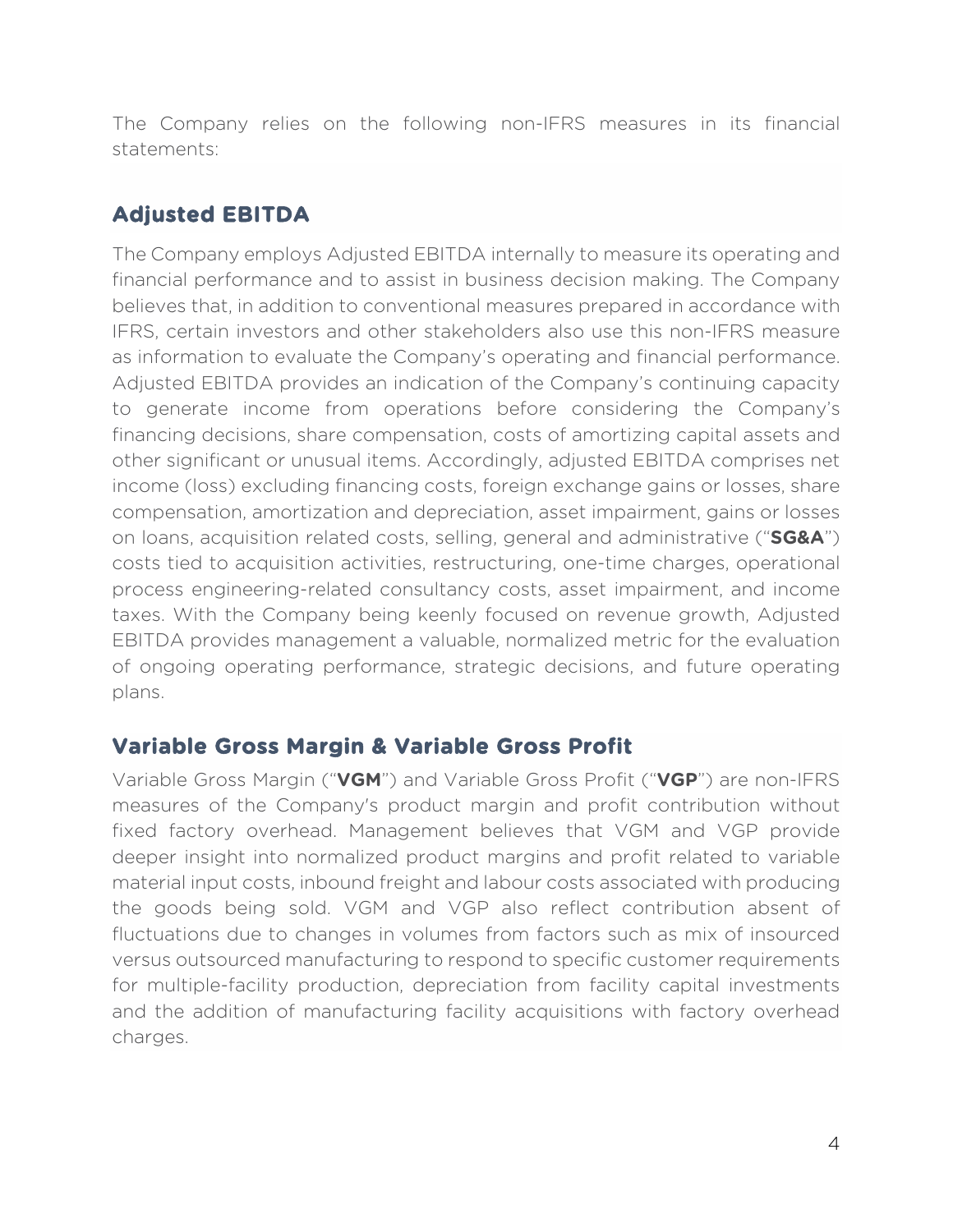### **SG&A Excluding Acquisition Costs and One Time Charges**

SG&A Excluding Acquisition and One Time Charges is a non-IFRS measure that management believes allows for a more accurate evaluation of the Company's ongoing SG&A costs to support its operations by disregarding one-time and/or periodic expenses associated with the execution of the Company's growththrough-acquisition strategy.

### **Net Working Capital Excluding Current Portion of Long-Term Debt**

Net working capital excluding current portion of long-term debt is a non-IFRS measure that management has included as another metric to evaluate the Company's net working capital position. As discussed in "Recent Developments", the Company filed amended and restated audited annual financial statements for the years ended December 31, 2021 and 2020 as a result of a breach of the covenant under its Senior Credit Facility resulting in a reclassification of \$36,631 in long-term debt into current liabilities. The Company and its primary lender are in discussions to remediate this matter; these discussions are ongoing. This measure should provide the readers, better insight, and comparability between reporting periods on the Company's net working capital position without consideration of the reclassification of the current portion of long-term debt as a result of the covenant breach. See discussion in "Recent Developments" for further details.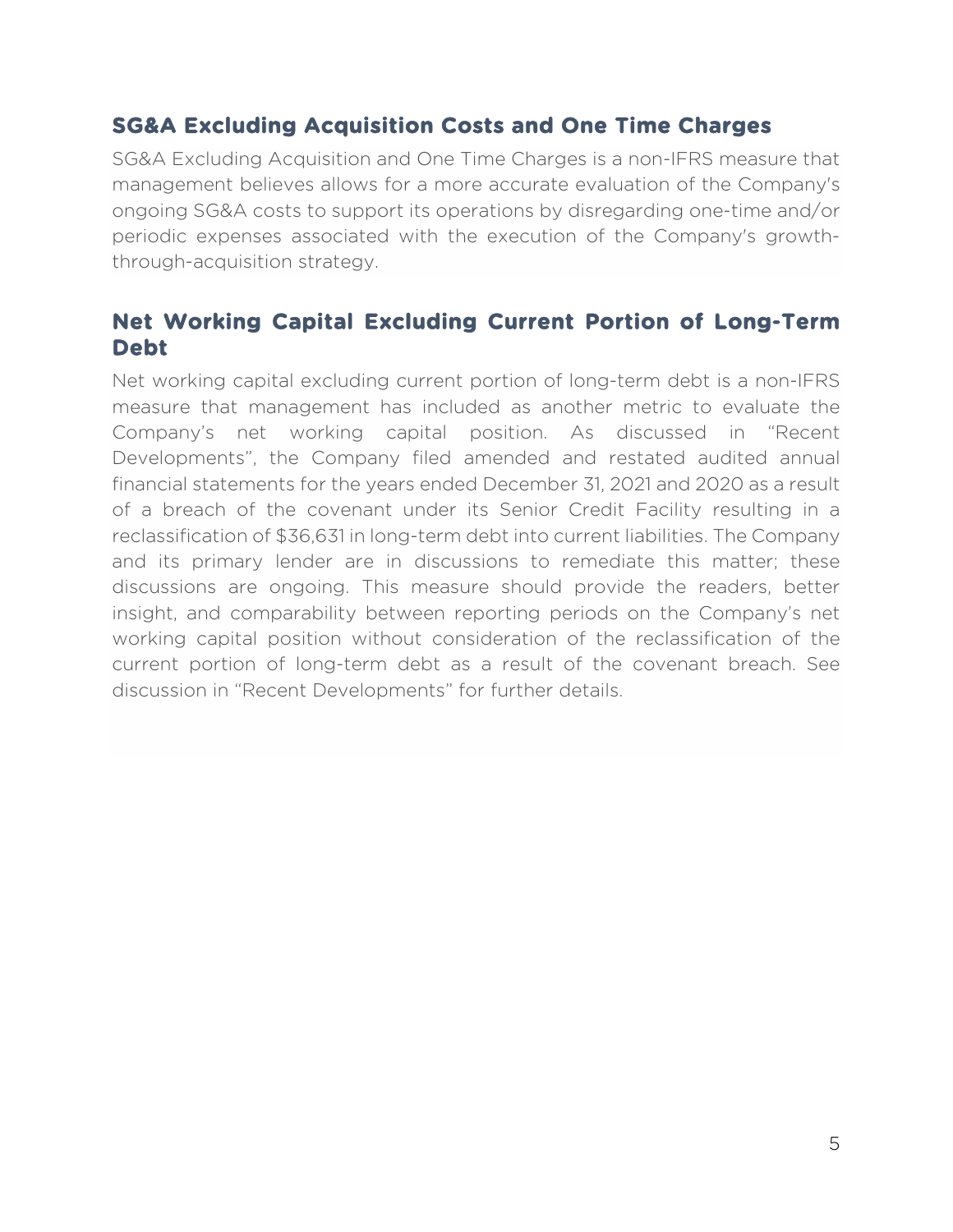#### company overview

*good natured*® is passionately pursuing its goal of becoming North America's leading earth-friendly product company by offering the broadest assortment of plant-based products made all, or in part, from rapidly renewable resources instead of fossil fuels. The Company is focused on making it easy and affordable for business owners and consumers to shift away from petroleum to *better everyday products*® that use more renewable materials, less fossil fuel, and no chemicals of concern.

*good natured*® offers over 400 products and services through wholesale, direct to business, and retail channels. From plant-based home organization products to certified compostable food containers, bio-based industrial supplies and medical packaging, the Company is focused on making plant-based products more readily accessible for people to create meaningful environmental and social impact.

The Company's customer base includes retailers, food producers, food packers, consumer product companies, restaurants, packaging manufacturers and other industrial processors across three key market segments – National, Regional and Small Business – all of which are supported by a combination of inside and outside sales teams. The Company also offers direct purchasing through Amazon and its own e-commerce platform in the U.S. and Canada.

*good natured*® carries on business across five business groups: General Merchandise, Packaging, Industrial, Commercial Supplies, and Services. *good natured*® offers consumers, business owners and operators plant-based alternatives to everyday petroleum-based products that are being used in homes and businesses. The Company's operations are location in the United States and Canada, with 100% of revenue generated in North America. The Company is listed on the TSX Venture Exchange under the symbol "GDNP".

#### growth strategy

The Company aims to become North America's leading earth-friendly product company. In order to maximize the positive environmental impact, *good natured*® aims to offer the widest possible assortment of plant-based products made all or in part from rapidly renewable resources instead of fossil fuels. These products are marketed to a range of customer segments to deliver a diversified revenue and margin mix that de-risks the business. The Company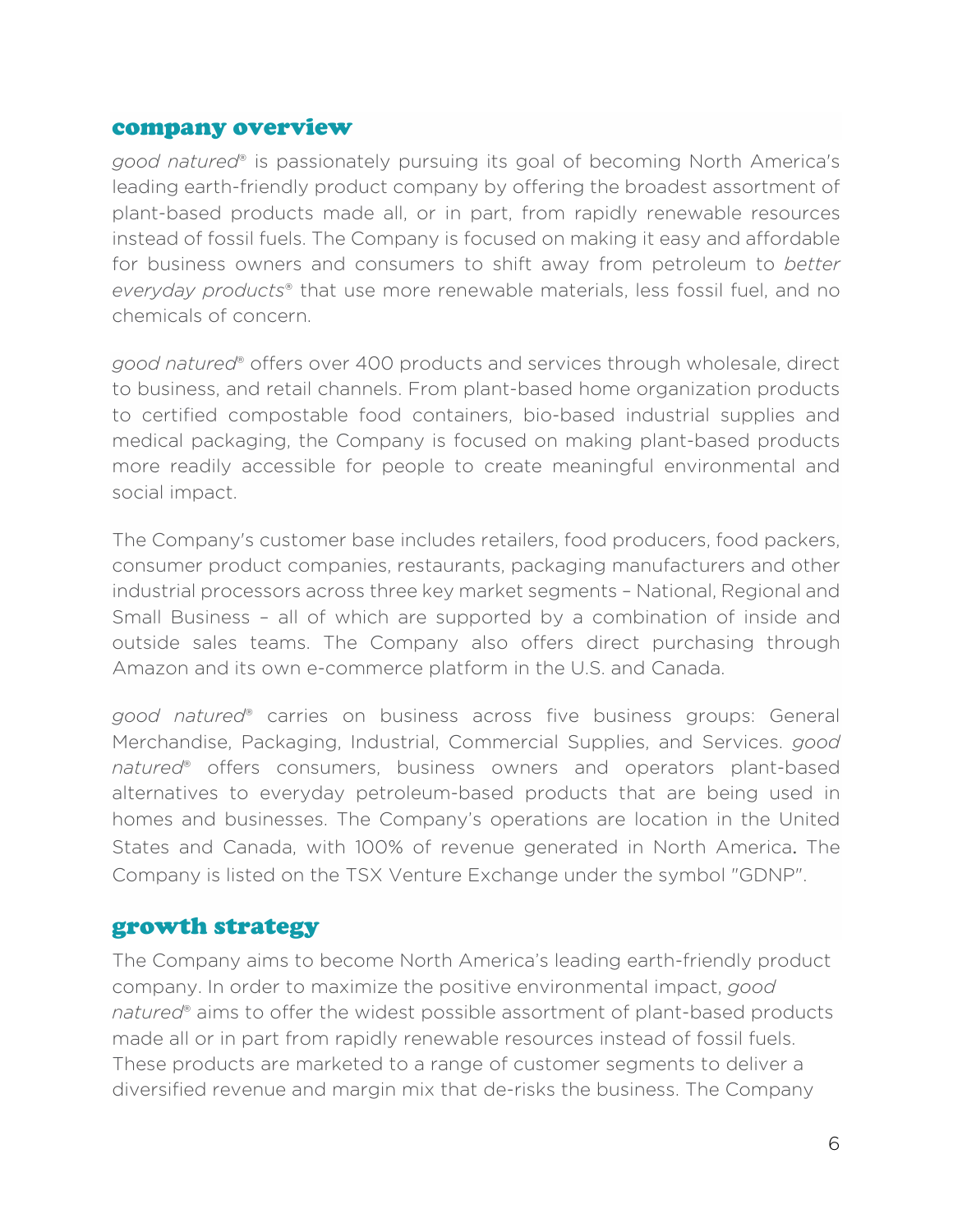also aims to gain the highest share of each customer's total spend on sustainable products to drive a strong recurring revenue model and enhanced customer loyalty.

The Company strives to achieve its growth objectives through a two-pronged approach:

- 1. Organic growth that is driven by a "land and expand" sales strategy that includes:
	- a. acquiring new customers through direct-to-business and direct-toconsumer customer selling;
	- b. cross selling additional products into the existing customer base; and
	- c. adding new sustainable product offerings that are relevant and complementary to the Company's most valuable customer segments.
- 2. Acquisitions focused on businesses that meet a combination of the following criteria:
	- a. diverse customer base;
	- b. large range of product offerings;
	- c. product offerings that expand addressable market or product categories;
	- d. new sustainable materials, manufacturing or business development technology;
	- e. cross selling opportunities to both parties' existing customer bases;
	- f. expansion into new market and/or geographies; and
	- g. strong supply chain capabilities and positive EBITDA.

The Company's targeted acquisitions may currently offer petroleum-based products that can be reformulated and re-launched using plant-based materials, or the business may have commercially ready plant-based products that can immediately enhance the *good natured*® product assortment.

If the acquired business produces a petroleum-based product assortment, the Company will plan to convert the petroleum-based products and customers to plant-based alternatives within approximately 18 months of the closing of the acquisition. The length of time to complete the conversion to plant-based materials will be primarily dependent on, but not limited to, the following factors: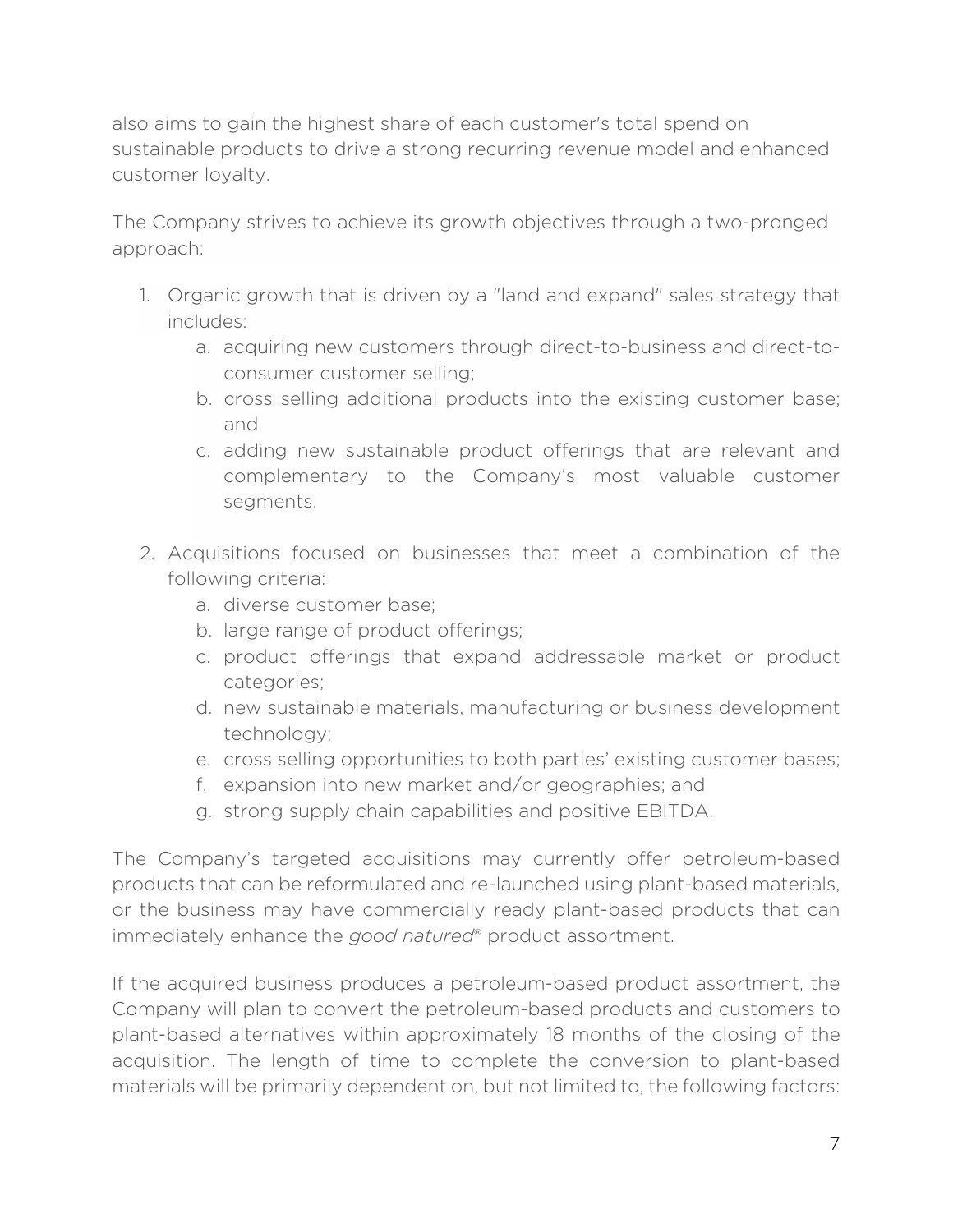- 1. the speed at which the Company can access and procure the required plant-based raw materials;
- 2. obligations the acquired business may have in place with its current raw materials suppliers;
- 3. existing raw material inventory levels;
- 4. seasonality or peak business periods, which may guide the optimal timing of raw material transitioning;
- 5. commercial agreements with customers of the acquired business that require the use of specific raw materials or processing methods to produce and/or certify their products; and
- 6. external supply chain disruption that may limit availability and/or delay delivery of plant-based materials.

The Company intends to divest any of the acquiree's products and/or customer accounts that cannot be successfully converted to plant-based products over time and then re-invest the proceeds from any such divestiture back into the Company. An overview of the Company's materials revenue mix can be found below under the "Discussion of Operations" section.

#### business model

The Company's business model is structured to engage a diverse mix of customers across a broad and complementary range of eco-friendly products. This is intentionally designed to maximize positive environmental impact by offering product options that are relevant to more businesses and consumers. This broad base of business also proved to be particularly relevant during the COVID-19 pandemic, providing revenue resilience and growth opportunities.

The Company acquires customers across four distinct market segments and tailors its sales and service interactions accordingly The Company conducts the vast majority of its marketing and sales activities in North America, which includes National, Regional, Small Business and Direct-to-Consumer customers, and deploys its wide assortment of plant-based products and services across five business groups to tailor its sales and service offerings accordingly to these target segments. Sales cycles and gross margin rates will vary by market segment, target customers, business groups and individual product categories. The Company's National market segment typically has longer sales cycles and lower gross margin rates, while Direct-to-Consumer sales provide far shorter sales cycles and higher gross margin rates. Quarter over quarter, revenue mix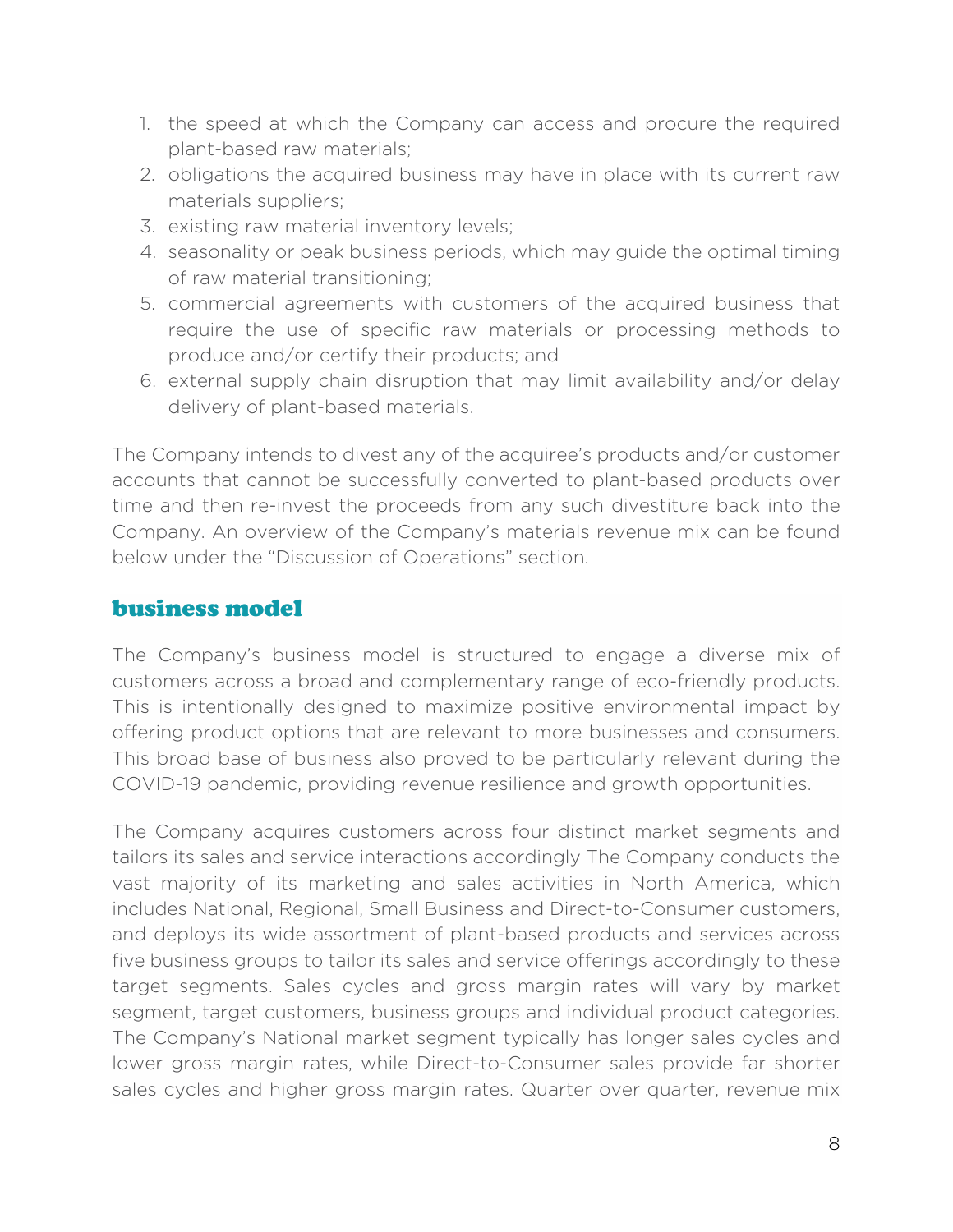by market segment, business group and product category will vary depending on actual revenue recognition and shipments in that quarter. This will contribute to short-term variation in Variable Gross Margin and gross margins rates in each financial reporting period that may not be indicative of longer-term trends and the successful execution of the business model.

#### recent developments

- Subsequent to the original issuance of this MD&A, the Company filed amended and restated audited annual financial statements for the years ended December 31, 2021 and 2020 as a result of a breach of the covenant under its Senior Credit Facility for the period ended December 31, 2021. The Company and its primary lender are in discussions to remediate this matter; these discussions are ongoing. This resulted in a reclassification of \$36,631 in long-term debt into current liabilities as the Company lost the unconditional right to defer the settlement of such debts. As a result of the assessment, management concluded the going concern basis of accounting is appropriate however there are material uncertainties that may cast significant doubt upon the Company's ability to continue as a going concern. See further discussions in the "Liquidity" section.
- On May 4, 2022 The Company announced that it has entered into a definitive asset purchase agreement to acquire all of the business and operating assets of FormTex Plastics Corporation, a manufacturer of high quality custom plastic packaging headquartered in Houston, Texas, for cash considerations of USD\$4.8 million, subject to customary closing adjustments.
- On March 9, 2022, the Company announced that it had filed for patent protection of its novel tamper evident design and submitted a trademark application for the GoodGuard™ brand name, optimized for compostable and bio-based materials and only available from *good natured*®.
- On Feb 25, 2022, the Company announced that pursuant to the Company's Omnibus Equity Incentive Compensation Plan, it was granting stock options ("Options"), performance share units ("PSUs") and restricted share units ("RSUs") to certain employees, officers, and directors of the Company.
- On Jan 19, 2022, the Company filed a final short form base shelf prospectus (the "Shelf Prospectus"). The Shelf Prospectus will enable the Company to issue common shares, preferred shares, debt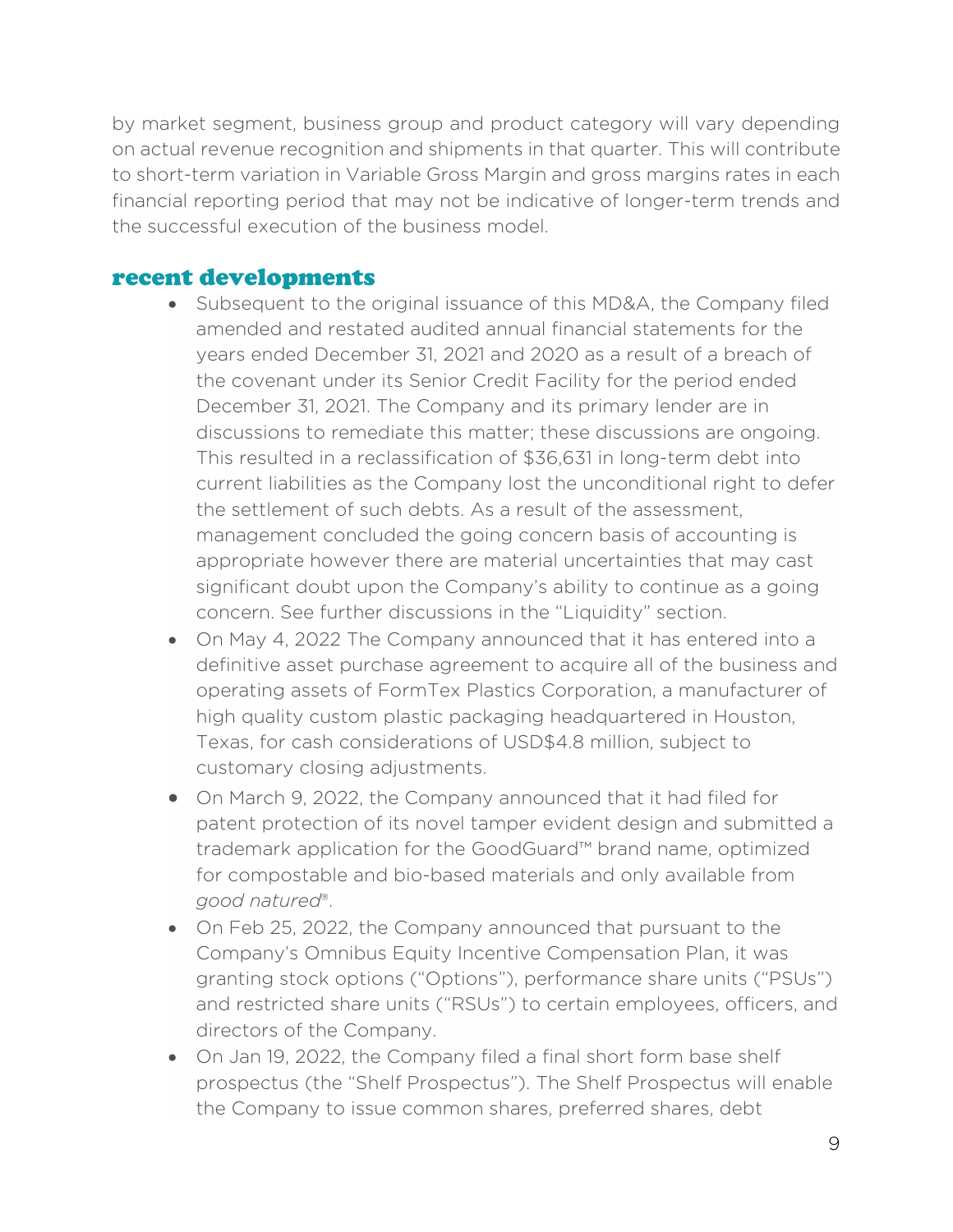securities, warrants, subscription receipts, or any combination thereof, for an aggregate offering price of up to \$200,000,000 at any time during the 25-month period that the Shelf Prospectus is effective.

For additional information please refer to the Company's AIF dated May 2, 2022, available on the Company's SEDAR profile at www.sedar.com as well as on the Company's investor website at investor.goodnaturedproducts.co

# COVID-19 pandemic update

The Company has continued to operate all of its North American facilities during the COVID-19 pandemic. The Company continues to reinforce governmentmandated measures implemented to mitigate health risks to employees, business partners and communities where the Company operates and prevent disruptions. These measures continue to evolve and have included rigorous hygiene and cleaning practices, physical distancing policies, return-to-work health monitoring and testing protocols, business travel restrictions, and phased workplace reintegration of office employees.

To date, the Company has not experienced a material disruption to operations as a result of the COVID-19 pandemic. While there have been ongoing impacts to supply chain, timing of production and new product launches, the Company was able to generate strong revenue growth in 2021. The impact of the ongoing COVID-19 pandemic on the demand for the Company's products, as well as on the Company's operations and those of its suppliers and customers, remains uncertain and cannot currently be predicted. The COVID-19 pandemic and the varying actions taken by government authorities and other businesses to reduce the spread could still directly or indirectly disrupt the Company's operations and/or those of its suppliers or customers, which in turn could adversely impact the business, financial position, results of operations and cash flow of the Company.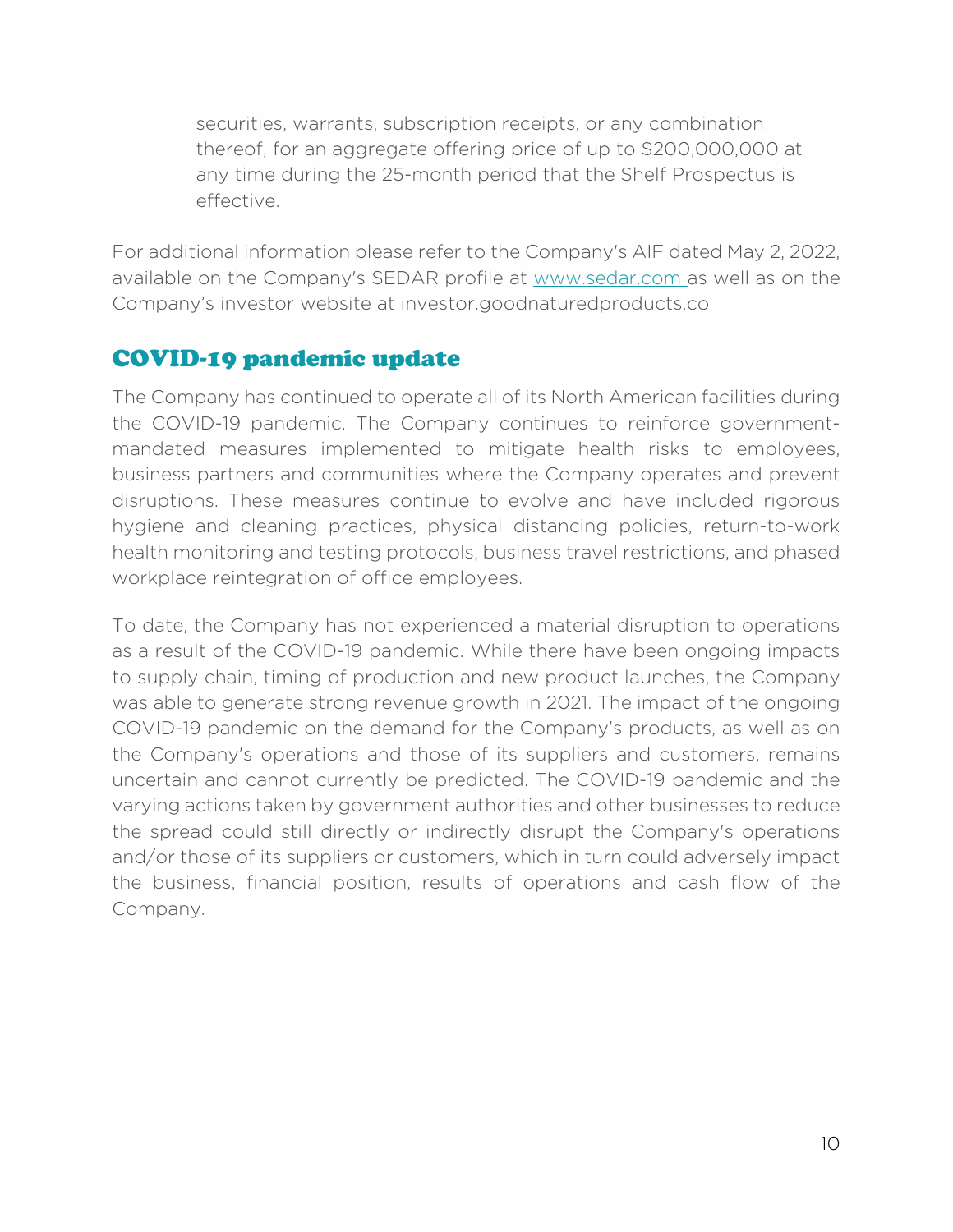## overall performance

#### **Selected Financial Information**

The following table summarizes certain financial data from the financial statements of the Company for FY2021, FY2020 and FY2019.

|                                                          |                | 2021      |                | 2020    |                | 2019    |
|----------------------------------------------------------|----------------|-----------|----------------|---------|----------------|---------|
| Revenue                                                  | $\frac{1}{2}$  | 61,132    | $\mathfrak{S}$ | 16,713  | $\sqrt{2}$     | 10,099  |
| Adjusted EBITDA <sup>1</sup>                             | $\updownarrow$ | (68)      | $\frac{1}{2}$  | (1,522) | $\mathfrak{S}$ | (1,446) |
| Net loss                                                 | $\updownarrow$ | (12, 695) | $\frac{1}{2}$  | (7,187) | $\frac{1}{2}$  | (3,751) |
| Basic and diluted loss per<br>common share               | $\frac{1}{2}$  | (0.06)    | $\sqrt{2}$     | (0.06)  | $\mathfrak{S}$ | (0.03)  |
| <sup>1</sup> Refer to Non-IFRS definitions section above |                | 2021      |                | 2020    |                | 2019    |
| Assets                                                   | $\frac{1}{2}$  | 90,529    | $\mathfrak{P}$ | 51,974  | $\mathfrak{S}$ | 12,320  |
| Liabilities                                              | $\updownarrow$ | 69,437    | $\mathcal{P}$  | 50,162  | $\mathfrak{S}$ | 16,962  |
| Asset to liability ratio                                 | $\updownarrow$ | 1.30      | $\mathcal{L}$  | 1.04    | $\sqrt{5}$     | 0.72    |
| Cash and cash equivalents                                | $\updownarrow$ | 10,655    | $\frac{1}{2}$  | 8,114   | $\frac{1}{2}$  | 8,455   |
| Net working capital                                      | $\frac{1}{2}$  | (16, 013) | $\updownarrow$ | 5,552   | $\mathcal{L}$  | 7,348   |
|                                                          |                |           |                |         |                |         |

Over the last three fiscal years, the Company's revenue growth has ranged from 65% to 266%. Factors that affected year-over-year revenue growth included, but were not limited to:

- the Company completed acquisitions in May 2021, December 2020, and May 2020 (see "Key Acquisitions" section);
- the Company's product offering grew from 100 products at December 31, 2018 to over 400 products at December 31, 2021;
- in FY2019 the Company commenced sales into the industrial sector, with an initial customer that accounted for greater than 10% of total revenue in FY2019;
- the Company's active B2B customers grew from over 171 National, Regional, and Small Business accounts at December 31, 2018 to over 1,200 at December 31, 2021;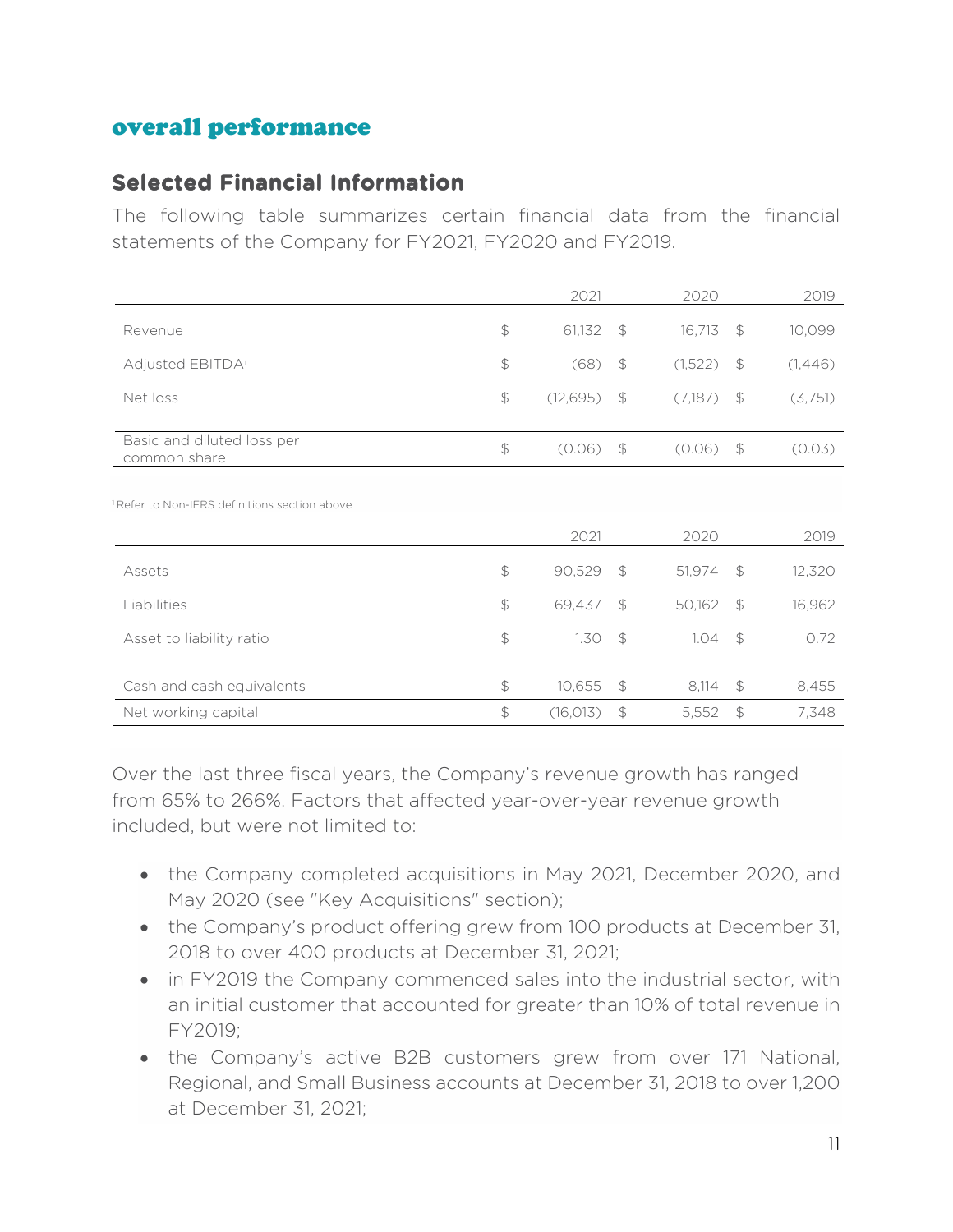- in FY2020, COVID-19 pandemic restrictions caused sudden and extreme impact on revenues associated with the hospitality industry, which were offset over a longer period with stronger revenues from grocery food packaging, eCommerce sales, COVID-19 medical face shields and COVID-19 testing kit packaging.
- on October 13, 2021, the Company announced it had commenced shipping commercial quantities to a large U.S. food producer that is expected to produce approximately USD \$13 million in revenue in the first year; and
- in FY2021, in response to external supply chain and inflationary cost, the Company increased product pricing and implemented shipping surcharges that resulted in higher selling prices per unit.

Over the last three fiscal years, the Company's net loss ranged from \$3,474 to \$12,695. Factors that affected changes in net loss included, but were not limited to:

- additional headcount driven by the growth of the business, for initiatives to strengthen functional capabilities, and from acquisitions resulted in increased selling, general, and administrative costs;
- increase in share-based compensation due to overall headcount increases from acquisitions, new hires, and an increase in share based compensation for executives;
- the physical and intangible assets associated with the acquisitions led to increased depreciation and amortization costs;
- acquisition-related activity and one-time charges have fluctuated based on the number and size of acquisitions completed in any fiscal year;
- the Company has utilized credit facilities, long-term debt, loans, and other financing agreements to fund operating activities, working capital, and acquisitions over the past three fiscal years. This has resulted in increased financing costs;
- in FY2021, external supply chain and inflationary cost increases resulted in higher costs associated with logistics and fulfillment. In addition, the Company made the strategic decision to build inventory in anticipation of supply chain disruptions, which increased warehousing costs; and
- in Q4 2021, the Company completed a convertible debenture offering and senior credit facility, the proceeds of which were substantially used to retire existing debt. This resulted in the payment of cash interest costs associated with debt prepayment and the non-cash write-down of deferred financing costs.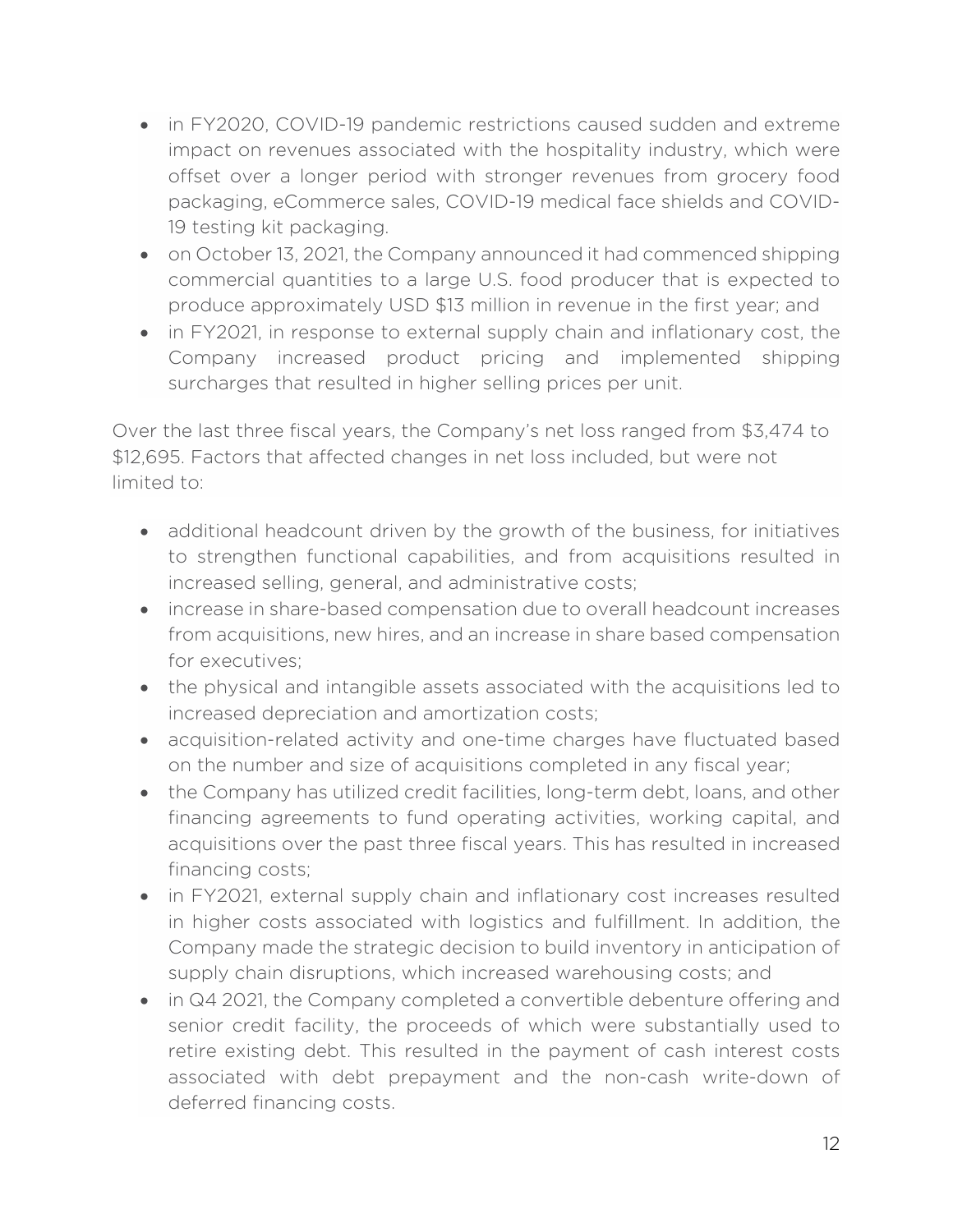Additional details regarding these factors can be found in the Company's audited consolidated annual financial statements and related notes for FY2020 and FY2021.

## **Selected Financial & Operational Highlights**

The following are selected financial and operational highlights for the year ended December 31, 2021:

- Achieved record quarterly revenue of \$22,860 for the three months ended December 31, 2021 ("**Q4 2021**") as compared to \$5,326 for the three months ended December 31, 2020 ("**Q4 2020**"), an increase of 329%.
- Achieved record annual revenue of \$61,132 in FY2021, a 266% increase from \$16,713 in FY2020.
- Tripled the Company's active B2B customer base to over 1,200 customers at December 31, 2021 compared to 400 at December 31, 2020.
- On May 28, 2021, closed the acquisition of the assets of Ex-Tech Plastics Inc. ("Ex-Tech") (see "Key Acquisitions" for more details)*.* With the acquisition of Ex-Tech, the Company has become one of North America's leading rollstock sheet extruders, serving over 200 thermoforming customers across the U.S. and Canada. Upon acquisition, the Company integrated its existing U.S. industrial operations with Ex-Tech's.
- Achieved a major milestone by producing 100% of the required rollstock extruded sheet for its thermoformed packaging business from its wholly owned facilities (Integrated Packaging Films ( **"IPF"** ) & Ex-Tech). This milestone was achieved while the Company's Industrial business group also delivered record shipments to customers.
- Generated Variable Gross Margin of 32% for 2021 compared to 38% for 2020, a decrease of 600 basis points. Gross margin was 26% for 2021 compared to 37% for 2020. The reduction in Variable Gross Margin and gross margin was driven by a higher percentage revenue contribution from the Company's National market segment and Industrial business group, changing mix of insourced manufacturing vs outsourced manufacturing, as well as the Ex-Tech acquisition that has lower gross margins due to a higher number of National customers purchasing products from the Company's Industrial business group.
- Adjusted EBITDA for FY2021 was \$(68), compared to \$(1,522) for FY2020, an improvement of 96%.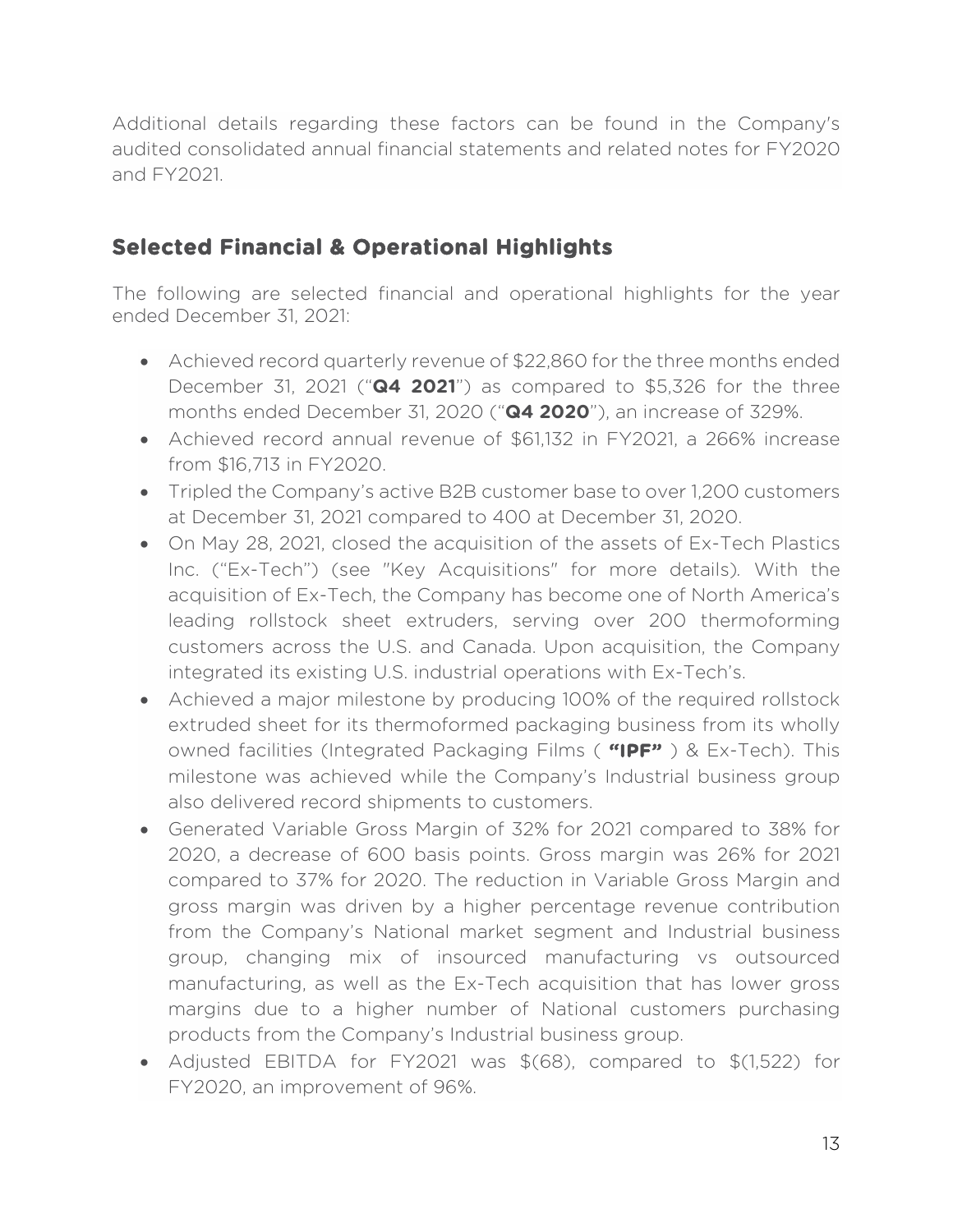- Assets increased to \$90,529 as at December 31, 2021, compared to \$51,974 as at December 31, 2020, an increase of 74%. This increase can be predominantly attributed to the Company's acquisition of Ex-Tech, in addition to capital investments in high-speed machinery.
- The Company's asset-to-liability ratio improved to 1.3x as at December 31, 2021, compared to 1.04x as at December 31, 2020. This can be attributed to the equity raise in Q1 2021, the acquisition of Ex-Tech, in addition to capital investments in high-speed machinery.
- Cash and cash equivalents increased to \$10,655 as at December 31, 2021, compared to \$8,114 as at December 31, 2020. This increase was driven by financing activities and offset by cash use in operations and investing activities (see "Cash Flow" section for further details).
- Net working capital (deficit) was \$(16,013) as at December 31, 2021, compared to \$5,552 as at December 31, 2020. As discussed in the "Recent Developments" section, this deficit was the result of a reclassification of \$36,631 of long-term debt into current liabilities. The Company and its primary lender are in discussions to remediate this matter; these discussions are ongoing. For the purposes of comparability, net working capital excluding the current portion of long-term debt is \$23,668 at December 31, 2021 vs. \$8,681 at December 31, 2020.

# **Key Acquisitions**

On May 28, 2021, the Company completed the acquisition of all operating assets of Ex-Tech and real estate assets owned by a related company ETP Inc. for cash consideration of \$15,337. Ex-Tech is a manufacturer of high quality, rigid plastic sheets that operates seven different extrusion lines in a dedicated 75,000 square foot facility on 9.5 acres of land. Ex-Tech's 105 customers, primarily National customers located in the midwestern and southwestern United States, serve a diverse set of end markets, including retail, food, and medical packaging. The Company used \$5,875 in cash from treasury and secured the following financing to complete the acquisition and pay related integration costs: \$6,067 term loan from a Canadian financial institution and a \$3,427 mortgage with American Community Bank & Trust. Ex-Tech's revenues for the year ended December 31, 2020 were approximately \$33,000 with variable gross margins of 30% and gross margins of 21%.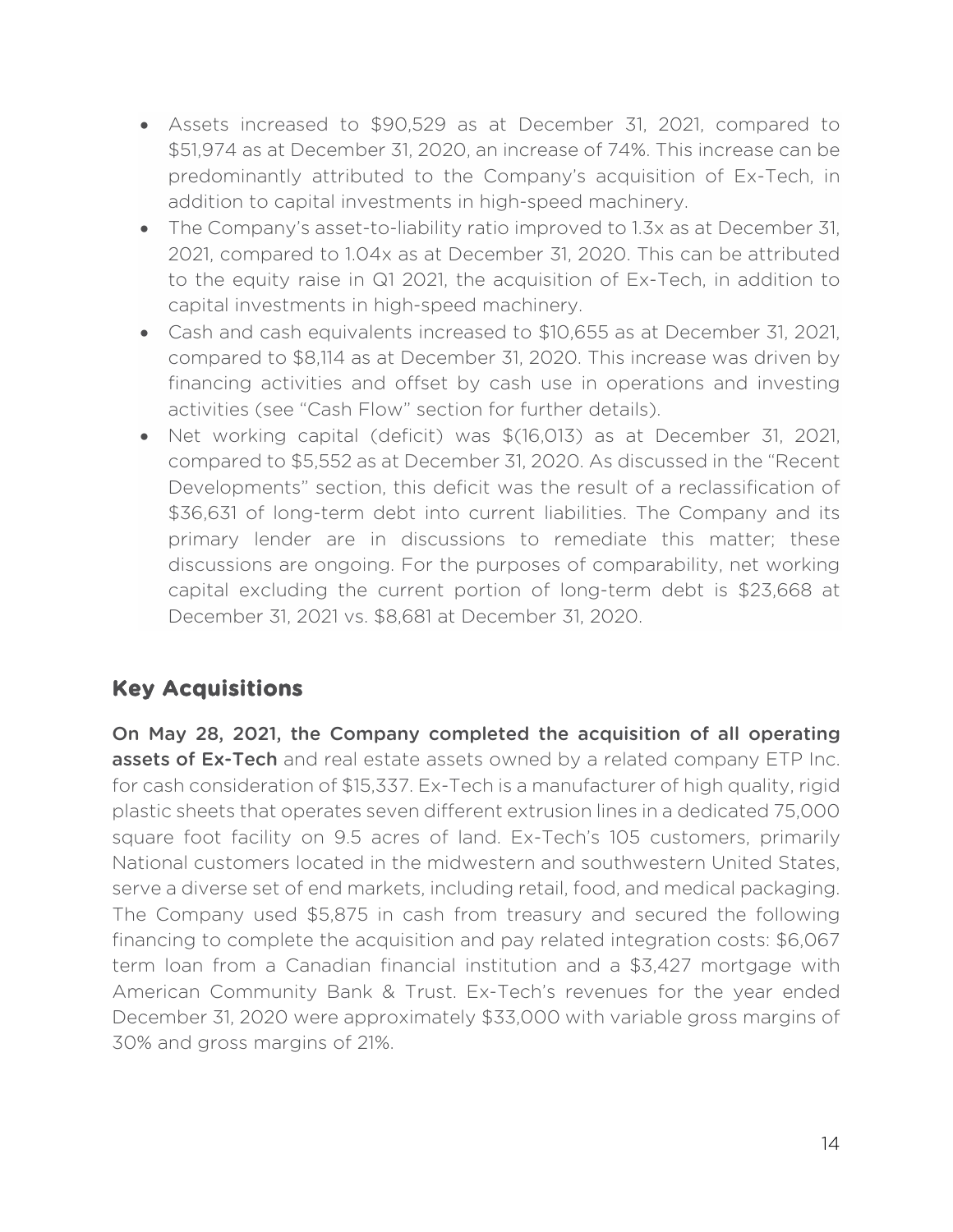#### discussion of operations

The Company completed the acquisitions of Shepherd Thermoforming & Packaging Inc. ("**Shepherd**") in the second quarter of 2020, IPF in the fourth quarter of 2020, and Ex-Tech in the second quarter of 2021. As a result, the information contained in these consolidated financial statements and management discussion and analysis may not be directly comparable to previously reported periods.

|                                                                                                        |                                               |           |                                | For the year ended Dec. |         |
|--------------------------------------------------------------------------------------------------------|-----------------------------------------------|-----------|--------------------------------|-------------------------|---------|
|                                                                                                        |                                               | FY2021    |                                | FY2020                  | $+/-$   |
| Revenue                                                                                                | \$                                            | 61,132    | \$                             | 16,713                  | 266%    |
| Variable cost of product                                                                               |                                               | (41, 462) |                                | (10, 298)               | 303%    |
| Variable Gross Profit <sup>1</sup>                                                                     |                                               | 19,670    |                                | 6,415                   | 207%    |
| Variable Gross Margin %                                                                                |                                               | 32.2%     |                                | 38.4%                   |         |
| Fixed factory overhead                                                                                 |                                               | (4.033)   |                                | (179)                   | 2153%   |
| Gross profit                                                                                           |                                               | 15,637    |                                | 6,236                   | 151%    |
| Gross margin %                                                                                         |                                               | 25.6%     |                                | 37.3%                   |         |
| Fulfilment & logistics                                                                                 |                                               | (6, 382)  |                                | (3, 454)                | 85%     |
| Selling, general & administrative,<br>excluding acquisition costs and one<br>time charges <sup>1</sup> |                                               | (10, 249) |                                | (4,336)                 | 136%    |
| Share-based compensation                                                                               |                                               | (2,254)   |                                | (262)                   | 760%    |
| Depreciation                                                                                           |                                               | (1,071)   |                                | (484)                   | 121%    |
| Financing costs                                                                                        |                                               | (4,552)   |                                | (3,440)                 | 32%     |
| Exchange gain (loss)                                                                                   |                                               | (315)     |                                | 118                     | $-367%$ |
| Loss on debenture redemption and<br>conversion                                                         |                                               | (1,148)   |                                | (413)                   | 178%    |
| Gain on interest free loan                                                                             |                                               | 85        |                                | 83                      | 2%      |
| Acquisition related expenses & one<br>time charges                                                     |                                               | (2,572)   |                                | (1,315)                 | 96%     |
| Deferred income taxes recovery                                                                         |                                               | 126       |                                | 80                      | 58%     |
| Net loss for the period                                                                                | \$                                            | (12, 695) | \$                             | (7,187)                 | 77%     |
| Adjusted EBITDA loss <sup>1</sup>                                                                      | $\, \, \raisebox{12pt}{$\scriptstyle \circ$}$ | (68)      | $\textcircled{\scriptsize{3}}$ | (1,522)                 | $-96%$  |

<sup>1</sup> Refer to Non-IFRS definitions section above.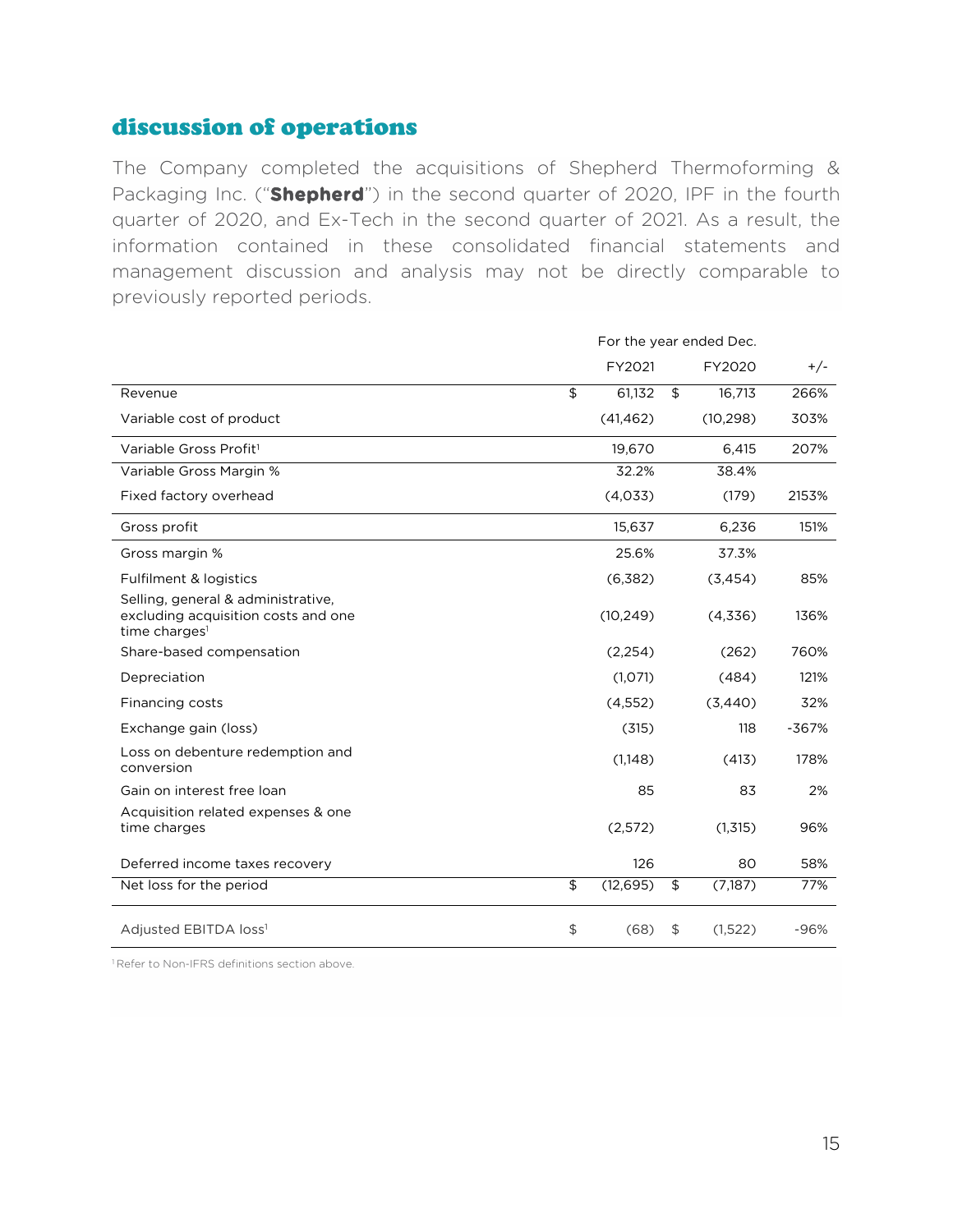#### **Revenue**

Revenue for Q4 2021 increased 329% to \$22,860, as compared to \$5,326 for the three months ended December 31, 2020. Revenue for FY2021 increased 266% to \$61,132 as compared to \$16,713 in FY2020. The Company's FY2021 revenue growth rate outpaced its 5-year compound annual growth rate of 111%. The Company estimates that approximately \$36,950 of the \$61,132 revenue in FY2021 came from acquisitions. Organic revenue growth for FY2021 is estimated at 45%, up from an estimated 22% in FY2020. Revenue from acquisitions is estimated to have contributed 83% of the overall change in revenue for FY2021, with organic revenue having contributed the remaining 17%.

The year-over-year growth in revenue in Q4 2021 and FY2021, was driven by revenue from acquisitions, including 4 months of revenue from the Shepherd acquisition, which was completed in May 2020, 11 months of revenue from the IPF acquisition, which was completed in December 2020, and 7 months of revenue from the Ex-Tech acquisition, which was completed in May 2021. The strong revenue growth contribution from acquisitions was complemented with substantial organic growth driven by initial shipments to a new National U.S. food producer, as announced on October 13, 2021. The Company also realized revenue growth through increases of its average selling price per unit, as well as onboarding of new organic customers.

Growing consumer demand for sustainable products, increasing regulatory pressure, lifting of COVID-19 pandemic restrictions, marketplace supply chain disruptions, reshoring of manufacturing, and family-owned business desire to sell their business and/or merge for stronger market positioning are strong macro trends for overall demand and continued growth.

The Company continues to focus on growth during the current period of inflationary pressures and macro-economic disruptions by prioritizing service and supply to its existing customer base with minimal disruption, while also onboarding new customers that are facing shortages due to supply chain disruptions.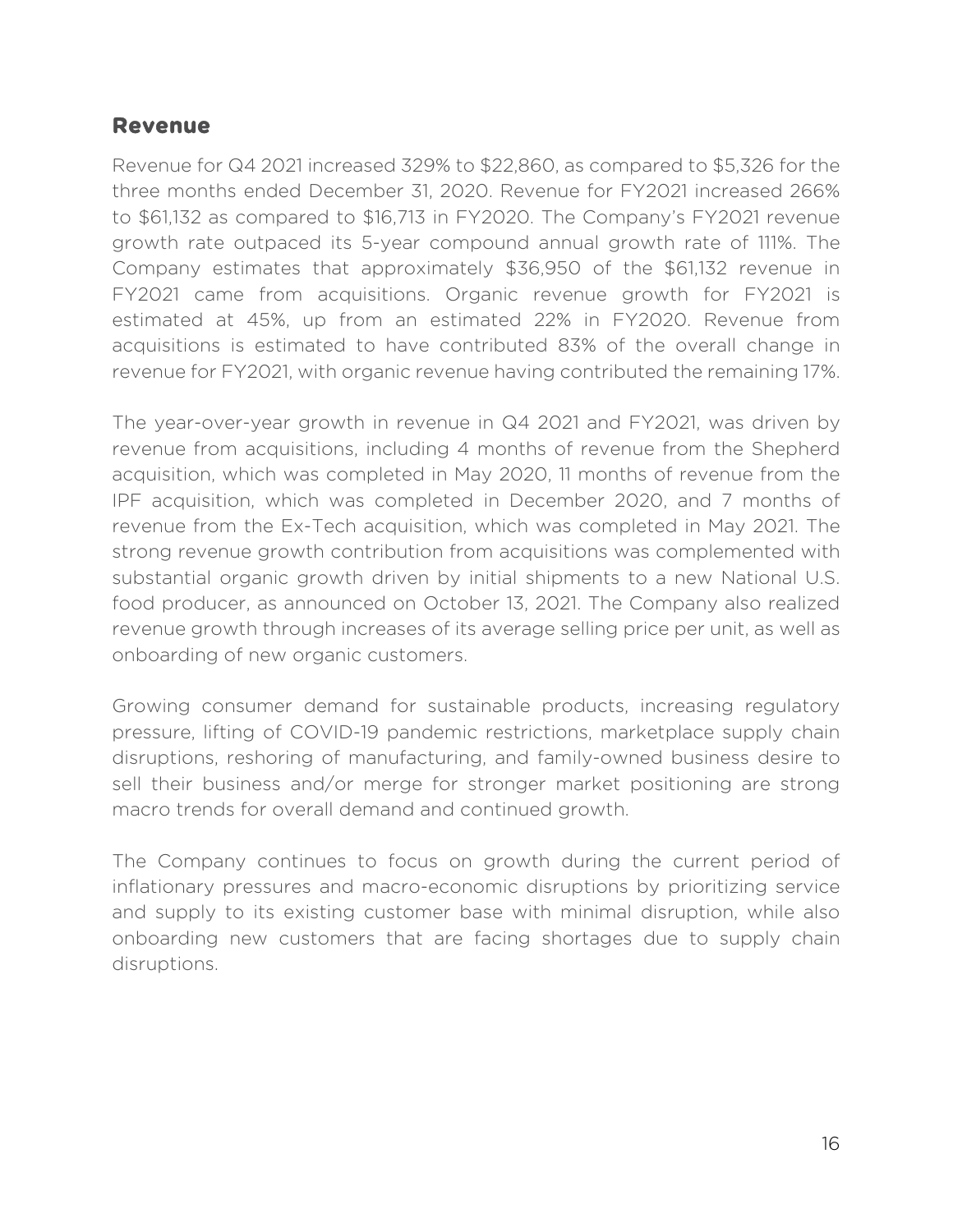## **Revenue Mix by Business Group and Geography**

The following table breaks down the percentage of the Company's revenues for each business group:

|                                         |               |         |               |        |               | Year Ended December 31 |
|-----------------------------------------|---------------|---------|---------------|--------|---------------|------------------------|
|                                         |               | 2021    |               | 2020   |               | 2019                   |
| Revenue                                 | $\frac{1}{2}$ | 61,132  | $\frac{1}{2}$ | 16,713 | $\frac{1}{2}$ | 10,099                 |
|                                         |               |         |               |        |               |                        |
| <b>Business Groups</b>                  |               |         |               |        |               |                        |
| Industrial                              |               | 77%     |               | 49%    |               | 69%                    |
| Packaging (Stock & Custom)              |               | 20%     |               | 44%    |               | 26%                    |
| General Merchandise                     |               | 2%      |               | 5%     |               | 5%                     |
| <b>Commercial and Business Supplies</b> |               | $< 1\%$ |               |        |               |                        |
| Services                                |               | $1\%$   |               | 2%     |               |                        |
|                                         |               |         |               |        |               |                        |
| Revenue from the U.S.                   |               | 80%     |               | 67%    |               | 97%                    |
| Revenues from Canada                    |               | 20%     |               | 33%    |               | 3%                     |

For FY2021, revenue for the Industrial business group grew by 480% or \$39,055. The Industrial business group contributed 77% of total revenue, compared to 49% for FY2020. The increased percentage of revenue from the Industrial business group was driven by the completion of the Ex-Tech and IPF acquisitions.

For FY2021, revenue for the Packaging business group grew by 65% or \$4,830. The Packaging business group contributed 20% of total revenue, compared to 44% FY2020. The reduction in percentage of Packaging revenue contribution in FY2021 was driven by the substantial increase in the Industrial business group revenue contribution due to the recent IPF and Ex-Tech acquisitions, not a net shrinking of the Packaging business group in actual dollars.

With significant extruded sheet production capacity secured to support its thermoformed packaging capability through the acquisitions of Ex-Tech and IPF, the Company is focused on increasing the percentage of revenue contribution from its Packaging, General Merchandise, Services and Commercial & Business Supplies business groups in 2022.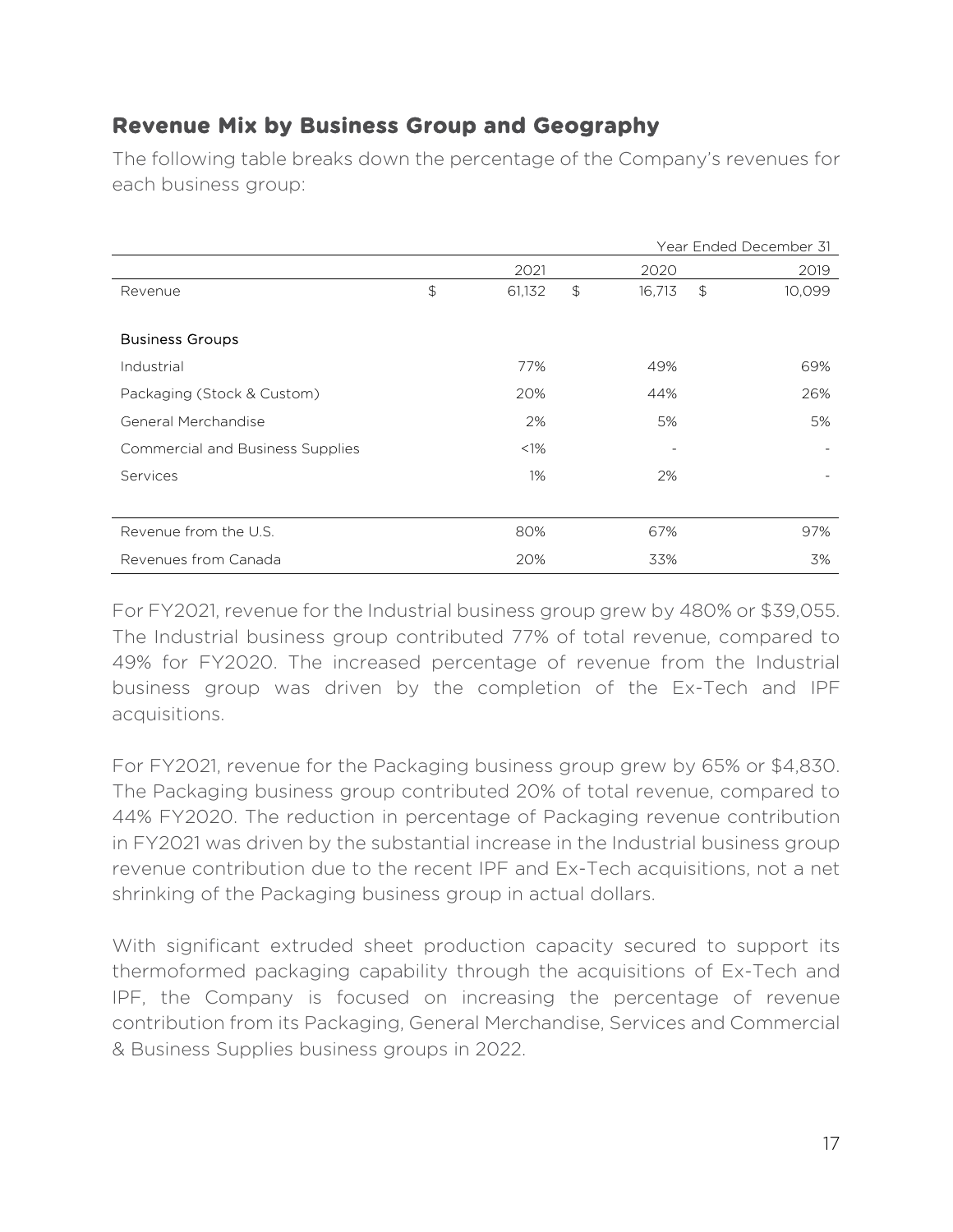#### **Customer Revenue Mix**

|                             |      |      | Year ended December 31 |
|-----------------------------|------|------|------------------------|
|                             | 2021 | 2020 | 2019                   |
| Revenues to Top 4 Customers | 22%  | 49%  | 74%                    |

As at December 31, 2021 the Company served over 1200 active National, Regional, and Small B2B customers across Canada and the United States compared to 400 B2B customers at December 31, 2020. In FY2021, the Company saw an increase in customers in the National market segment due to the recent acquisition of Ex-Tech. The Company's customer mix continues to diversify, with the top 4 customers in FY2021 representing 22% of total revenues, compared to 49% in FY2020.

#### **Materials Revenue Mix**

The table below represents estimated and unaudited percentages of revenue from products made from plant-based materials (i.e. PLA, Bio-PET, Bio-PE) and petroleum materials (i.e. PET, PE, PVC) for the total Company and by Business Group.

These percentages are expected to vary from year to year, quarter to quarter, and by business group as the Company deploys its strategy to acquire businesses that may make products using petroleum materials. As stated earlier, the Company aims to convert all acquired businesses' petroleum products to plant-based materials within approximately 18 months following the closing of the acquisition, subject to a number of supply chain and customer relationship factors.

|                                     | FY2021      | FY2020    |
|-------------------------------------|-------------|-----------|
| Revenues                            |             |           |
| Plant-based materials               | 41%         | 74%       |
| Petroleum materials                 | 59%         | 26%       |
|                                     |             |           |
| 2021                                |             |           |
| <b>Business Groups</b>              | Plant-based | Petroleum |
| Packaging                           | 98%         | 2%        |
| General Merchandise                 | 100%        | O%        |
| Industrial                          | 23%         | 77%       |
| <b>Commercial Business Supplies</b> | 100%        | $O\%$     |
| Services                            | <b>NA</b>   | <b>NA</b> |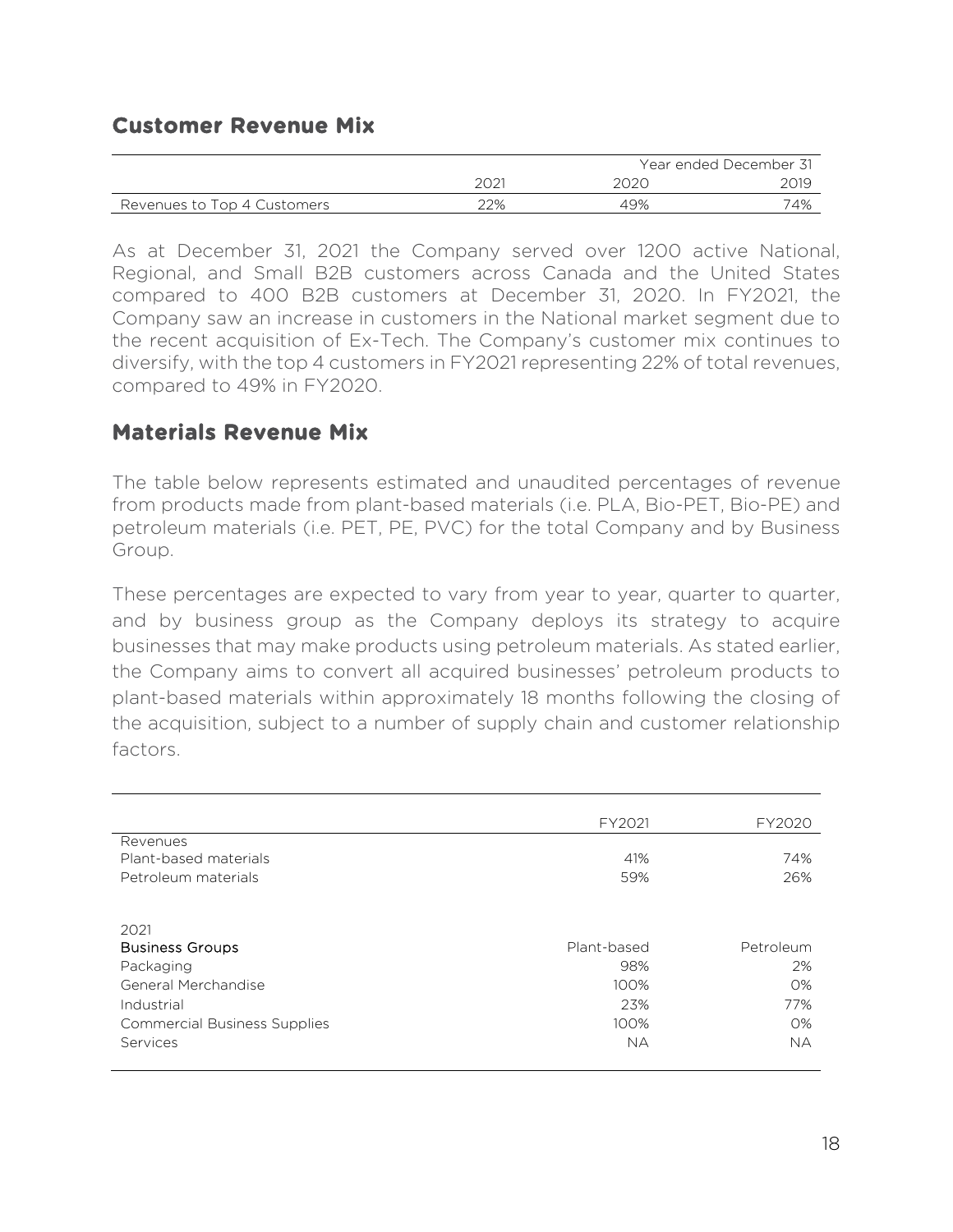The Company completed three acquisitions of businesses that produced products using petroleum materials in the last three years: Shepherd in May 2020, IPF in December 2020, and Ex-Tech in May 2021.

The transition to plant-based materials at Shepherd was 97% complete on a revenue contribution basis at December 31, 2021, with one customer account remaining that is in the process of finalizing its global standard for plant-based materials.

Ex-Tech, which comprised the largest component of the Industrial business group in FY2021, represented approximately 50% of the Company's total revenue mix following the closing of the acquisition. This acquisition accounts for the vast majority of reduction in percentage of plant-based material revenue mix for FY2021.

Due to current global supply chain disruptions, the Company anticipates that the completion of the IPF and Ex-Tech conversions to plant-based materials will extend beyond the targeted 18-month timeframe.

### **Variable Gross Margin & Variable Gross Profit**

|  |  | The table below provides a reconciliation of gross profit to Variable Gross Profit: |  |  |
|--|--|-------------------------------------------------------------------------------------|--|--|
|  |  |                                                                                     |  |  |
|  |  |                                                                                     |  |  |

|                                                         | Three months ended |             |                | Year ended |    |           |
|---------------------------------------------------------|--------------------|-------------|----------------|------------|----|-----------|
|                                                         | Dec. 2021          | Dec. 2020   |                | Dec. 2021  |    | Dec. 2020 |
| Revenue                                                 | \$<br>22,860       | \$<br>5,326 | $\mathfrak{L}$ | 61.132     | \$ | 16.713    |
| Variable cost of<br>product                             | (15,880)           | (3,397)     |                | (41, 462)  |    | (10, 298) |
| Variable Gross<br>Profit <sup>1</sup><br>Variable Gross | 6.980              | 1,929       |                | 19,670     |    | 6,415     |
| Margin %<br>Fixed factory                               | 30.5%              | 36.2%       |                | 32.2%      |    | 38.4%     |
| overhead                                                | (1,385)            | (147)       |                | (3,182)    |    | (147)     |
| Depreciation                                            | (265)              | (32)        |                | (851)      |    | (32)      |
| Gross profit                                            | 5,330              | \$<br>1,750 | S              | 15,637     | S  | 6,236     |
| Gross margin %                                          | 23.3%              | 32.9%       |                | 25.6%      |    | 37.3%     |

1 Refer to Non-IFRS definitions section above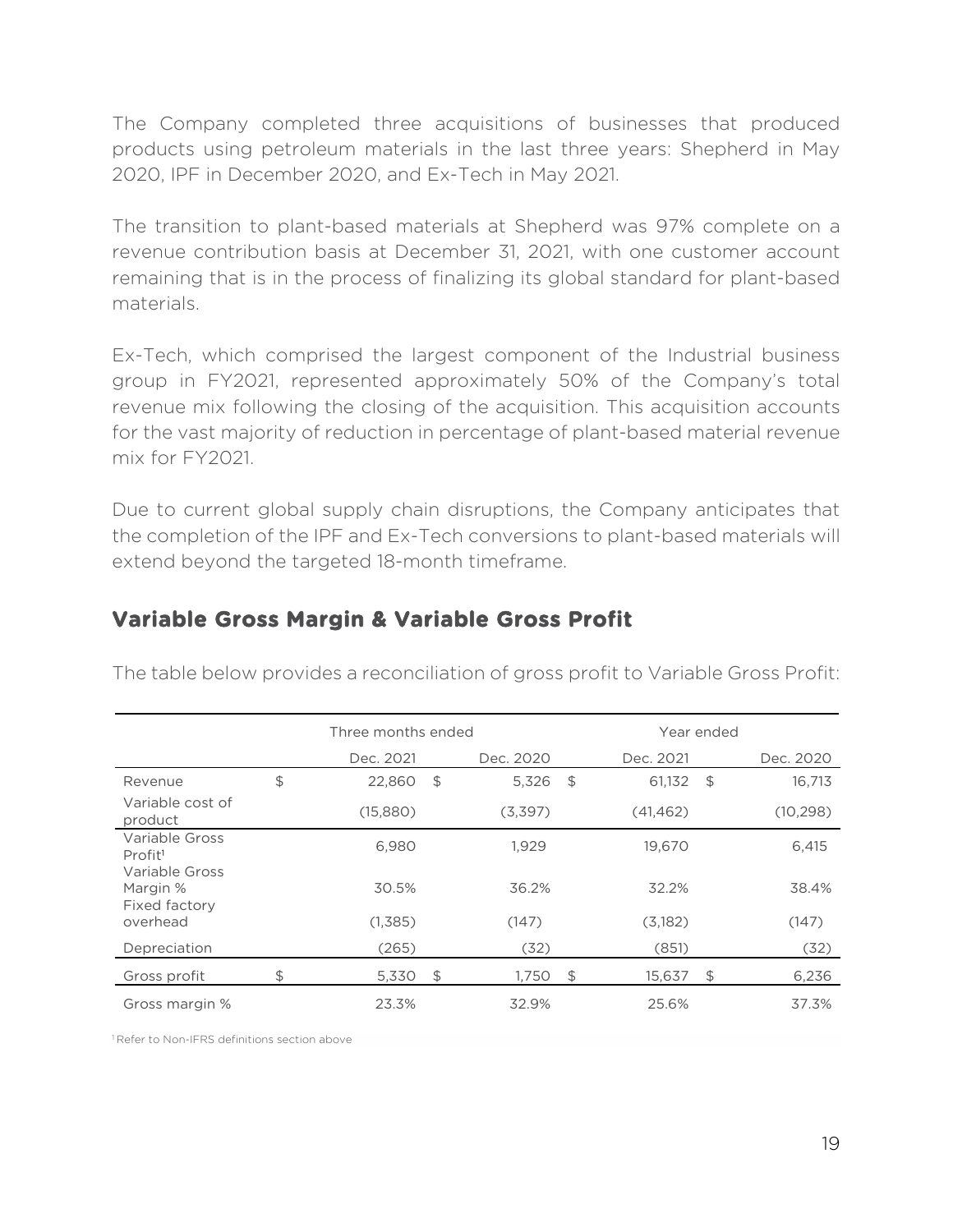Variable Gross Margin for Q4 2021 was 30.5% compared to 36.2% for Q4 2020. Variable Gross Margin for FY2021 was 32.2% compared to 38.4% for FY2020. Variable Gross Margins will fluctuate over financial periods based on short-term revenue mix adjustments caused by completed acquisitions, market segment mix (National, Regional, Small Business, Direct to Consumer) and by business groups and product categories. The Company currently targets a Variable Gross Margin range of 28% to 35% on an annual basis.

Variable Gross Margin for FY2021 was largely influenced by the following factors:

- Lower medical packaging revenue a significantly smaller revenue contribution from higher margin COVID-19 packaging and face shields in FY2021 versus FY2020. COVID-19 packaging, and face shields represented approximately 2% of FY2021 total revenues as compared to 9% for the FY2020. Medical packaging represents one of the Company's highest Variable Gross Margin rate categories.
- Lower Packaging business group revenue mix the Packaging business group accounted for 20% of revenues for FY2021, as compared to 44% in FY2020. The change in the revenue mix was primarily driven by completing two acquisitions, Ex-Tech and IPF, within the Industrial business group, with FY2021 showing a full year's worth of revenue from IPF and 7 months' revenue from Ex-Tech. These acquisitions were specifically targeted to strengthen the Company's supply chain capability and further accelerate the Company's Packaging business group growth rate and production capability. The Packaging business group typically has higher Variable Gross Margins when compared to the Industrial business group. The Company anticipates the Packaging business group revenue mix contribution to increase in 2022 based on the recent announcement of a new National U.S. food producer that is expected to deliver approximately US\$13 million in organic revenue in its first year. While the improvement in revenue mix from the Packaging business group should have a positive impact on Variable Gross Margins, National customer accounts typically deliver lower Variable Gross Margins compared to Regional and Small Business customers.
- Higher mix of revenues from the National market segment in FY2021 as compared to FY2020. The higher revenue mix of National customers was primarily driven by the completion of the Ex-Tech acquisition.
- External supply chain and Inflationary cost increases the Company saw higher raw material and logistics costs driven by external supply chain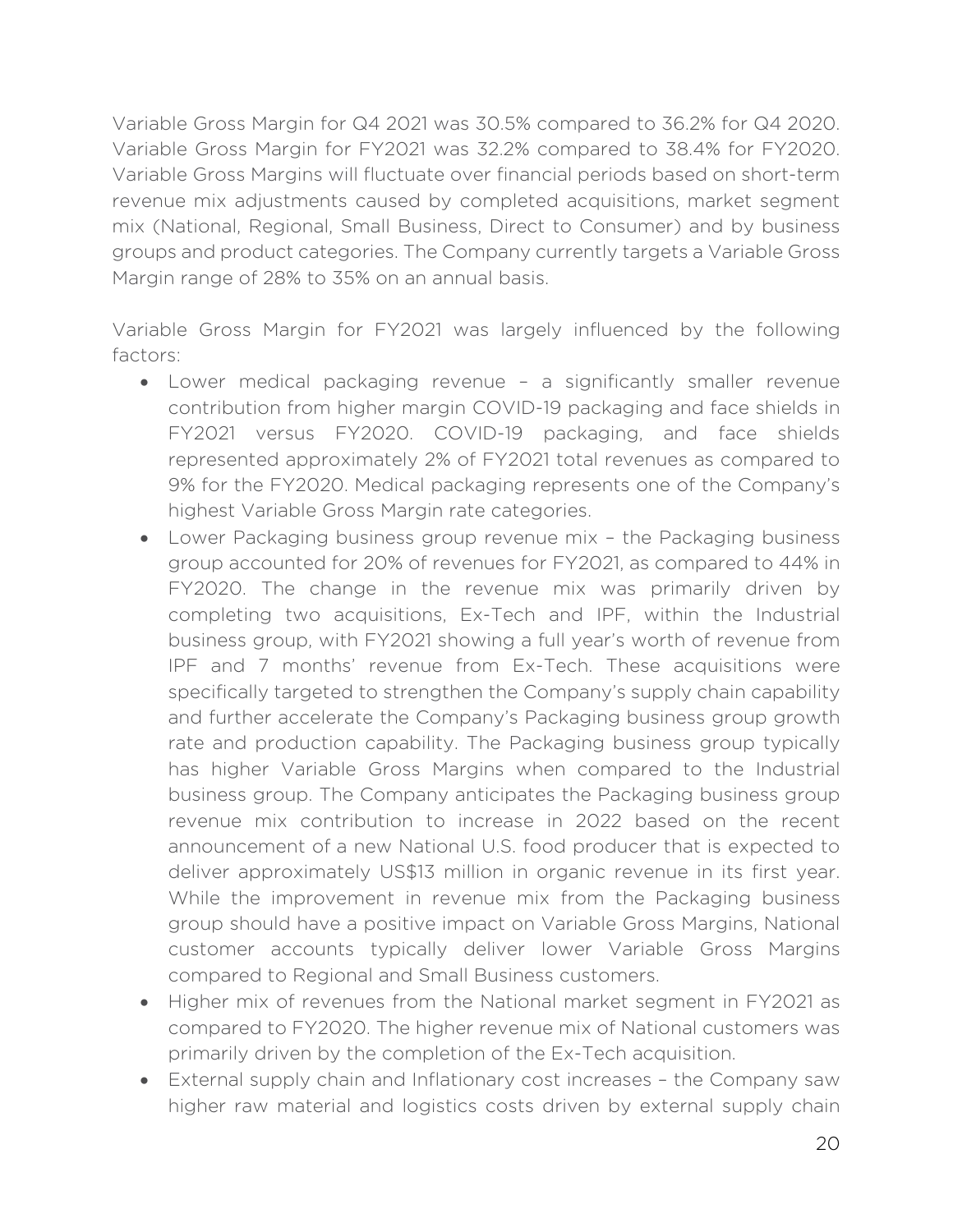increases and inflation throughout FY2021 as compared to FY2020. The Company adjusted its pricing to offset cost increases, but with a lagged effect over certain periods.

The Company, like many businesses and industries, has been impacted by recent global supply chain disruptions. Supply chain dislocations that are evident within shipping routes and other forms of transportation and warehousing are caused by labour, port entry delays, and material shortages in various aspects of global logistics networks. These factors may result in shortages of key manufacturing components, order backlogs, delivery delays and an increase in transportation costs. The Company has taken a position to minimize supply chain disruptions for its existing customers and to secure new customers who are not being adequately served by their current suppliers, even if the margins for these customers are lower in the near term prior to upward pricing adjustments.

## **Gross Margin**

Gross margin for Q4 2021 was 23.3% compared to 32.9% for Q4 2020. Gross margin for FY2021 was 25.6% compared to 37.3% FY2020. Gross margin reflects the deduction of fixed factory overhead, which includes manufacturing equipment depreciation and allocated costs such as utilities, insurance, maintenance, and property taxes. Gross margin will vary over financial periods based on revenue mix changes caused by completed acquisitions, customer mix (National, Regional, Small Business, Direct to Consumer), and by business groups and product categories. The Company currently targets a Gross margin range of 21% to 28% on an annual basis.

The decrease in Gross margin in FY2021 was largely driven by the same factors that impacted Variable Gross Margin, as outlined above. Other factors included:

 Revenues generated from products that are manufactured using the Company owned and operated facilities, referred to as "insourced manufacturing", contributed approximately 81% of revenues for Q4 2021 and 79% for FY2021, as compared to 46% for Q4 2020 and 36% FY2020. The higher insourced manufacturing revenues in Q4 2021 contributed to lower Gross margin. As described above, the Company uses Variable Gross Margin to provide a like-for-like comparison of overall gross margin rate, regardless of whether the products are manufactured insource or outsourced.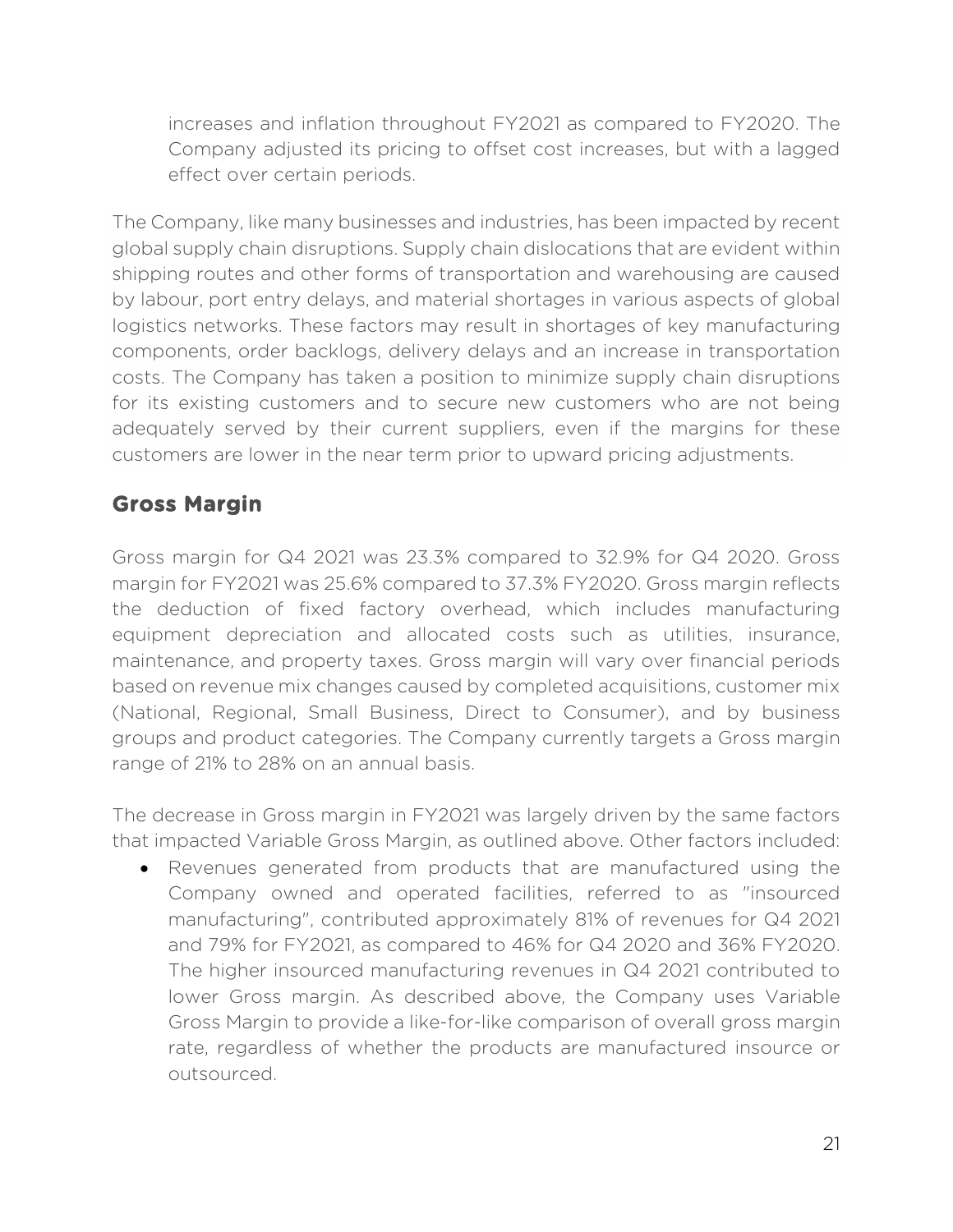## **Fulfilment & Logistics**

The following is a breakdown of the material components of fulfilment and logistic expenses in FY2021 compared to FY2020:

|                                                   |             |                | Three months ended December 31 |       |             |     | Year Ended December 31 |       |
|---------------------------------------------------|-------------|----------------|--------------------------------|-------|-------------|-----|------------------------|-------|
|                                                   | 2021        |                | 2020                           | $+/-$ | 2021        |     | 2020                   | $+/-$ |
| Outsource fee                                     | \$<br>109   | - \$           | 596                            | (58%) | \$<br>1,269 | \$  | 3.454                  | (24%) |
| <b>Fulfilment</b>                                 | 1,333       |                | 538                            | 145%  | 3,820       |     | 2.291                  | 138%  |
| Overhead                                          | 407         |                | $\overline{\phantom{0}}$       | $-$ % | 1.293       |     | 1.611                  | $-$ % |
| <b>Total Fulfilment &amp; Logistics</b>           | \$<br>1.849 | $\mathfrak{L}$ | 1.134                          | 74%   | \$<br>6.382 | -\$ | 3.454                  | 89%   |
| Total Fulfilment & Logistics as<br>a % of Revenue | 8%          |                | 21%                            |       | 10%         |     | 21%                    |       |

Fulfilment costs as a percentage of revenue for Q4 2021 were 8%, compared to 21% in Q4 2020. FY2021 fulfilment and logistic expenses were 10% of revenue, compared to 21% in FY2020. Fulfillment costs increased \$2,928 for FY2021, which was driven by the IPF and Ex-Tech acquisitions, external inflationary supply chain costs, and increased warehousing costs associated with the buildup of inventory to serve customers. This was partially offset as the Company experienced a decrease in outsourced manufacturing fees due to the acquisition of Ex-Tech in May 2021 which, prior to the acquisition, served as a outsourced manufacturing partner for the Company.

## **Selling, General and Administrative**

The following is a breakdown of the material components of SG&A expenses in Q4 2021 and FY2021 compared to the three months ended December 31, 2020 and FY2020:

|                                                                             |             |                | Three months ended December 31 |       |              |                | Year Ended December 31 |       |
|-----------------------------------------------------------------------------|-------------|----------------|--------------------------------|-------|--------------|----------------|------------------------|-------|
|                                                                             | 2021        |                | 2020                           | $+/-$ | 2021         |                | 2020                   | $+/-$ |
| SG&A Wages                                                                  | 1,517       |                | 739                            | 105%  | 5,700        |                | 2,291                  | 149%  |
| SG&A Other                                                                  | 1,514       |                | 632                            | 140%  | 4,030        |                | 1,611                  | 150%  |
| Product Development                                                         | 194         |                | 116                            | 67%   | 519          |                | 434                    | 20%   |
| Acquisition related activity<br>& One-Time Charges                          | 886         |                | 700                            | 27%   | 2,572        |                | 1,315                  | 96%   |
| SG&A                                                                        | \$<br>4,111 | \$             | 2,187                          | 88%   | \$<br>12,821 | \$             | 5,651                  | 127%  |
| SG&A % of Revenue                                                           | 18%         |                | 41%                            |       | 21%          |                | 34%                    |       |
| SG&A excluding acquisition<br>activity & One-Time<br>Charges                | \$<br>3,225 | $\mathfrak{P}$ | 1,487                          | 117%  | \$<br>10,249 | $\mathfrak{L}$ | 4,336                  | 136%  |
| SG&A % of Revenue<br>excluding acquisition<br>related & One-Time<br>charges | 14%         |                | 28%                            |       | 17%          |                | 26%                    |       |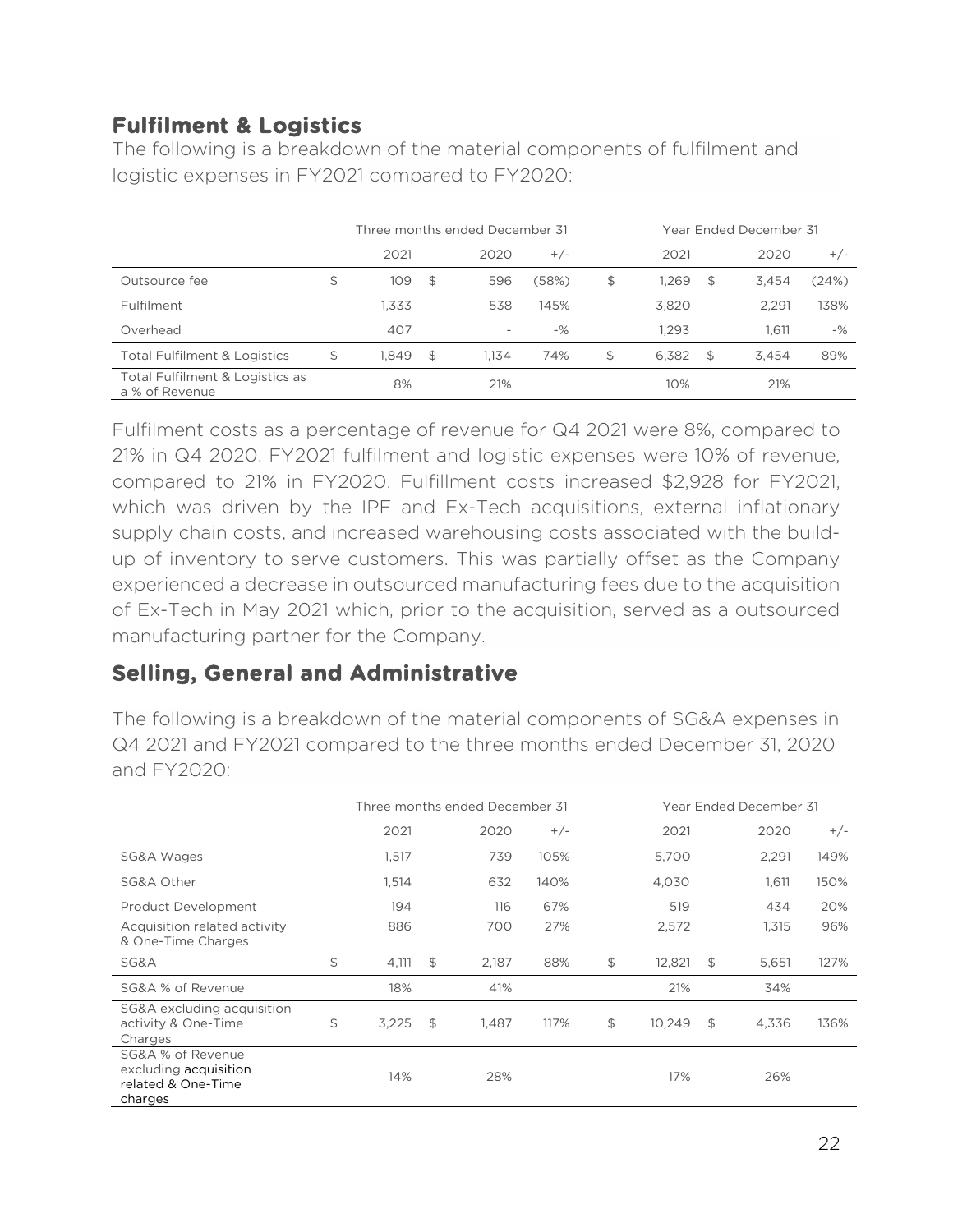SG&A as a percent of revenue for FY2021 was 21% compared to 34% for FY2020. The 127% increase in SG&A expenses in FY2021 as compared to FY2020 is due to the following factors:

- wages increased by 149%, representing 48% of the total SG&A increase. \$3,409 of the wage increase is a result of headcount added from the IPF and Ex-Tech acquisitions, as well as additional corporate headcount added in first half of FY2021 to manage requirements driven by the growth of the business and for initiatives to strengthen administrative functions;
- "SG&A other" increased by 150%, representing 34% of the total SG&A increase. This is largely comprised of, but not limited to, expenses such as accounting and audit fees, investor relations expenses, marketing & advertising, general legal fees, as well as additional SG&A as a result of the acquisition of Ex-Tech.
- acquisition related activity & one-time charges increased \$1,257, representing 18% of the total SG&A increase. This was driven by costs from the Ex-Tech acquisition and one-time costs and professional fees tied to process improvements.

The Company will continue its focus on driving rapid revenue growth while maintaining its objective to improve Adjusted EBITDA on an annualized basis.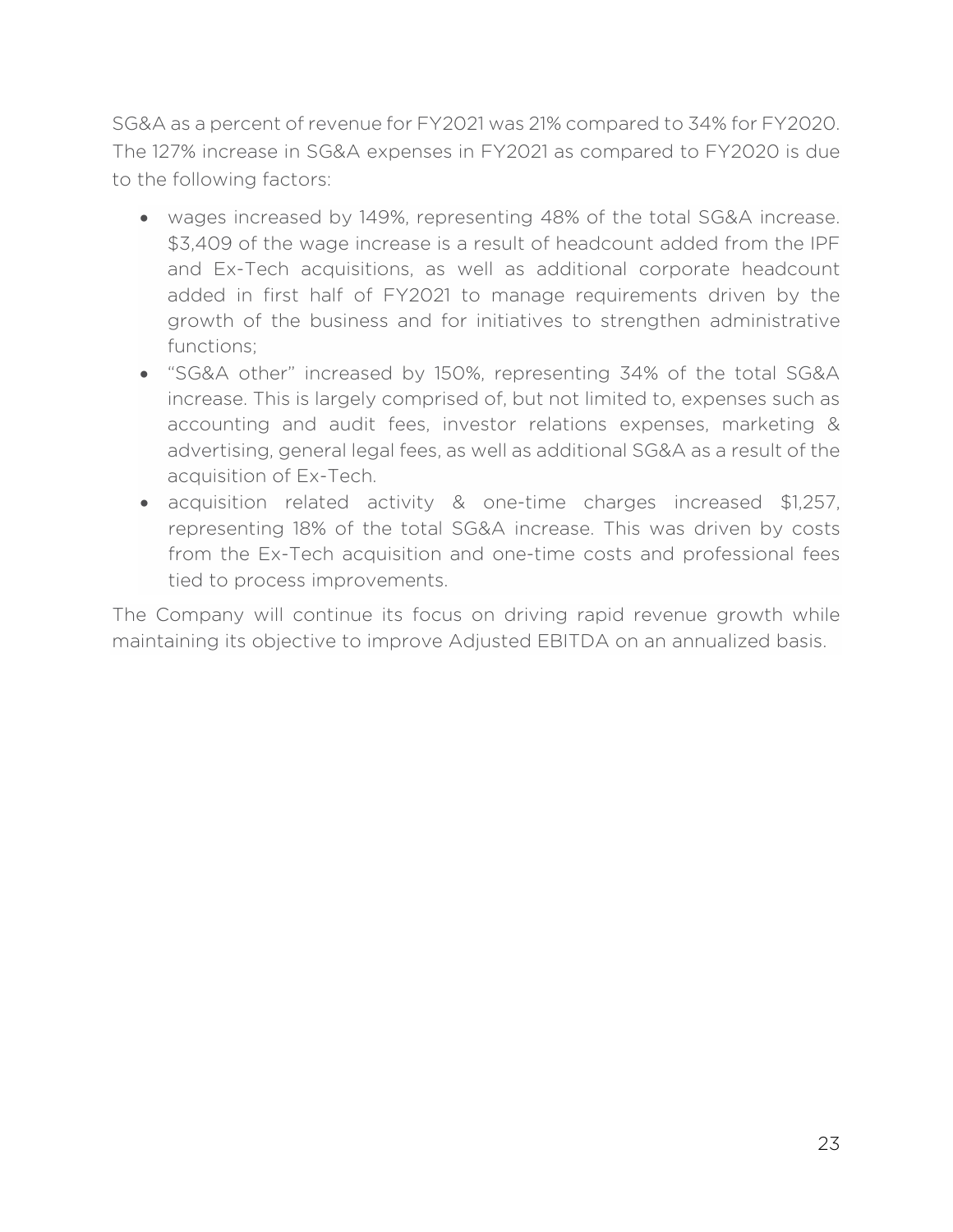# **Adjusted EBITDA**

|                                                                               |               | Three months ended |                |                | Year ended    |
|-------------------------------------------------------------------------------|---------------|--------------------|----------------|----------------|---------------|
|                                                                               | Dec. 2021     | Dec. 2020          | Dec. 2021      |                | Dec. 2020     |
| Income (loss) for the period                                                  | \$<br>(4,175) | \$<br>(3,153)      | \$<br>(12,695) | -\$            | (7,187)       |
| Share-based compensation                                                      | 498           | 98                 | 2,254          |                | 262           |
| Depreciation                                                                  | 253           | 192                | 1,071          |                | 484           |
| Depreciation in COGS and SG&A                                                 | 284           | 32                 | 926            |                | 32            |
| Financing costs                                                               | 1,618         | 764                | 4,552          |                | 3,440         |
| Foreign exchange loss (gain)                                                  | 262           | 295                | 315            |                | (118)         |
| Loss on debt repayment and<br>conversion                                      | 936           | 250                | 1,148          |                | 413           |
| Gain on interest-free loan                                                    | (42)          | (17)               | (85)           |                | (83)          |
| Acquisition related activity and<br>One-time charges<br>Deferred income taxes | 886<br>20     | 700                | 2,572<br>(126) |                | 1,315<br>(80) |
| Adjusted EBITDA <sup>1</sup>                                                  | \$<br>540     | \$<br>(839)        | \$<br>(68)     | $\mathfrak{F}$ | (1,522)       |

The following is a reconciliation of Adjusted EBITDA to net loss:

1 Refer to Non-IFRS definitions section above

For Q4 2021, the Company recorded Adjusted EBITDA of \$540 compared to an Adjusted EBITDA loss of \$839 for the three months ended December 31, 2020. For FY2021, the Company recorded an Adjusted EBITDA loss of \$68 compared to an Adjusted EBITDA loss of \$1,522 for FY2020. In addition to factors already outlined above in the SG&A section, the reduction of the Adjusted EBITDA loss to approximately break-even level in FY2021 was driven by the following factors:

- overall revenue grew by \$44,419 or 266% compared to FY2020, and Variable Gross Profit increased by \$13,386 or 209%;
- estimated acquisition revenue growth contribution was \$36,950, an increase of 840%, with organic revenue growth of \$7,469, an increase of 61%;
- the increase in gross profit contribution of \$9,401. Gross margin decreased from FY2020 to FY2021 mainly as a result of increased revenue contributions from the Industrial business group due to the Ex-Tech acquisition (see discussion in "Variable Gross Margins" section); and
- The increase in gross profit exceeded the growth in SG&A expenditures (excluding non-cash items).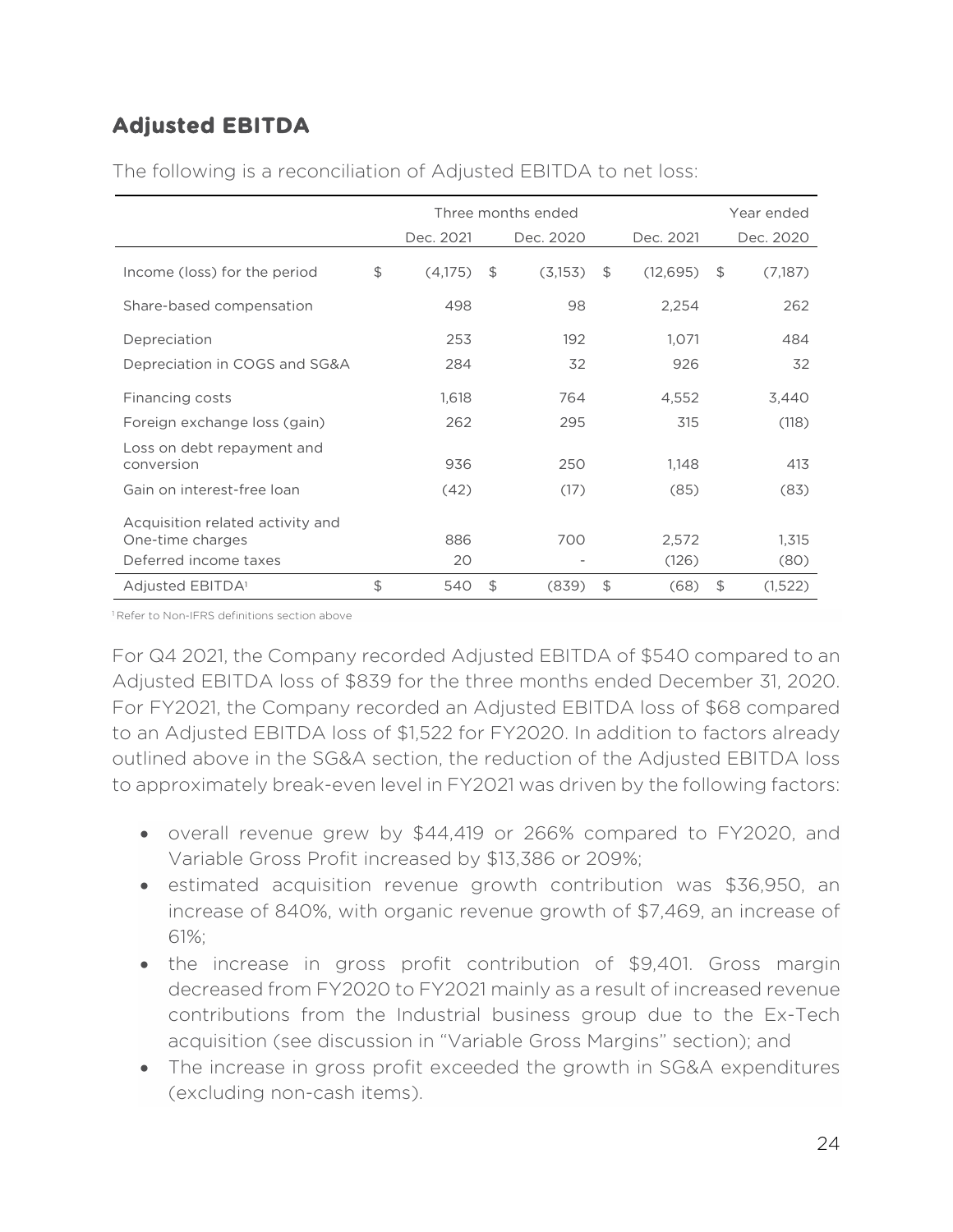The Company anticipates external inflationary cost increases and supply chain disruptions to continue through 2022, which may put pressure on Adjusted EBITDA.

## **Net Loss**

For FY2021, the Company incurred a comprehensive net loss of \$12,067 or \$0.06 per Common Share compared to a comprehensive net loss of \$6,925 or \$0.06 per Common Share in FY2020. In addition to factors already outlined above in the Adjusted EBITDA section, the increase in net comprehensive loss in FY2021 was driven by the following factors:

- \$2,254 in additional stock compensation due to overall headcount increases from acquisitions, new hires, and an increase in share base compensation for executives. Stock based compensation to executives accounted for \$1,193 of this increase, with the remainder attributable to the overall headcount;
- \$1,997 in additional depreciation costs associated with the acquisitions of IPF and Ex-Tech; and
- additional financing costs and interest penalties from early retirement of long term, and non-cash losses from debt as a result of consolidating the Company's debt structure through the National Bank refinancing.

# **Update on Use of Proceeds**

On October 28, 2021, the Company successfully closed an offering of convertible debentures and a senior credit facility (see discussion under the Liquidity section). The Company used the proceeds from the senior credit facility to consolidate its remaining senior indebtedness with one senior secured debt financing partner (the "Refinancing").

The Company's objective in completing the Refinancing was to improve working capital, reduce principal payments through the end of 2024 and reduce the Company's weighted average interest cost on long term debt. As noted in the Highlights section of this MD&A, the Company's breached a covenant of the senior credit facility as at December 31, 2021 resulting in the debt issued as part of the convertible debentures, a mortgage and the senior credit facility being presented as current debt as at December 31, 2021.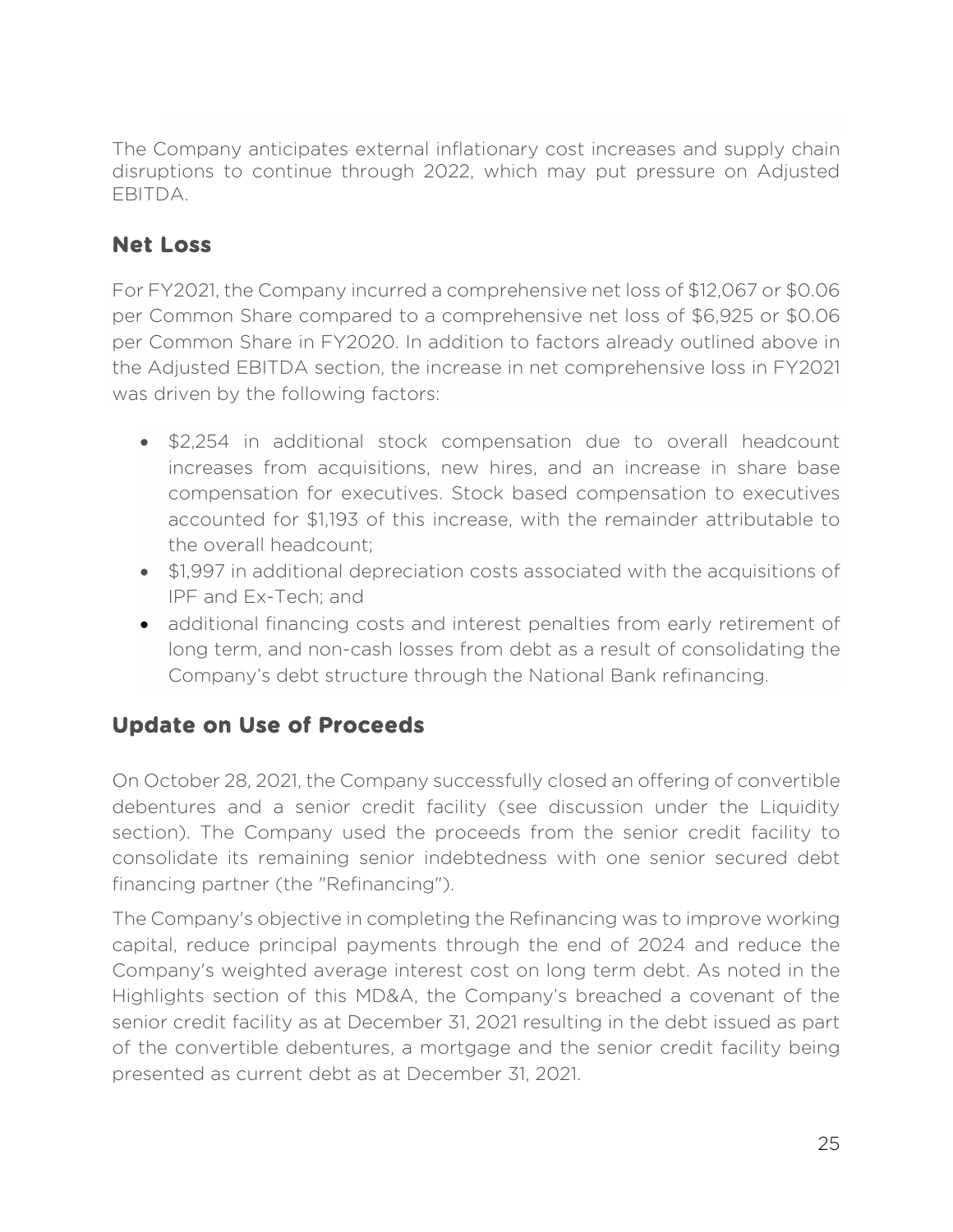The following table compares the intended use of proceeds from the Company's past financings with the actual expenditures made as of the date of this MD&A.

| <b>Intended Use of Net</b><br>Proceeds <sup>(1)</sup>                                                                                                                                                                                                                                                                                                                                                        | <b>Proposed</b><br><b>Amount of Net</b><br><b>Proceeds</b> | <b>Actual Use of Net</b><br>Proceeds as of<br>Dec 31, 2021 | <b>Remaining to</b><br>be Spent |
|--------------------------------------------------------------------------------------------------------------------------------------------------------------------------------------------------------------------------------------------------------------------------------------------------------------------------------------------------------------------------------------------------------------|------------------------------------------------------------|------------------------------------------------------------|---------------------------------|
| Offering of convertible debentures for net proceeds of \$16,228,135 and closing of three senior credit<br>facilities with National Bank completed on October 28, 2021.                                                                                                                                                                                                                                       |                                                            |                                                            |                                 |
| Debt Refinancing                                                                                                                                                                                                                                                                                                                                                                                             | \$33,851,606                                               | \$31,087,095                                               | \$2,764,511                     |
| Bought deal offering of 19,262,500 Common Shares at a price of \$1.20 per Common Share completed on<br>March 4, 2021 (the "March 2021 Offering").                                                                                                                                                                                                                                                            |                                                            |                                                            |                                 |
| Capital Expansion Projects <sup>(2)</sup>                                                                                                                                                                                                                                                                                                                                                                    | \$4,275,000                                                | \$1,673,000                                                | \$2,602,000                     |
| Future Acquisitions <sup>(3)</sup>                                                                                                                                                                                                                                                                                                                                                                           | \$10,000,000                                               | \$6,515,510                                                | \$3,484,590                     |
| Bought deal private placement of 8,520,000 Common Shares issued at a price of \$0.47 per Common Share<br>completed December 17, 2020 (the "December 2020 Offering")                                                                                                                                                                                                                                          |                                                            |                                                            |                                 |
| Acquisition of IPF                                                                                                                                                                                                                                                                                                                                                                                           | \$3,649,000                                                | \$3,649,000                                                | \$0                             |
| Brokered private placement of 23,851,436 convertible debenture units at a price of \$0.14 per unit completed<br>on September 30, 2020.                                                                                                                                                                                                                                                                       |                                                            |                                                            |                                 |
| Redemption of outstanding<br>February 2018 debentures and<br>growth working capital.                                                                                                                                                                                                                                                                                                                         | \$2,753,573                                                | \$2,753,573                                                | \$0                             |
| Second tranche of private placement of 1,190 convertible debenture units at \$1000 per unit completed on<br>January 23, 2020.                                                                                                                                                                                                                                                                                |                                                            |                                                            |                                 |
| Redemption of outstanding<br>February 2018 debentures.                                                                                                                                                                                                                                                                                                                                                       | \$1,084,928                                                | \$1,084,928                                                | \$0                             |
| Table does not include proceeds from financings that were intended to be applied to the Company's working capital.<br>(1)<br>Monies remaining to be allocated were redirected toward working capital, and/or to fund upcoming growth initiatives.<br>(2)<br>The Company's capital projects have long term completion dates and monies remaining to be spent will be deployed over<br>(3)<br>coming quarters. |                                                            |                                                            |                                 |

(4) Monies remaining to be spent for future acquisitions have been redirected toward growth working capital as a result of market condition changes and delayed financings.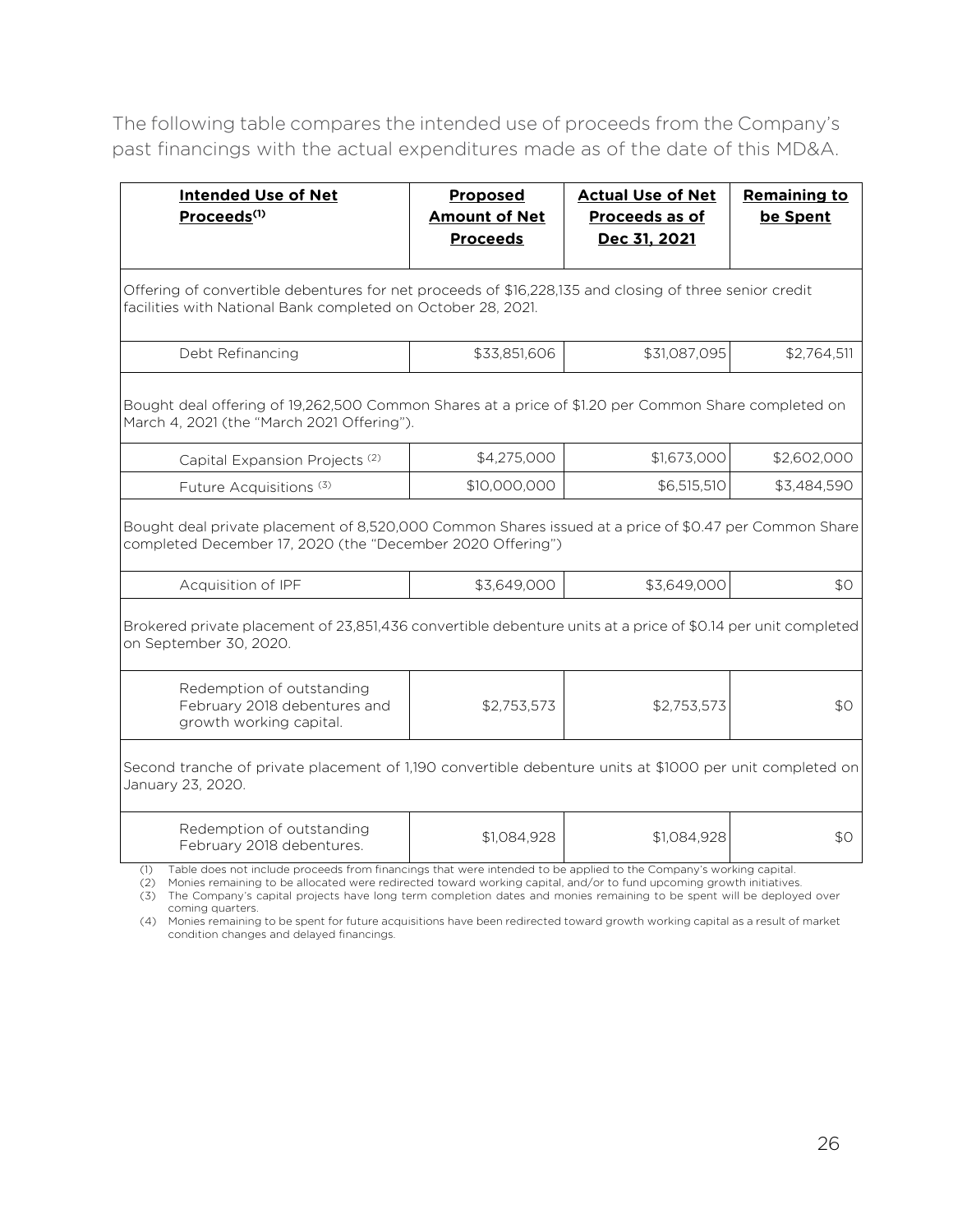### summary of selected quarterly results

| Three months ended                            | Dec.<br>2021  | Sept.<br>2021 |                | Jun. 2021    |                | Mar. 2021    |
|-----------------------------------------------|---------------|---------------|----------------|--------------|----------------|--------------|
| Revenues                                      | \$<br>22,860  | \$<br>18,001  | \$             | 12,371       | \$             | 7,900        |
| Adjusted EBITDA <sup>1</sup>                  | \$<br>540     | \$<br>(588)   | $\mathfrak{L}$ | (175)        | \$             | 155          |
| Net income (loss)                             | \$<br>(4,175) | \$<br>(2,919) | \$             | (3,698)      | $\frac{1}{2}$  | (1,903)      |
| Basic and diluted<br>loss per common<br>share | \$<br>(0.02)  | \$<br>(0.01)  | \$             | (0.02)       | \$             | (0.01)       |
|                                               |               |               |                |              |                |              |
| Three months ended                            | Dec. 2020     | Sept. 2020    |                | Jun.<br>2020 |                | Mar.<br>2020 |
| Revenues                                      | \$<br>5,326   | \$<br>4.659   | \$             | 3,676        | \$             | 3,052        |
| Adjusted EBITDA <sup>1</sup>                  | \$<br>(839)   | \$<br>(337)   | \$             | (40)         | $\mathfrak{P}$ | (308)        |
| Net income (loss)                             | \$<br>(3,153) | \$<br>(1,712) | \$             | (1,514)      | \$             | (806)        |

The following table summarizes the results of the Company's operations for each of the eight (8) most recently completed quarters:

1 Refer to Non-IFRS definitions section above

Over the last eight quarters, the Company's quarter-over-quarter revenue growth has ranged from 14% to 57%. Factors that affected quarter-overquarter revenue growth include, but are not limited to:

- the Company completed acquisitions in June 2021, December 2020, and March 2020 (See "Key Acquisitions" section);
- the Company's product offering grew from 130 products at December 31, 2019 to over 400 products at December 31, 2021;
- the Company's active B2B customers grew from over 250 national, regional, and small business customers at December 31, 2019 to over 1,200 at December 31, 2021;
- in FY2020, COVID-19 pandemic restrictions caused sudden and extreme impact on revenues associated with the hospitality industry, which were offset over a longer period with stronger revenues from grocery food packaging, eCommerce sales, COVID-19 medical face shields and COVID-19 testing kit packaging;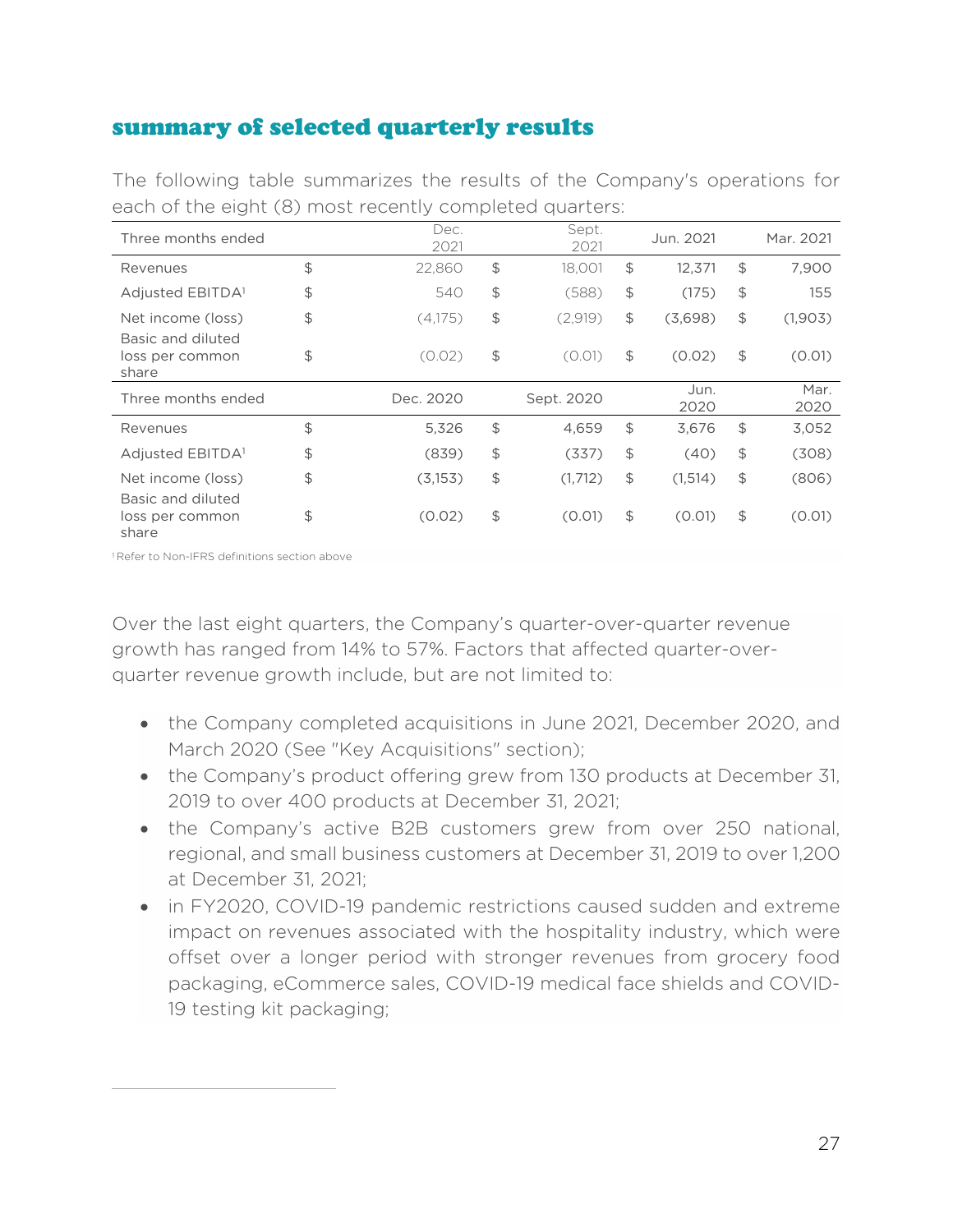- in response to external supply chain and inflationary costs, the Company began increasing product pricing and implemented shipping surcharges in the second fiscal quarter that resulted in higher selling prices per unit; and
- on October 13, 2021, the Company announced it had commenced shipping commercial quantities to a large U.S. food producer that is expected to produce approximately USD \$13 million in revenue in the first year.

Over the last eight quarters, the Company's net loss ranged from \$806 to \$4,175. Factors that affected changes in net loss included, but were not limited to:

- additions to headcount driven by the growth of the business, for initiatives to strengthen functional capabilities, and from the acquisitions noted above, which resulted in increased selling, general, and administrative costs;
- increase in share-based compensation due to overall headcount increases from acquisitions, new hires, and an increase in share based compensation for executives;
- the physical and intangible assets associated with the acquisitions noted above led to increased depreciation and amortization costs;
- acquisition-related activity and one-time charges based on the number and size of acquisitions completed in any given quarter;
- the Company has utilized credit facilities, long-term debt, loans, and other financing agreements to fund operating activities, working capital, and acquisitions. This has resulted in increased financing costs;
- beginning in Q1 2021, external supply chain and inflationary cost increases resulted in higher costs associated with logistics and fulfillment. In addition, the Company made the strategic decision in Q4 2020 to start building inventory in anticipation of supply chain disruptions, which increased warehousing costs; and
- in Q4 2021, the Company completed a convertible debenture offering and senior credit facility, the proceeds of which were substantially used to retire existing debt. This resulted in the payment of cash interest costs associated with debt prepayment and the non-cash write-down of deferred financing costs.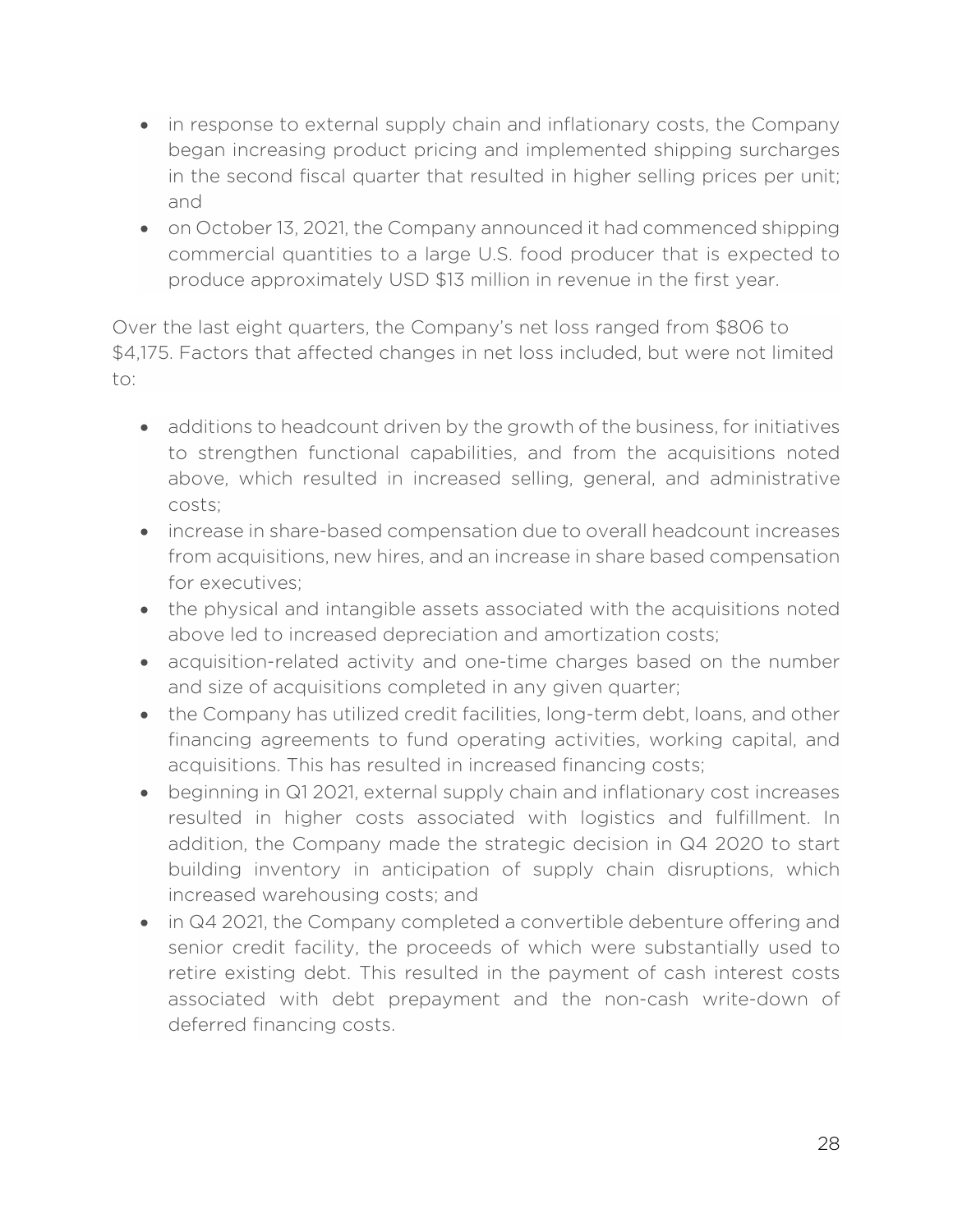Additional details regarding these factors can be found in the Company's audited consolidated annual financial statements and related notes for FY2020 and FY2021.

The financial data above for the eight (8) most recently completed quarters was prepared in accordance with IFRS, except that Adjusted EBITDA is a non-IFRS measure (See "non-IFRS Financial Measures"). For additional information and discussion on prior quarters, please refer to the Company's SEDAR profile at www.sedar.com.

## **liquidity**

As at December 31, 2021, the Company had cash of \$10.7 million, net working capital (deficit) of \$(16.0) million, and \$46.4 million of long-term debt, of which \$39.7 million is current, as a result of the Company's breach of a covenant of the senior credit facility as noted in the "Recent Developments" section. The continuing operations of the Company are dependent upon its ability to successfully complete discussions with its primary lender such that its Senior Credit Facility is no longer in default or to obtain new debt or equity financing. There can be no assurance in that the outcome of those discussions, or such new financing will be completed on a timely basis under terms acceptable to the Company. The above conditions present material uncertainties that may cast significant doubt upon the Company's ability to continue as a going concern. Management applied judgment assessing the Company's ability to continue as a going concern when preparing the amended and restated consolidated financial statements for the year ended December 31, 2021. Management considered a wide range of factors including possible outcomes of discussions with its primary lender with respect to remedying the default on the Senior Credit Facility and potential sources of replacement financing. Management believes that it has adequate cash and cash equivalents, in conjunction with it's ability to pursue additional sources of funding to fund its minimum obligations and growth plans. As a result of the assessment, management concluded the going concern basis of accounting is appropriate however there are material uncertainties that may cast significant doubt upon the Company's ability to continue as a going concern.

On October 28, 2021, the Company successfully closed a \$17.2 million offering of convertible unsecured subordinated debentures (the "**Offering**") and secured \$25.8 million in senior credit facilities for a total of \$43.3 million in debt financing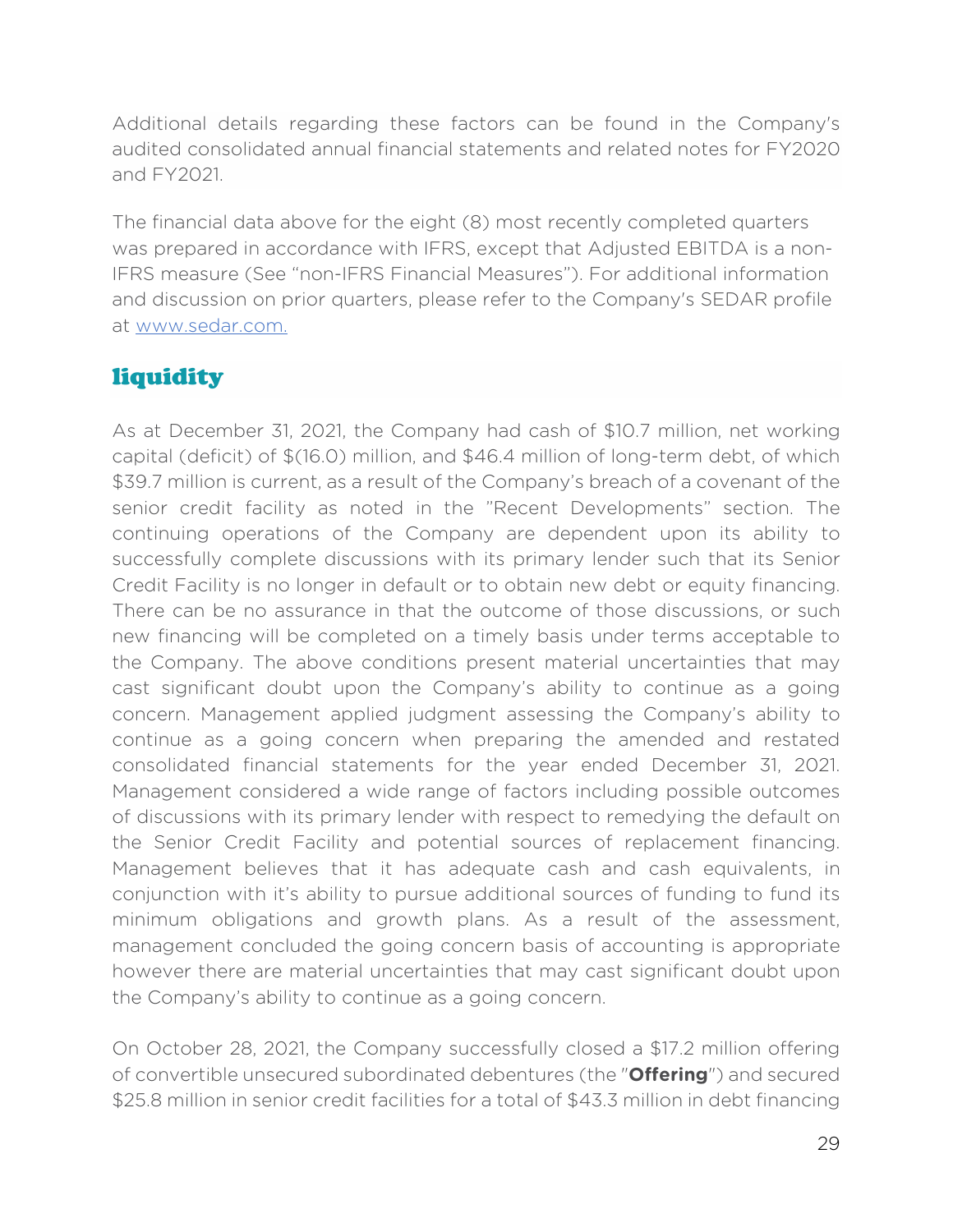with an additional uncommitted \$10 million in facilities available at the discretion of National Bank.

The Company received \$17.2 million in gross proceeds from the Offering. The debentures mature on October 31, 2026 and accrue interest at the rate of 7.00%, payable semi-annually in arrears on April 30 and October 31 of each year, commencing April 30, 2022. The debentures are convertible at the holder's option into fully paid Common Shares of the Company at any time prior to the earlier of October 31, 2026 and the business day immediately preceding the date fixed for any redemption. The conversion price is \$1.06 for each common share, subject to adjustment in certain circumstances.

The \$25.8 million in senior credit facilities were secured with National Bank and included:

- \$15.0 million revolving working capital facility with a 2-year term and an uncommitted \$10 million accordion available at the discretion of National Bank;
- \$4.0 million revolving term credit facility to finance capital expenditures, amortized over 84 months; and
- a \$6.8 million non-revolving term credit facility.

The Company notes that liquidity and available funds improved substantially as net working capital at December 31, 2021 improved to \$20.6 million compared to \$5.6 million at December 31, 2020, and the Company increased available credit by \$5.8 million from committed facilities and \$10 million from uncommitted facilities. The new debt financing was used to repay the Company's working capital facility from Comerica Bank as well as to repay longterm debt from BDC Capital Inc. and other Canadian financial institutions. The new debt structure has improved the Company's average interest rates and optimized its debt repayment obligation schedule, enabling the Company to pursue further growth opportunities, whether through acquisition or investment in capital in the short term.

The Company has drawn an aggregate of \$19.9 million across all three credit facilities. As of the date of this MD&A, the Company has \$5.8 million of available credit with National Bank (\$3.8 million from the revolving facility and \$2.0 million from the capital expenditure facility) and an uncommitted \$10 million accordion which is available at the discretion of National Bank. As discussed in the "Recent Developments" section the Company is in negotiations to remedy the default.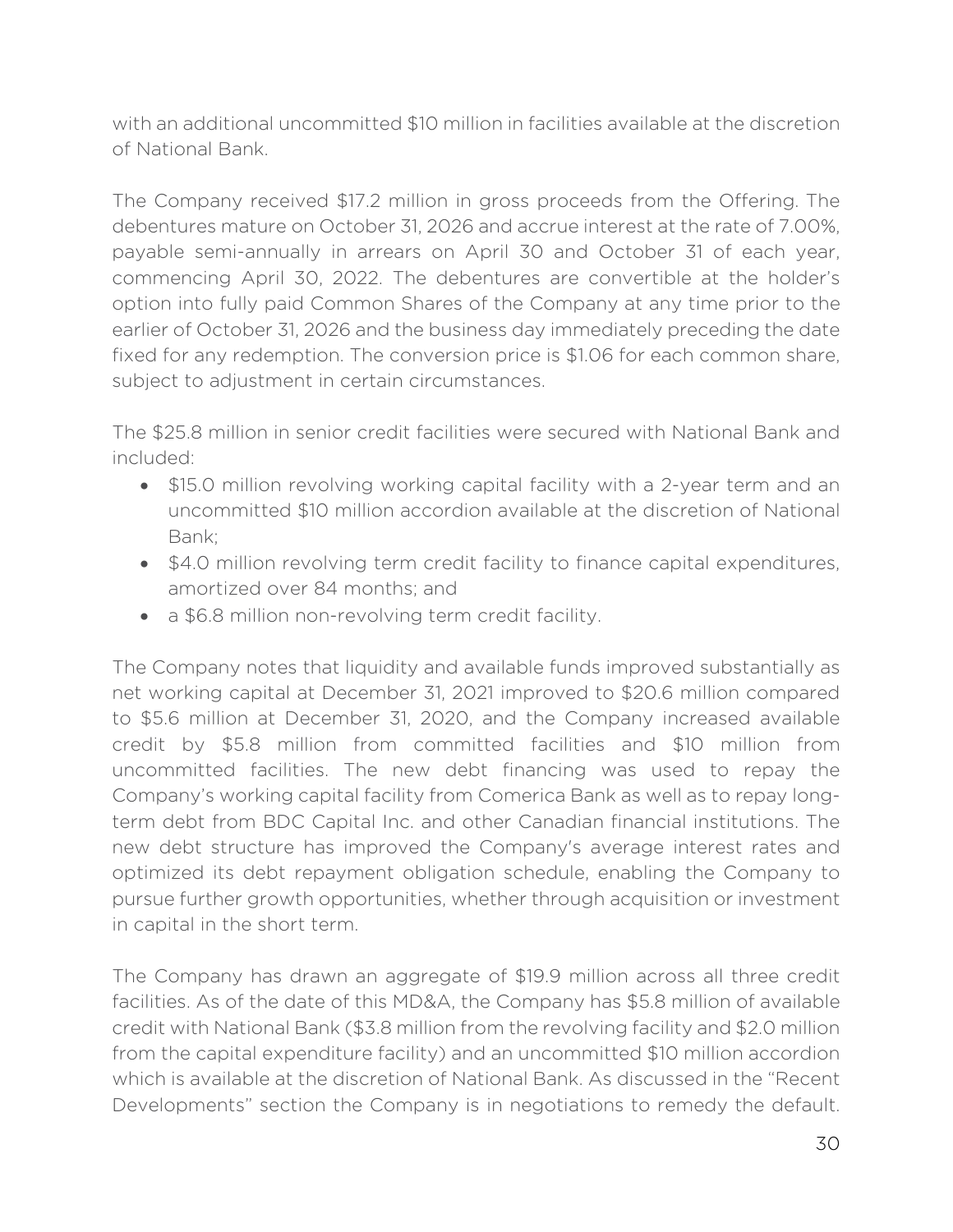The outcome of these discussions is unknown but could result in changes to the structure of the credit facilities.

The Company anticipates that in the coming year, these capital resources will be used to fund future expansion in manufacturing capacity to facilitate organic growth, as well as potential acquisitions.

Management views liquidity risks associated with the financial instruments of the Company as immaterial. See "Financial Instruments" below.

# **Cash Flows**

|                                                    |                | Year ended    | Change        |       |
|----------------------------------------------------|----------------|---------------|---------------|-------|
|                                                    | Dec. 2021      | Dec. 2020     | \$            | %     |
| Cash used in operating activities                  | \$<br>(13,661) | \$<br>(6,676) | \$<br>(6,985) | 105%  |
| Cash provided by financing<br>activities           | 36.387         | 28.194        | 8.193         | 29%   |
| Cash used in investing activities                  | (20, 251)      | (22,006)      | 1.755         | 8%    |
| Effect of foreign exchange rate<br>changes on cash | 66             | 147           | (81)          | (55%) |
| Net change in cash                                 | \$<br>2.541    | \$<br>(341)   | \$<br>2.882   | 845%  |
| Beginning cash                                     | 8.114          | 8.455         | (341)         | (4%)  |
| Ending cash                                        | \$<br>10.655   | \$<br>8.114   | \$<br>2.541   | 31%   |

Below is a summary of cash flows provided by/used in operating, financing, and investing activities in FY2021 compared to FY2020:

Cash used in operating activities for FY2021 was \$13,661 compared to \$6,676 in FY2020, an increase of \$6,985. A total of \$7,159 of this operating cash use was driven by the Company's investment in non-cash working capital, comprised mainly of increases in raw material purchases and overall inventory levels to execute on growth plans. Additionally, due to growth, overall levels of receivables in FY2021 increased by \$8,132. The changes in inventory levels and accounts receivable were partially offset by an increase in accounts payables by \$8,132. The majority of the balance of cash used was a result of interest costs associated with the financing of acquisitions, along with other acquisitionrelated costs.

Cash provided by financing activities in FY2021 was net \$36,387 compared to \$28,194 in FY2020. In FY2021, the Company received net proceeds of \$23,370 from issuing shares from treasury for the exercise of warrants, options and a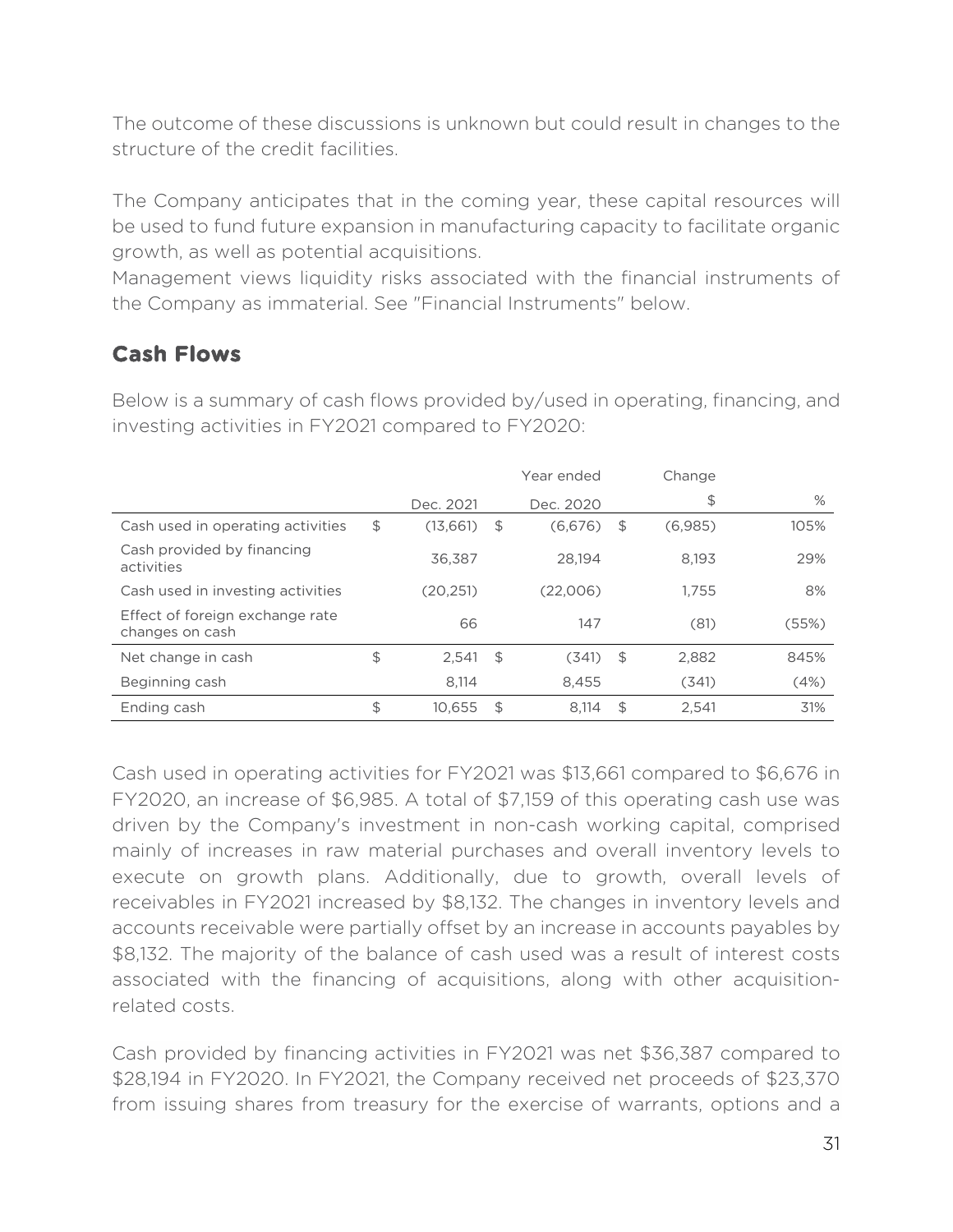short form prospectus offering. The Company received total proceeds of \$34,005 related to the closing of convertible debentures in October 2021 and National Bank financing in October 2021. This was offset by using those proceeds to repay other long-term debt (see "Liquidity" section).

Cash used by investing activities in FY2021 was \$20,251 compared to \$22,006 in FY2020. In May 2021, \$15,470 was invested to complete the acquisition of Ex-Tech. In addition, the Company invested \$3,431 in high-speed manufacturing equipment and robotics to improve overall manufacturing output. The investment in manufacturing equipment includes the installation of a new line at the IPF facility (Line 3) worth \$2,523 and a new OMG thermoforming line for \$908. The remaining balance of the cash usage in FY2021 was deployed for product development activities, such as the internal development of microwavable materials and high-heat containers.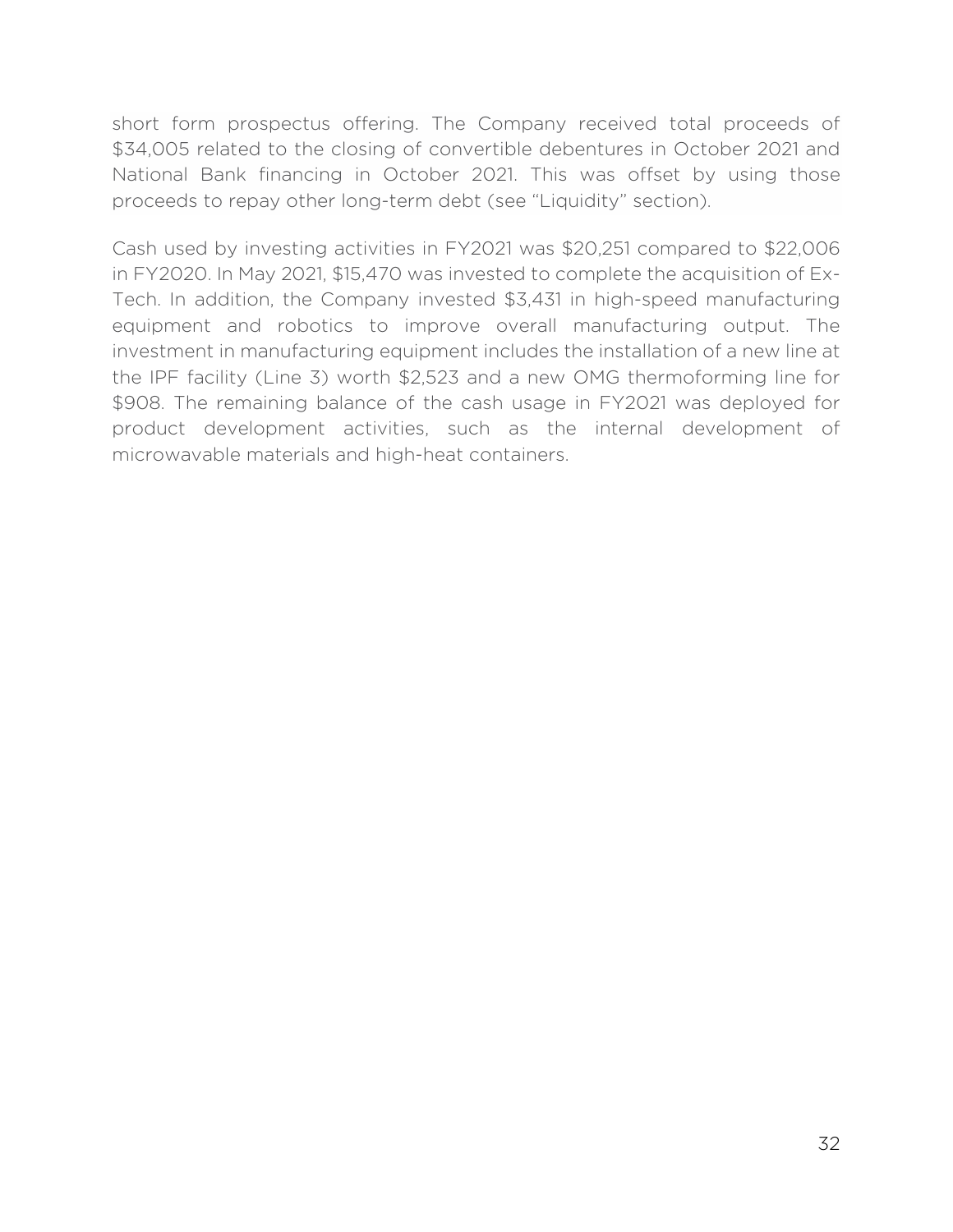#### capital resources

Management has funded operations through a mix of revenue growth, an increase in gross profit dollars, operating credit lines, vendor credit lines, government funding, exercised warrants, equity private placements, and longterm debt.

|                                                                     |                                | Dec. 31, 2021 | Dec. 31, 2020           |
|---------------------------------------------------------------------|--------------------------------|---------------|-------------------------|
| Cash                                                                | $\textcircled{\scriptsize{+}}$ | 10,655        | \$<br>8,114             |
| Trade and Other receivables                                         |                                | 13,689        | 5,557                   |
| Inventory                                                           |                                | 16,036        | 6,294                   |
| Prepaid expenses                                                    |                                | 987           | 671                     |
| Accounts payable and accruals                                       |                                | (17,699)      | (8,882)                 |
| Credit facility                                                     |                                |               | (3,073)                 |
| Current portion of loans                                            |                                | (39,681)      | (3,129)                 |
| Net working capital                                                 | $\frac{1}{2}$                  | (16, 013)     | $\mathfrak{P}$<br>5,552 |
| Adjust for current portion of long-<br>term debt                    |                                | 39,681        | 3,129                   |
| Net working capital excluding<br>current portion of long-term debt1 | $\frac{1}{2}$                  | 23,668        | \$<br>8,681             |
|                                                                     |                                |               |                         |
|                                                                     |                                | Dec. 31, 2021 | Dec. 31, 2020           |
| Raw materials                                                       | $\mathfrak{S}$                 | 11,817        | \$<br>4,051             |
| Finished<br>goods                                                   |                                | 4,219         | 2,243                   |
| Inventory                                                           | $\frac{1}{2}$                  | 16,036        | \$<br>6,249             |

Below is a summary of the Company's FY2021 and FY2020 net working capital:

<sup>1</sup> Refer to Non-IFRS definitions section above.

The change in net working capital from FY2020 to FY2021 is due primarily to:

- the Company has restated the consolidated statement of financial position as at December 31, 2021 to reclassify \$36,631 of non-current debt as current due to a default on its Senior Credit Facility caused by a breach of a debt covenant. The Company and its primary lender are working on a plan to remedy the default; these discussions are ongoing, see "Recent Developments" section for further discussions;
- for the purposes of comparability, net working capital excluding the current portion of long term debt is \$23,668 at December 31, 2021 vs. \$8,681 at December 31, 2020. This metric is to provide the readers, better insight, and comparability between reporting periods to the Company's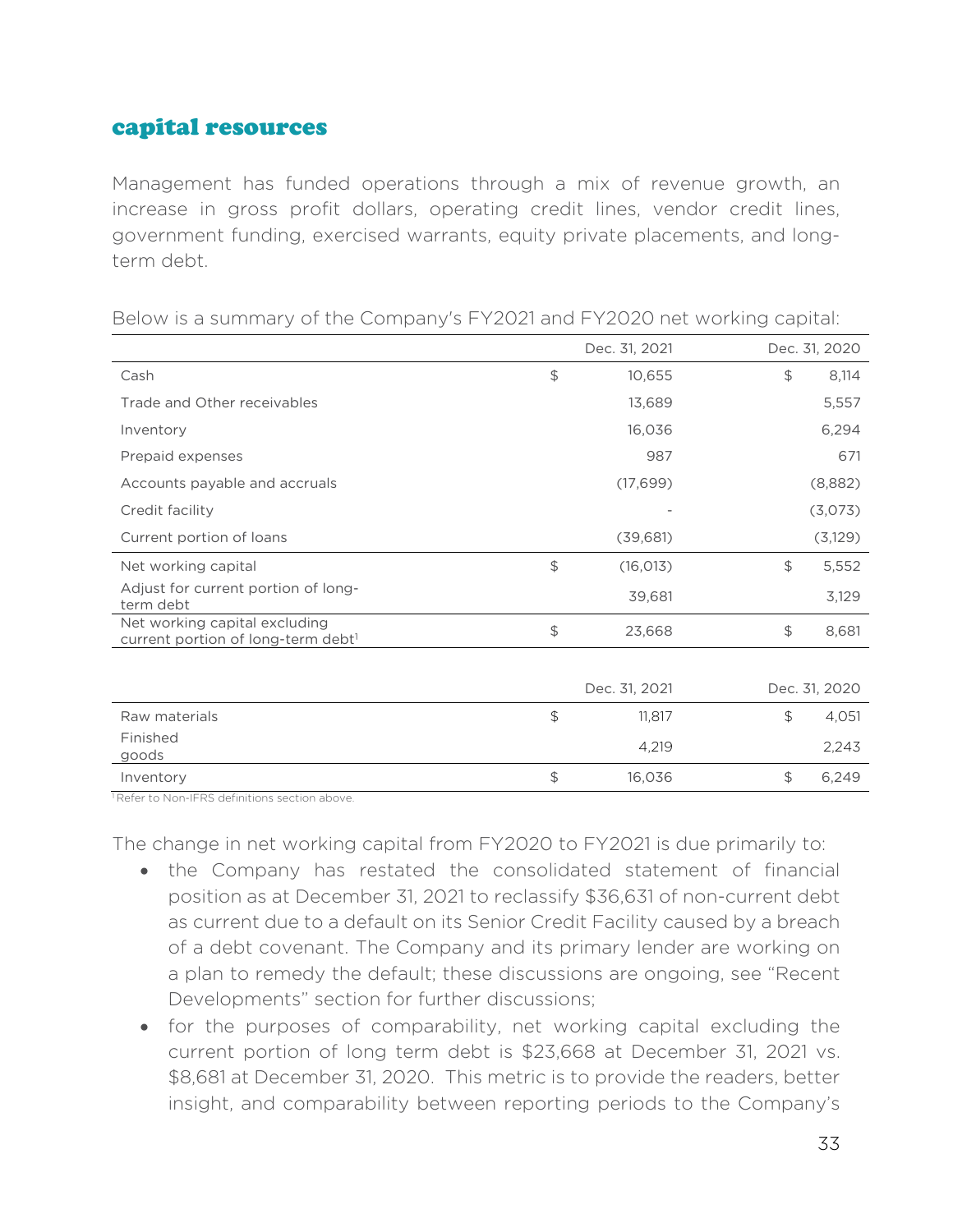net working capital position, to better illustrate the Company's operating performance and net working capital position without consideration of the reclassification of the current portion of long-term debt, as a result of the covenant breach. The Company is currently in ongoing discussions with it's Primary Lender to remedy the matter. See discussion in "Recent Developments" for further details.

- the completion of a short form prospectus equity offering of net proceeds of \$21,582 on March 4, 2021;
- the Ex-Tech acquisition, which used \$5,875 in cash;
- the National Bank Refinancing, which consolidated the Company's debt structure, however, re-paid long-term outstanding debt through use of the current facilities;
- the investment in non-cash net working capital for the increased purchases of raw materials and overall level of inventory, increased receivables as a result of the growth of the business, including through acquisitions, and increased vendor payments for the Industrial business group; and
- investment of \$4,976 in high-speed manufacturing equipment and the internal development of new product lines such as Microwavable To-Go Containers.

As at December 31, 2021, the Company had no commitments for significant capital expenditures.

### outlook

Growing consumer demand for sustainable products, increasing regulatory pressure, lifting of COVID-19 pandemic restrictions, supply chain disruptions, and reshoring of manufacturing are strong macro trends for continued organic and acquisition growth.

The Company continues to prioritize growth during the current inflationary environment and through supply chain challenges by servicing our existing customers with minimal disruption, while seeking to acquire new customers who are challenged to secure a steady supply of goods in the current climate. The Company anticipates external inflationary cost pressure and supply chain disruptions to continue through 2022.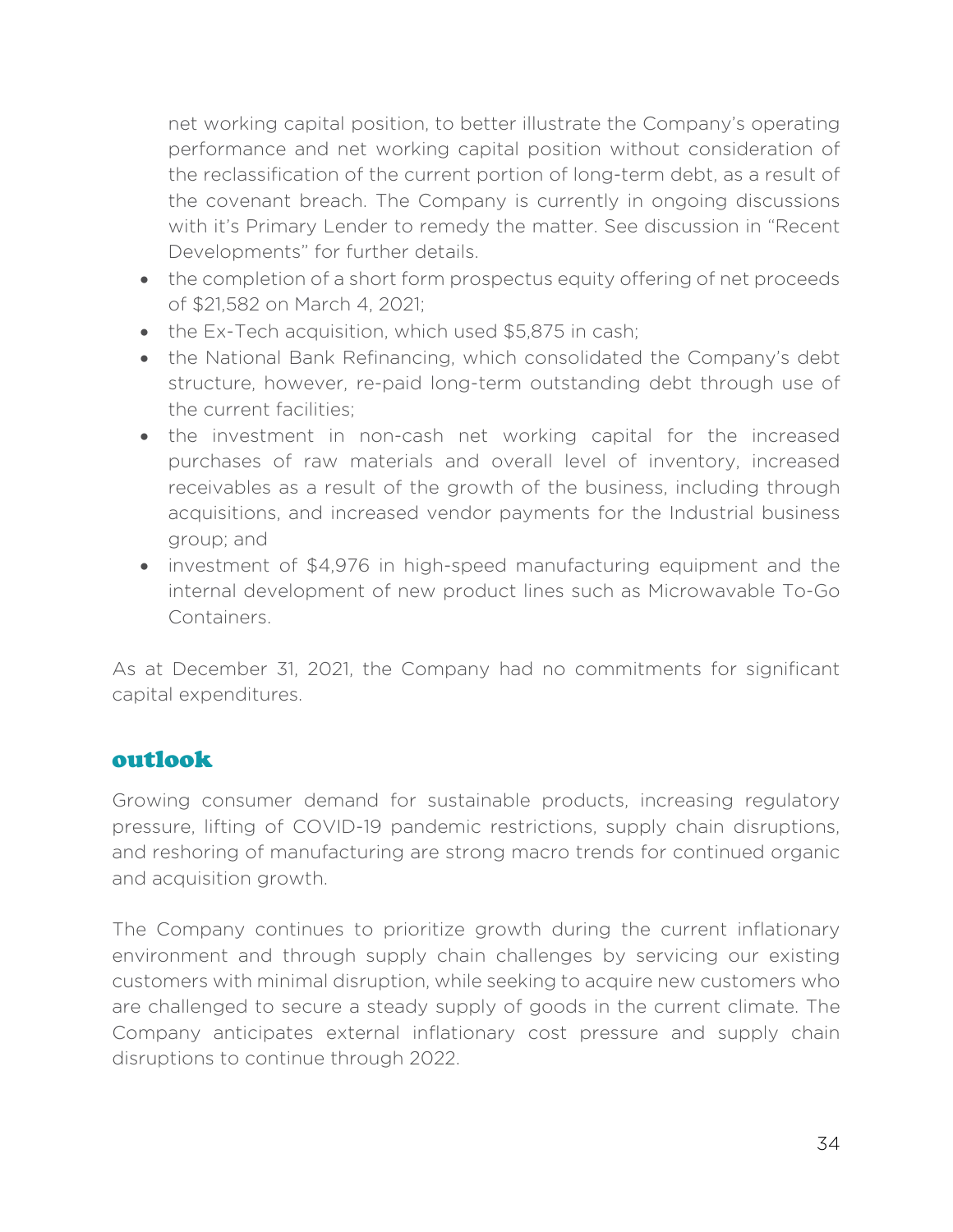The Company currently targets through its revenue mix contribution a Variable Gross Margin range of 28% to 35%, with a Gross Margin range of 21% to 28%.

Changes in revenue mix associated with acquisitions, insourced versus outsourced manufacturing operations, and percentage of business with various market segments may change the Company's margin profile. This may contribute to short-term variation in Variable Gross Margin and Gross Margin rates in each financial reporting period that may not be indicative of longer-term trends and the successful execution of the business model.

#### off-balance sheet arrangements

As at December 31, 2021 and the date of this MD&A, the Company did not have any off-balance sheet arrangements.

#### transactions between related parties

The following table sets forth the remuneration of directors and key management personnel for FY2021 compared to FY2020:

|                                                         |                | Year ended December 31, |  |       |
|---------------------------------------------------------|----------------|-------------------------|--|-------|
|                                                         |                | 2021                    |  | 2020  |
| Salaries, management, consulting and<br>directors' fees | $\mathfrak{L}$ | 1.346                   |  | 1,302 |
| Share based payments(i)                                 | £.             | 1.193                   |  | 205   |
|                                                         |                | 2539                    |  | 1.507 |

(i) Share-based payments are the fair value of options granted and the amortized value of RSU units granted to directors and key management personnel.

As at December 31, 2021, \$233 (December 31, 2020 - \$262) was due to directors and officers of the Company for accrued bonus, management, consulting and director fees, as well as expense reimbursements.

### fourth quarter

An overview of the Company's Q4 2021 operating results can be found above under the "Discussion of Operations" section.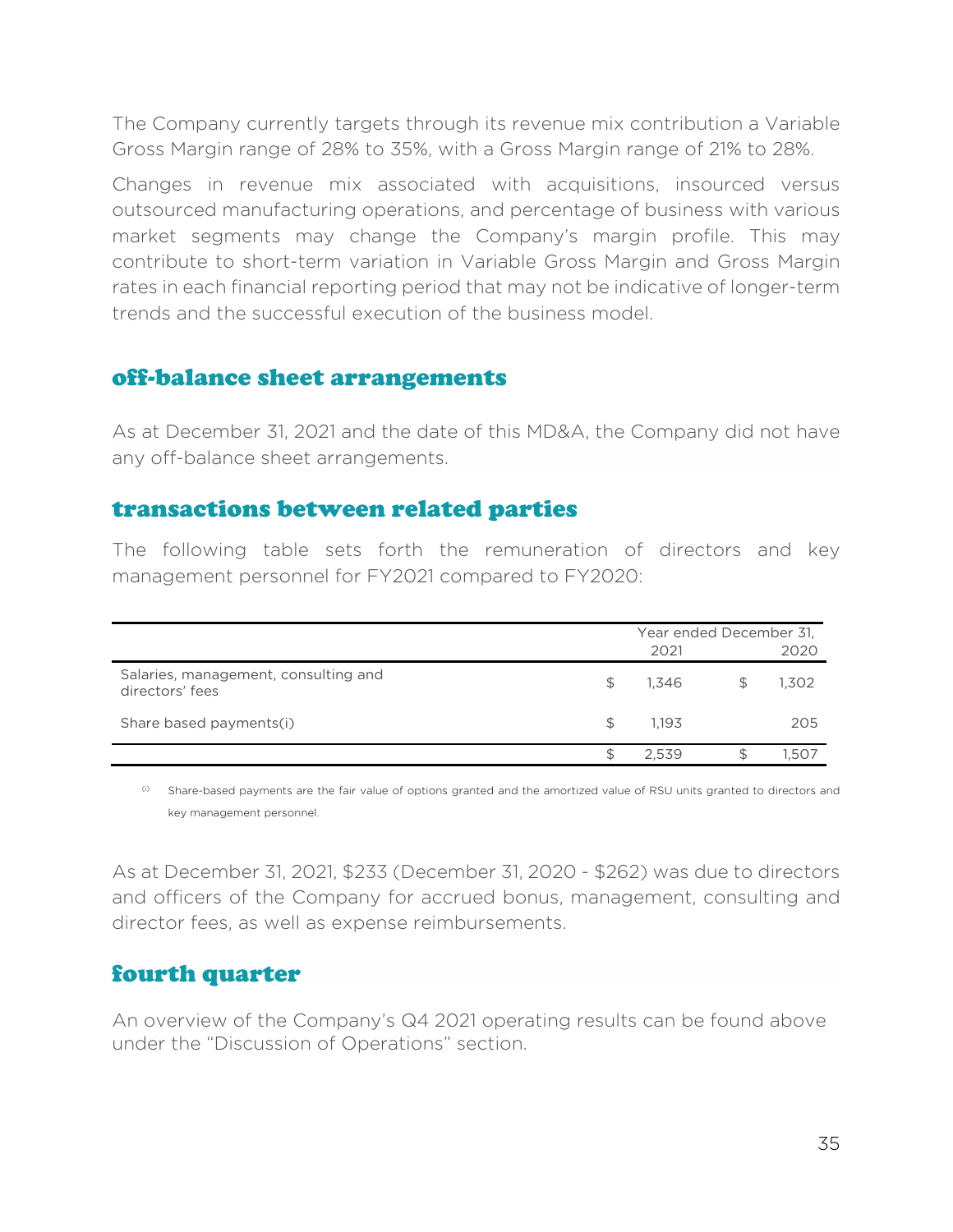#### proposed transactions

On May 4, 2022 The Company announced that it has entered into a definited asset purchase agreement to acquire all of the business and operating assets of FormTex Plastics Corporation, a manufacturer of high quality custom plastic packaging headquartered in Houston, Texas, for cash considerations of USD\$4.8 million, subject to customary closing adjustments.

#### significant estimates and accounting policies

The following are key assumptions concerning the future and other key sources of estimation uncertainty that have a significant risk of resulting in a material adjustment to the reported amount of assets, liabilities, income, and expenses within the next financial year.

### **Fair Value Estimates Associated with Business Combinations**

In business combinations, the fair value of the assets acquired, and liabilities assumed, and the fair value of consideration transferred, including contingent consideration and the resulting goodwill, if any, requires that management make certain judgments and estimates with the information available at the time of acquisition about future events. Management generally requires time to obtain the information necessary to identify and measure these items as of the acquisition date.

If the initial accounting for a business combination is incomplete by the end of the reporting period in which the combination occurs, the Company reports in its consolidated financial statements provisional amounts for the items for which the accounting is incomplete.

During the allowable measurement period, the Company will retrospectively adjust the provisional amounts recognized at the acquisition date to reflect new information obtained about facts and circumstances that existed as of the acquisition date and, if known, would have affected the measurement of the amounts recognized as of that date. The Company may also recognize additional assets or liabilities if new information is obtained about facts and circumstances that existed as of the acquisition date and, if known, would have resulted in the recognition of those assets and liabilities as of that date. The measurement period ends as soon as the Company receives the information it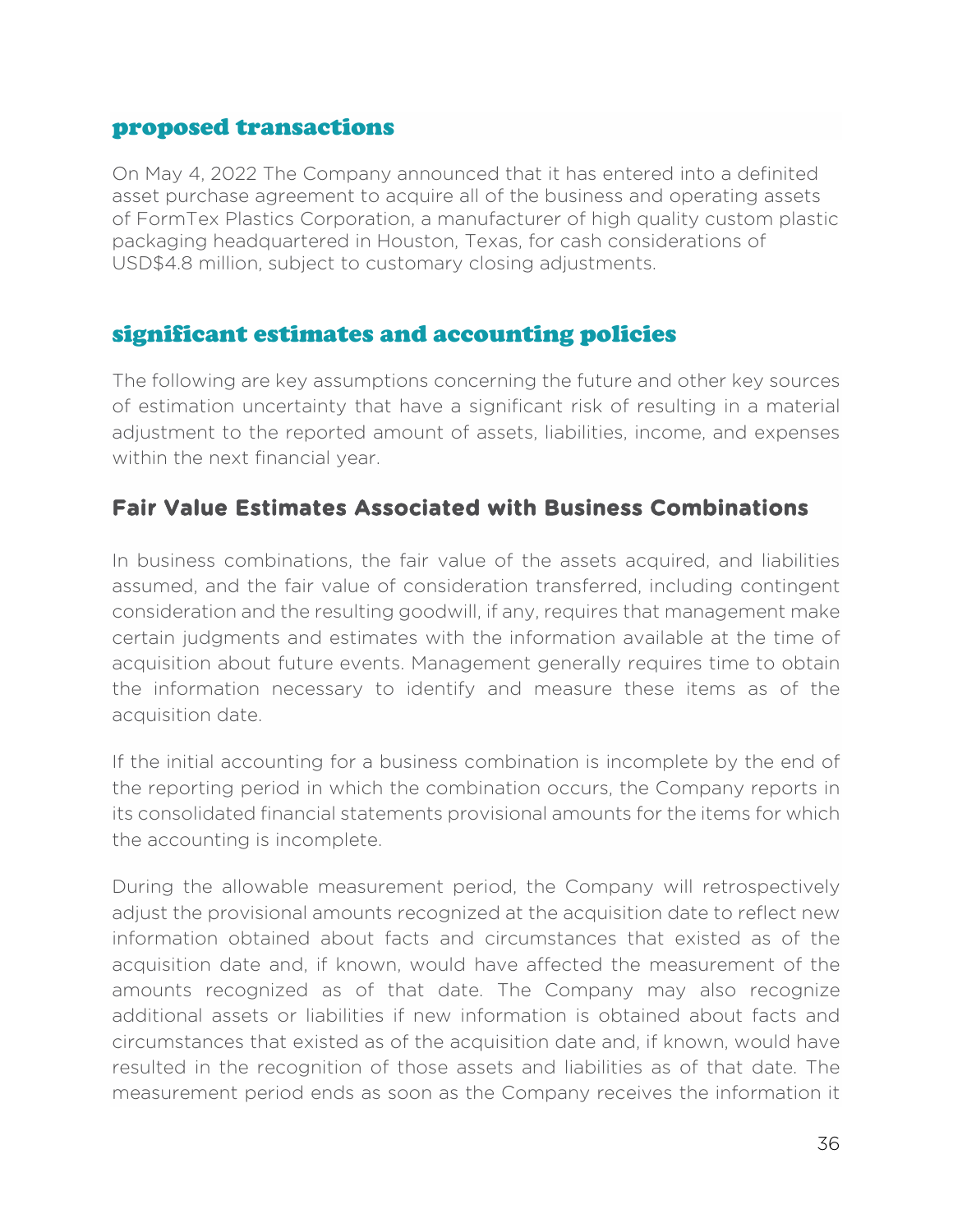was seeking about facts and circumstances that existed as of the acquisition date or learns that more information is not obtainable. This period shall not exceed one year from the acquisition date.

As at December 31, 2021, the purchase consideration for the acquisitions of IPF and Ex-Tech has been allocated on a preliminary basis based on management's best estimates at the time these consolidated financial statements were prepared. The Company is continuing its review to determine the fair value of acquired intangible assets and manufacturing and other equipment during the allowable measurement period. Any future changes to the purchase price allocation may result in adjustments to recognized assets, acquired liabilities and/or goodwill.

## **Financial Instruments**

The Company enters financial instrument arrangements, which require management to make judgments to determine if such arrangements are derivative instruments in their entirety or contain embedded derivatives, including whether those embedded derivatives meet the criteria to be separated from their host contract, in accordance with IFRS 9, Financial Instruments. Key judgments include whether the value of a contract changes in response to a change in an underlying rate, price, index, or other variable, and for embedded derivatives, whether the economic risks and characteristics are not closely related to the host contract and a separate instrument with the same terms would meet the definition of a derivative on a standalone basis.

### **Share Based Payments and Warrants**

Management uses estimates to determine the inputs to the Black-Scholes option pricing model including the expected plan lives and underlying share price volatility. Volatility is estimated by comparing to companies with similar operations over similar periods to the expected life of the awards under consideration. Changes in these assumptions will impact the calculation of fair value and the amount of compensation expense recognized in profit or loss.

### **Inventory Provision**

In determining the lower of cost and net realizable value of inventory and in establishing the appropriate provision for inventory obsolescence, management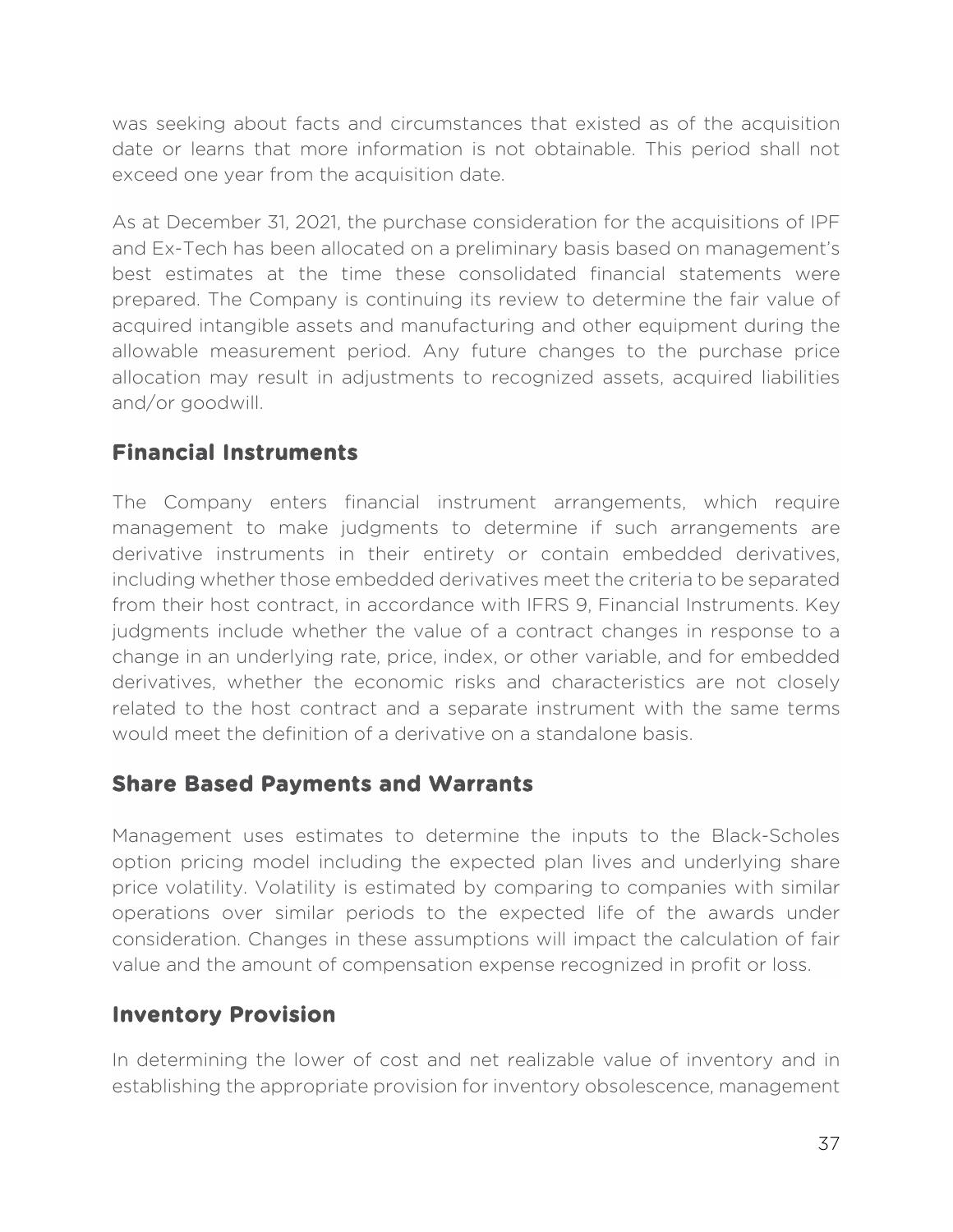estimates the likelihood that inventory carrying values will be affected by changes in market pricing or demand for the products and by changes in technology or design which could make inventory on hand obsolete or recoverable at less than the recorded value. Management performs regular reviews to assess the impact of changes in technology and design, revenue trends and other changes on the carrying value of inventory. Where it is determined that such changes have occurred and will have a negative impact on the value of inventory on hand, an appropriate provision is made. As at December 31, 2021 and December 31, 2020, no inventory provisions were recorded.

### **Income Taxes and Recoverability of Deferred Tax Assets**

In assessing the probability of realizing income tax assets recognized, the Company makes estimates related to expectations of future taxable income, applicable tax planning opportunities, expected timing of reversals of existing temporary differences and the likelihood that tax positions taken will be sustained upon examination by applicable tax authorities. In making its assessments, the Company gives additional weight to positive and negative evidence that can be objectively verified. Estimates of future taxable income are based on forecasted cash flows from operations and the application of existing tax laws in each jurisdiction. The Company considers relevant tax planning opportunities that are within the Company's control are feasible and within management's ability to implement. Examination by applicable tax authorities is supported based on individual facts and circumstances of the relevant tax position examined in light of all available evidence. Where applicable tax laws and regulations are either unclear or subject to ongoing varying interpretations, it is reasonably possible that changes in these estimates can occur that materially affect the amounts of income tax assets recognized. Also, future changes in tax laws could limit the Company from realizing the tax benefits from the deferred tax assets. The Company reassesses unrecognized income tax assets at each reporting period.

### **Depreciation and Amortization Rates for Intangible Assets, Property and Equipment**

Depreciation and amortization expenses are allocated based on estimated asset lives and associated depreciation and amortization rates. Should the asset life or depreciation rate differ from the initial estimate, an adjustment would be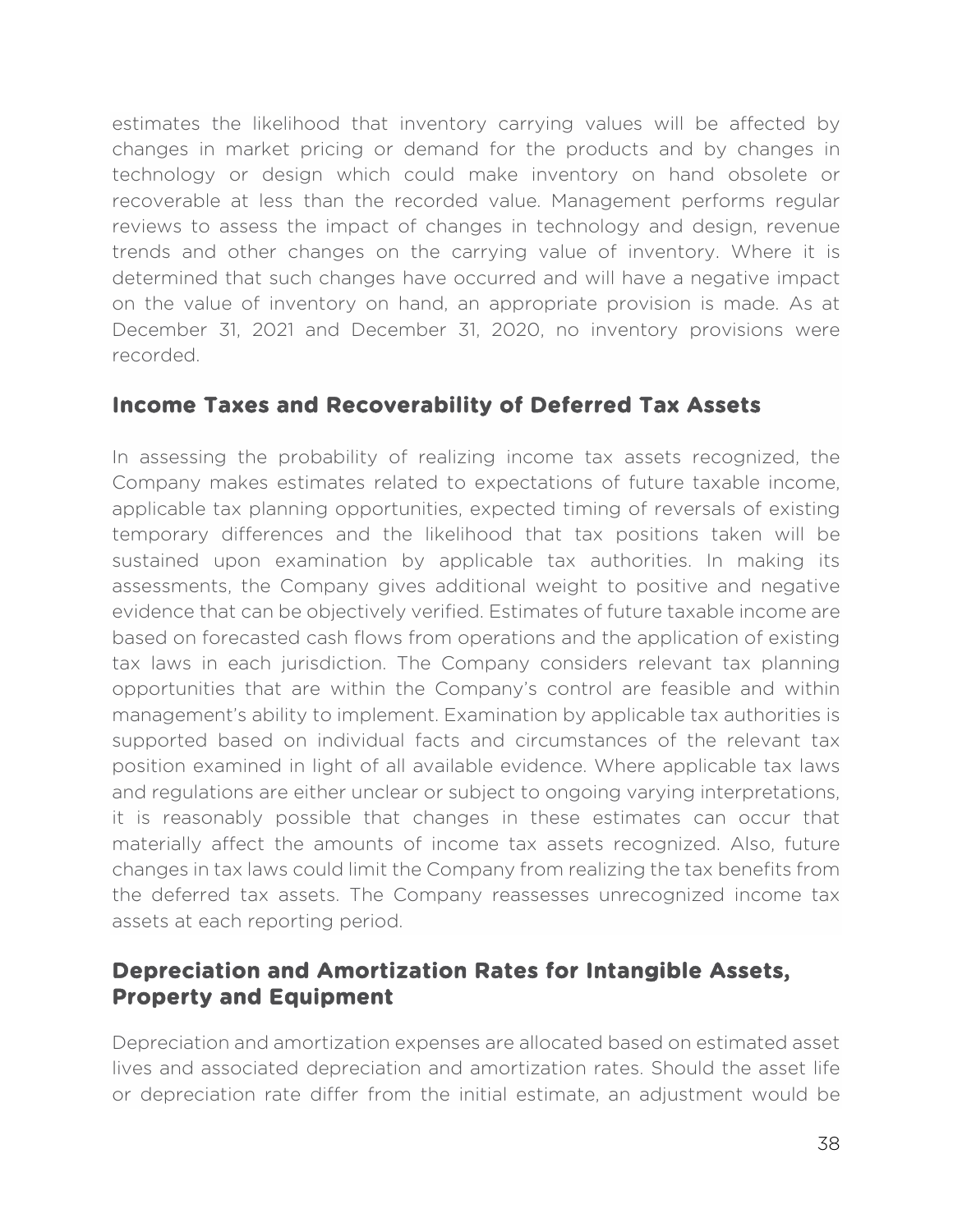made in the consolidated statement of net loss and comprehensive loss prospectively.

## **Significant Judgments**

The Company applied judgment in determining the functional currency of the Company and assessing the impairment of accounts receivable, equipment and intangible assets. Functional currency was determined based on the currency that mainly influences sales prices, labour, materials, other costs of sales and in which financing is raised.

Management applied judgment assessing the Company's ability to continue as a going concern when preparing the amended and restated consolidated financial statements for the year ended December 31, 2021. Management considered a wide range of factors including possible outcomes of discussions with its primary lender with respect to remedying the default on the Senior Credit Facility and potential sources of replacement financing. As a result of the assessment, management concluded the going concern basis of accounting is appropriate however there are material uncertainties that may cast significant doubt upon the Company's ability to continue as a going concern.

The Company's significant accounting policies are disclosed in Note 3 of the Company's annual audited consolidated financial statements for the year ended December 31, 2021.

## changes in accounting policies including initial adoption

The Company notes that there were no changes to significant accounting policies for the financial year ended 2021 and no significant accounting policies were adopted during the period.

### financial instruments

The Company's financial instruments as at December 31, 2021 include cash, trade and other receivables, accounts payable and accrued liabilities, credit facilities, and loans.

The Company's financial assets and financial liabilities are classified and measured at amortized cost.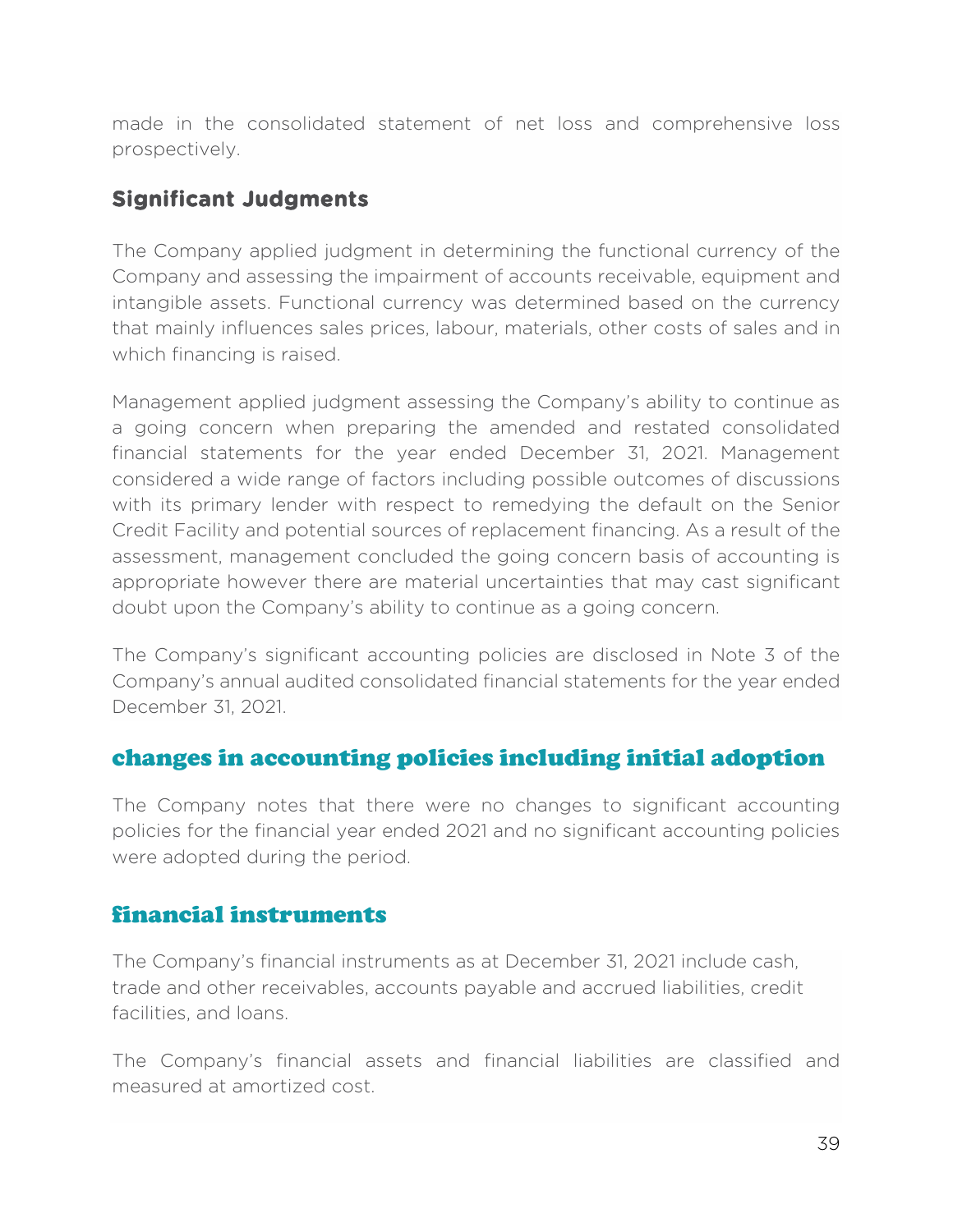#### *Credit Risk*

The Company's exposure to credit risk primarily arises from the possibility that its customers may fail to meet their obligations. The Company has credit evaluation, approval and monitoring processes in place which mitigates these potential credit risks. The Company continually evaluates the collectability of accounts receivable and records an allowance for doubtful accounts if required, which reduces the receivables by the amount of any expected credit losses. The failure of a significant customer could have a material adverse effect on the Company. At December 31, 2021, trade and other receivables total \$13,689 (December 31, 2020, \$5,557). There is allowance for doubtful accounts of \$190 included in this balance (December 31, 2020, \$85), which management believes adequately reflects the Company's expected credit losses. The provision for allowance for doubtful accounts is recognized within operating expenses, if any.

#### *Liquidity Risk*

Liquidity risk is the risk that the Company will not be able to meet its financial obligations as they fall due. The Company's approach to managing liquidity is to ensure it will have sufficient liquidity to meet liabilities when due. To the extent the Company does not believe it has sufficient liquidity to meet its obligations, it will consider securing additional equity or debt funding. The Company's cash assets are currently invested in business accounts with high-credit quality financial institutions, which are available on demand by the Company.

#### *Market Risk*

Market risk is the risk of loss that may arise from changes in market factors, such as interest rates, input materials price fluctuations, and foreign exchange rates. A portion of the Company's operations are performed in U.S. dollars. The Company currently does not engage in risk management practices such as hedging or derivatives.

#### *Interest Rate Risk*

Interest rate risk refers to the risk that the value of a financial instrument or cash flows associated with the instruments will fluctuate due to changes in market interest rates. The Company's interest rate risk includes fluctuations in interest rates on the Company's existing debt.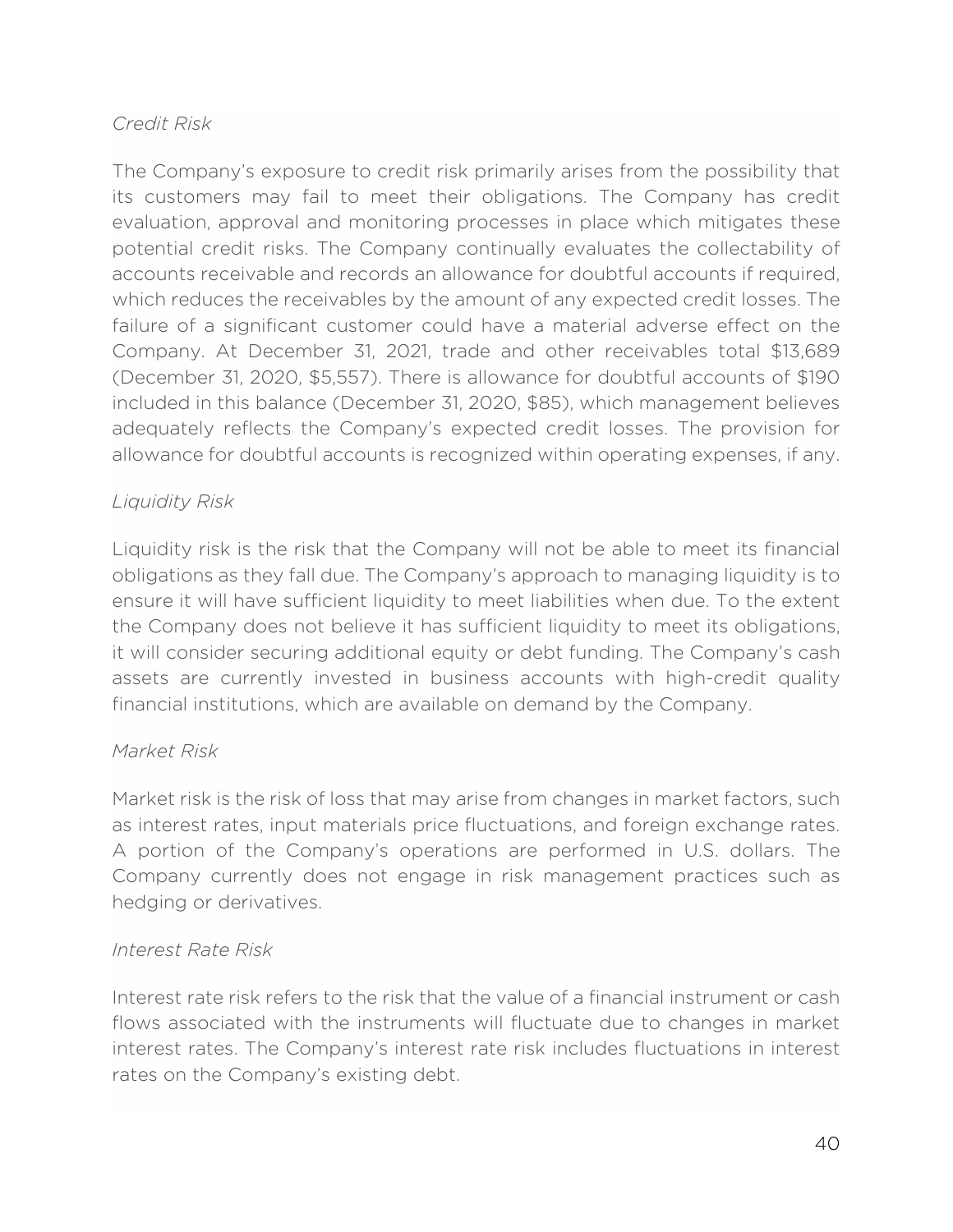**For significant assumptions made in determining the fair value of financial instruments, see "***Significant Estimates and Accounting Policies***" above.** 

### fair values hierarchy

An established fair value hierarchy requires the Company to maximize the use of observable inputs and minimize the use of unobservable inputs when measuring fair value. A financial instrument's categorization within the fair value hierarchy is based upon the lowest level of input that is available and significant to the fair value measurement. There are three levels of inputs that may be used to measure fair value:

- Level 1 quoted prices (unadjusted) in active markets for identical assets or liabilities;
- Level 2 inputs other than quoted prices included within Level 1 that are observable for the asset or liability, either directly (i.e. as prices) or indirectly (i.e. derived from prices); and
- Level 3 inputs for the asset or liability that are not based on observable market data (unobservable inputs).

The carrying amount shown on the balance sheet approximates the Company's assessment of fair value.

### outstanding share data

As of the date of this MD&A, the Company had outstanding:

| Designation of Securities                                                      | Number of<br>instruments<br>outstanding as of<br>the date of MD&A | Number of Common<br>Shares issuable upon<br>conversion or<br>exercise |
|--------------------------------------------------------------------------------|-------------------------------------------------------------------|-----------------------------------------------------------------------|
| Common Shares<br>Options<br>Other equity incentive<br>compensation<br>Warrants | 223,174,332<br>8,435,307<br>7.017.438<br>1,752,150                | $N/A-$<br>8,435,307<br>7,017,438<br>1,752,150                         |
| Convertible Debentures<br><b>Total Fully Diluted Capital</b>                   | 21,990,976                                                        | 21.990.976<br>262.370.203                                             |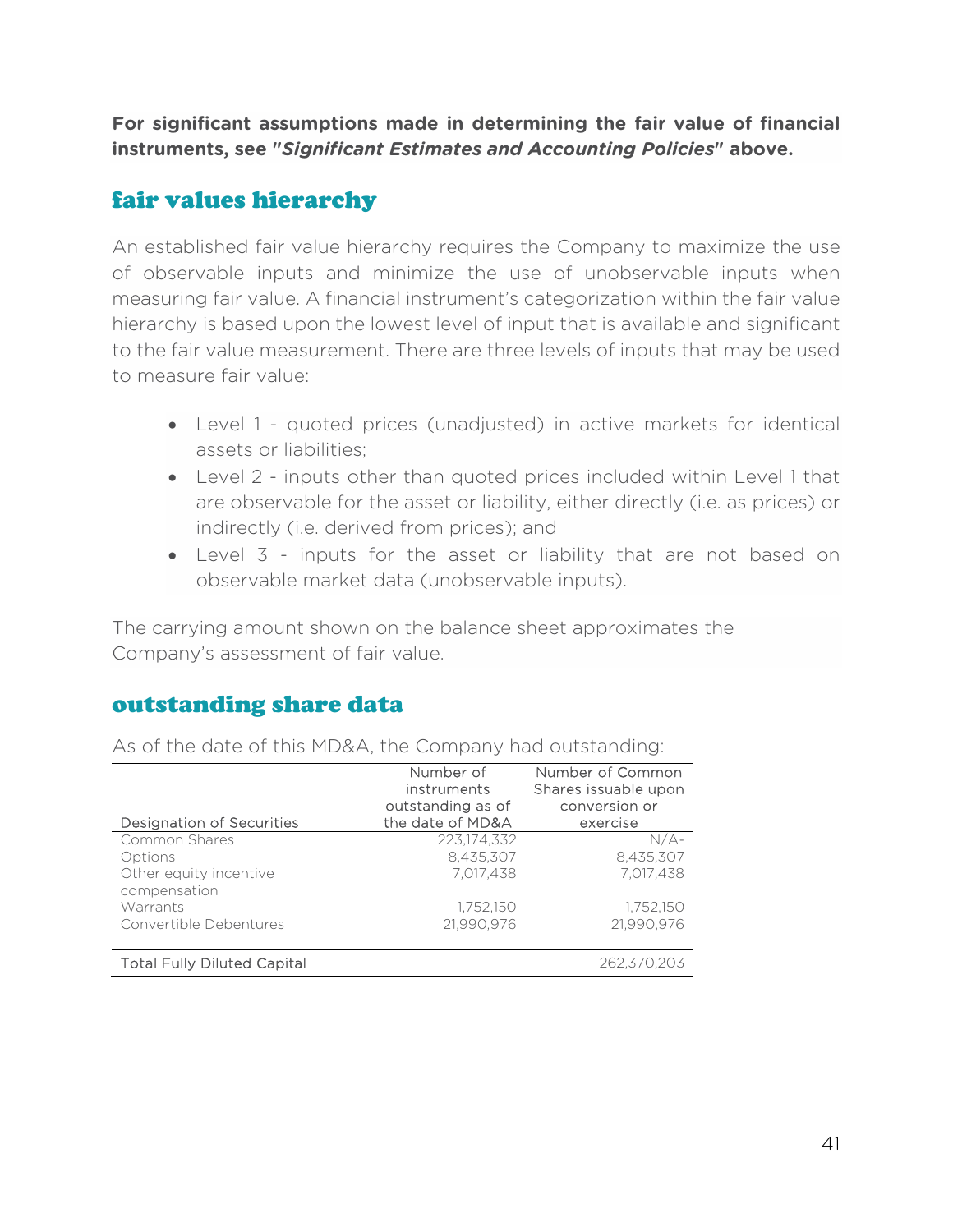#### risk factors

For a detailed description of risk factors associated with the Company, please refer to the "Risk Factors" section of the Company's AIF, which is available on the Company's SEDAR profile at www.sedar.com.

#### controls and procedures

Management has established processes to provide it with sufficient knowledge to support representations that it has exercised reasonable diligence to ensure that (i) the consolidated financial statements for the year ended December 31, 2021 do not contain any untrue statement of material fact or omit to state a material fact required to be stated or that is necessary to make a statement not misleading in light of the circumstances under which it is made, as of the date of and for the periods presented in the consolidated financial statements for the year ended December 31, 2021, and (ii) the consolidated financial statements for the year ended December 31, 2021 fairly present in all material respects the financial condition, results of operations and cash flow of the Company, as of the date of and for the periods presented. In response to the covenant breach which has resulting in such financial statements being refiled, management will be evaluating its internal processes regarding covenant calculations to identify areas for improvement.

In contrast to the certificate required for non-venture issuers under NI 52-109, Certification of Disclosure in Issuers' Annual and Interim Filings ("NI 52-109"), the Venture Issuer Basic Certificate filed by the Company does not include representations relating to the establishment and maintenance of disclosure controls and procedures ("DC&P") and internal control over financial reporting ("ICFR"), as defined in NI 52-109. In particular, the certifying officers filing such certificate are not making any representations relating to the establishment and maintenance of controls and other procedures designed to provide reasonable assurance that information required to be disclosed by the issuer in its annual filings, interim filings or other reports filed or submitted under securities legislation is recorded, processed, summarized, and reported within the time periods specified in securities legislation; and a process to provide reasonable assurance regarding the reliability of financial reporting and the preparation of the consolidated financial statements for the year ended December 31, 2021 for external purposes in accordance with the issuer's generally accepted accounting principles (IFRS). The Company's certifying officers are responsible for ensuring that processes are in place to provide them with sufficient knowledge to support the representations they are making in such certificate. Investors should be aware that inherent limitations on the ability of certifying officers of a venture issuer to design and implement on a cost-effective basis DC&P and ICFR as defined in NI 52-109 may result in additional risks to the